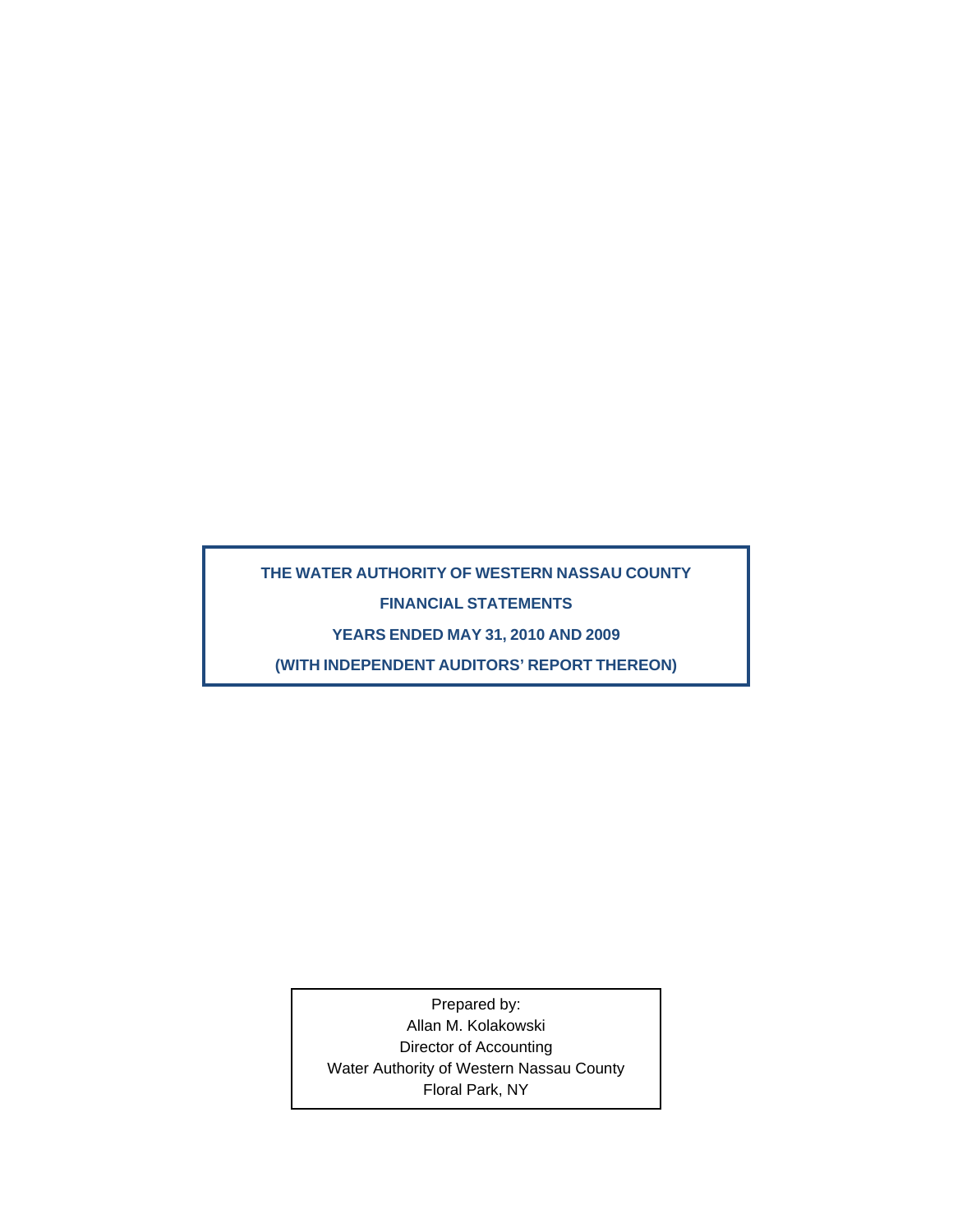# **THE WATER AUTHORITY OF WESTERN NASSAU COUNTY FINANCIAL STATEMENTS FOR FISCAL YEARS ENDED MAY 31, 2010 AND 2009**

# **TABLE OF CONTENTS**

**Page** 

| Independent Auditors' Report                                                                                                                                                  |    |
|-------------------------------------------------------------------------------------------------------------------------------------------------------------------------------|----|
| Management's Discussion and Analysis                                                                                                                                          |    |
| <b>Statement of Net Assets</b>                                                                                                                                                | 16 |
| Statements of Revenues, Expenses and Changes in Net Assets                                                                                                                    | 18 |
| <b>Statement of Cash Flows</b>                                                                                                                                                | 19 |
| Notes to the Financial Statements                                                                                                                                             | 21 |
| Report on Compliance and on Internal Control over Financial Reporting Based on an Audit of<br>Financial Statements Performed in Accordance with Government Auditing Standards | 44 |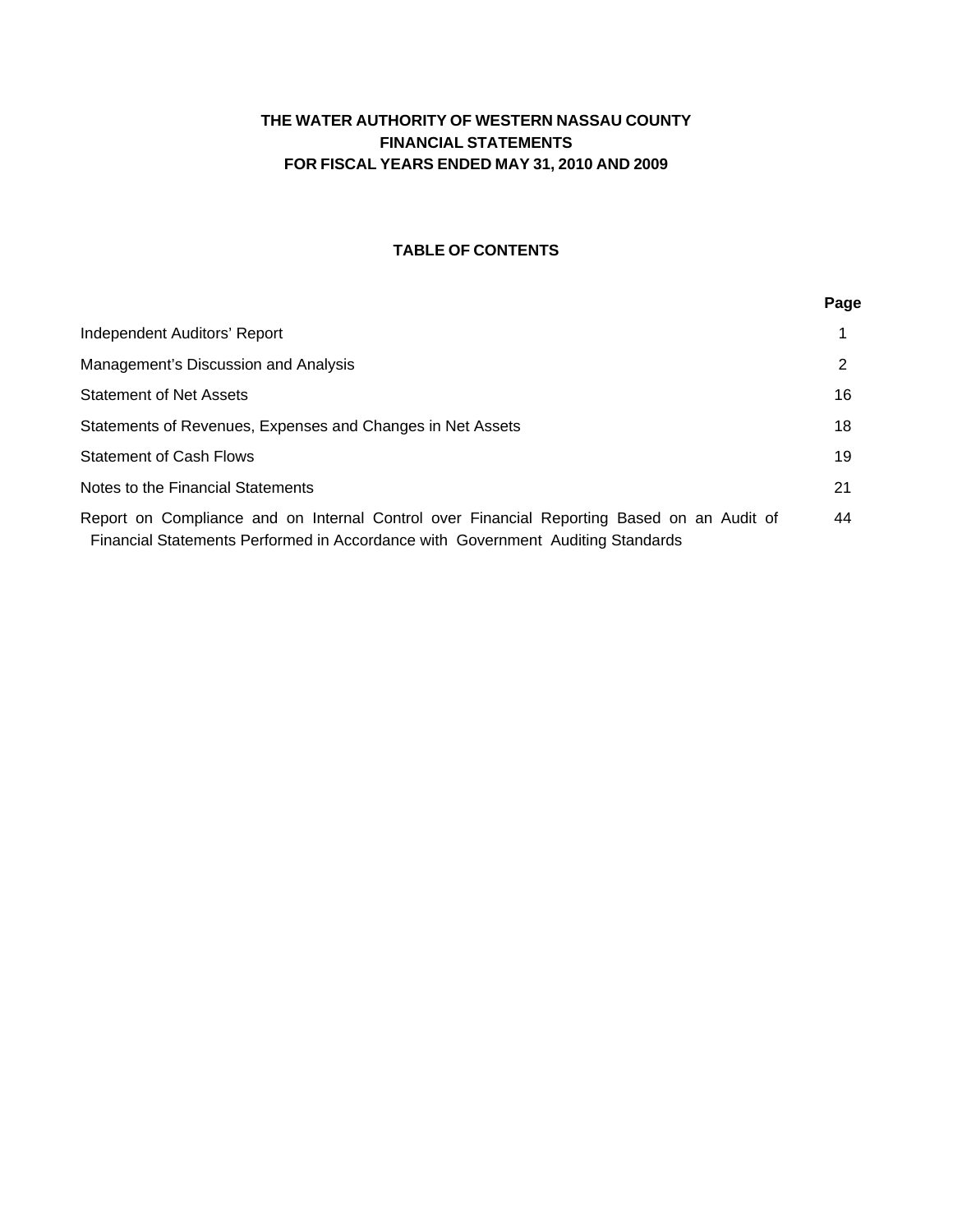### **WATER AUTHORITY OF WESTERN NASSAU COUNTY**

#### **MAP OF SERVICE TERRITORY**

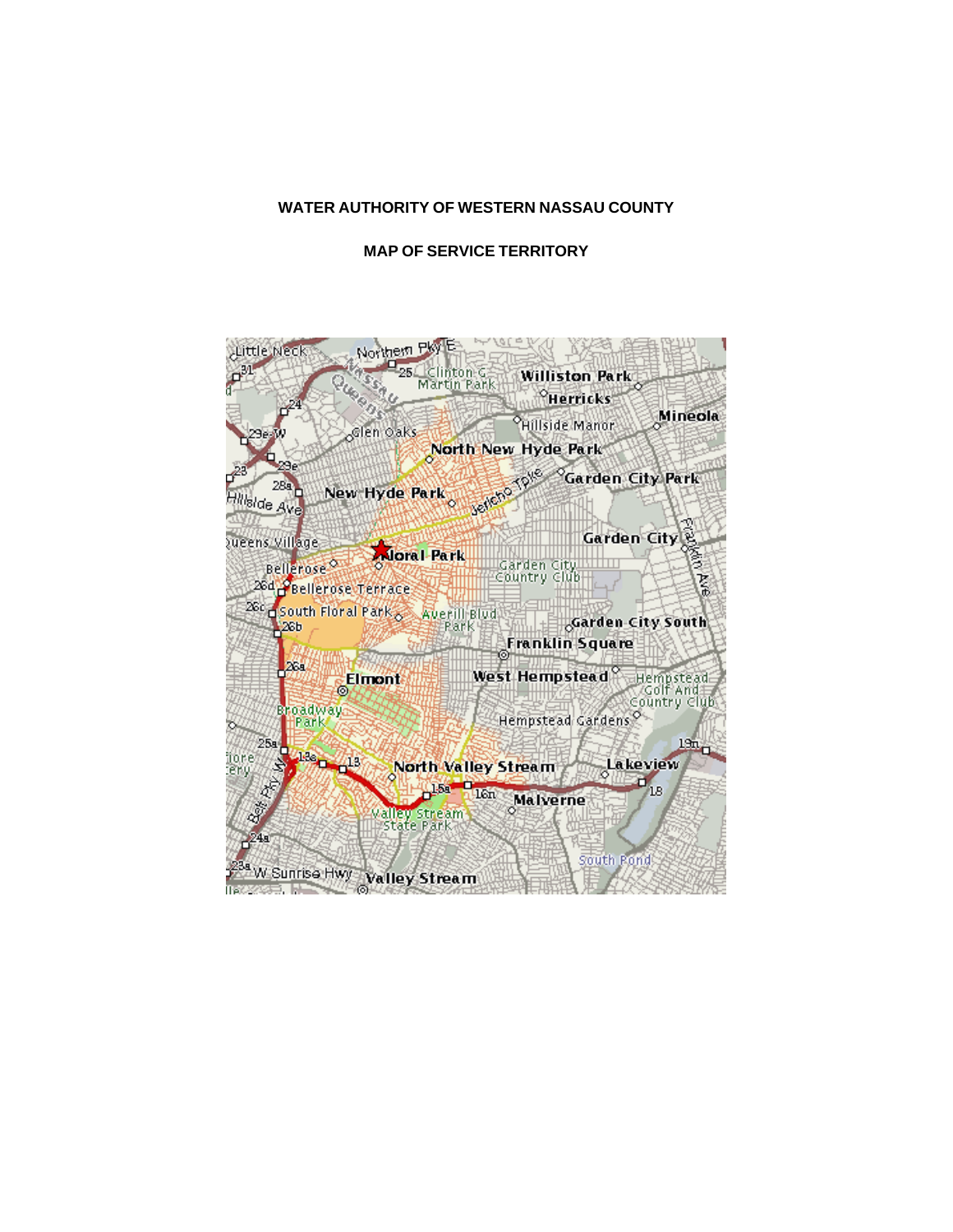

#### **INDEPENDENT AUDITORS' REPORT**

Board of Directors Water Authority of Western Nassau County Floral Park, New York

We have audited the accompanying financial statements of the Water Authority of Western Nassau County (the "Water Authority"), a business-type activity, as of and for the year ended May 31, 2010 which comprises the Water Authority's basic financial statements as listed in the table of contents. These financial statements are the responsibility of the Water Authority's management. Our responsibility is to express an opinion on these financial statements based on our audit. The financial statements of the Water Authority as of May 31, 2009 were audited by other auditors whose report dated December 22, 2009 expressed an unqualified opinion on those statements.

We conducted our audit in accordance with auditing standards generally accepted in the United States of America and the standards applicable to financial audits contained in *Government Auditing Standards* issued by the Comptroller General of the United States. Those standards require that we plan and perform the audit to obtain reasonable assurance about whether the financial statements are free of material misstatement. An audit includes examining, on a test basis, evidence supporting the amounts and disclosures in the financial statements. An audit also includes assessing the accounting principles used and significant estimates made by management, as well as evaluating the overall financial statement presentation. We believe that our audit provides a reasonable basis for our opinion.

In our opinion, the financial statements referred to above present fairly, in all material respects, the financial position of the Water Authority as of May 31, 2010 and the respective changes in its net assets and cash flows for the year then ended in conformity with generally accepted accounting principles in the United States of America.

In accordance with *Government Auditing Standards*, we have also issued our report dated August 31, 2010 on our consideration of the Water Authority's internal control over financial reporting and on our tests of its compliance with certain provisions of laws, regulations, contracts and grant agreements and other matters. The purpose of that report is to describe the scope of our testing of internal controls over financial reporting and compliance and the results of that testing, and not to provide an opinion on the internal control of financial reporting and our consideration of the Water Authority's internal control over financial reporting or on compliance. That report is an integral part of an audit performed in accordance with *Governmental Auditing Standards* and should be considered in assessing the results of our audit.

The Management's Discussion and Analysis on pages 3 through 15 is not a required part of the basic financial statements but is supplementary information required by accounting principles generally accepted in the United States of America. We have applied certain limited procedures, which consisted principally of inquiries of management regarding the methods of measurement and presentation of the required supplementary information. However, we did not audit the information and express no opinion on it.

JABRIZTEHI & Co., CPA, P.C.

Garden City, New York August 31, 2010

7 Twelfth Street Garden City, NY 11530 ♦ Tel: 516-746-4200 ♦ Fax: 516-746-7900 Email:Info@Tabrizcpa.com ♦ www.Tabrizcpa.com

1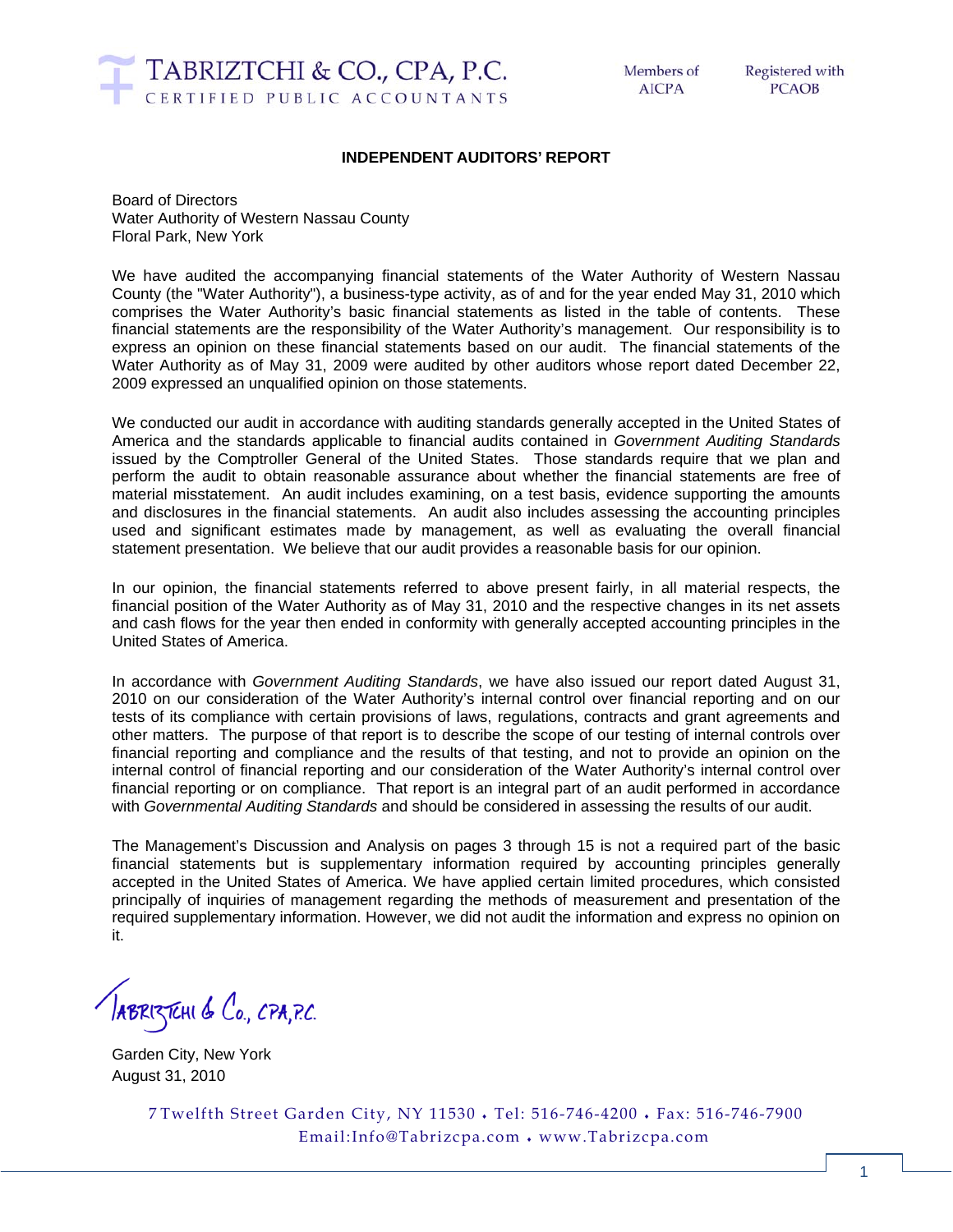#### **MANAGEMENT'S DISCUSSION AND ANALYSIS**

The Water Authority of Western Nassau County (the "Water Authority") was established to provide potable water to portions of western Nassau County which encompasses the Incorporated Villages of Bellerose, Floral Park, New Hyde Park, South Floral Park, Stewart Manor and portions of Garden City and Valley Stream. The service area also includes the unincorporated areas of Bellerose Terrace, Elmont, Floral Park, Floral Park Centre, New Hyde Park and portions of Franklin Square and North Valley Stream.

#### **OVERVIEW OF THE FINANCIAL STATEMENTS**

Management's Discussion and Analysis ("MD&A") serves as an introduction to the basic financial statements and provides supplementary information. The MD&A represents management's examination and analysis of the Water Authority's financial condition and performance. Summary financial statements data, key financial and operational indicators used in the Water Authority's strategic plan, operating plan, bond covenants and other management tools were used for this analysis.

The financial statements report information about the Water Authority. The Water Authority applied full accrual accounting methods as used by similar business activities in the private sector. The statements offer short and long-term financial information. However, rate-regulated accounting principles applicable to private sector utilities are not used by government utilities.

The financial statements include a statement of net assets; a statement of revenues, expenses and changes in net assets; statements of cash flows and notes to the financial statements. The statement of net assets includes all of the Water Authority's assets and liabilities and provides information about the nature and amount of investment in resources (assets) and obligations to the Water Authority's creditors (liabilities) at year-end. It also provides the basis for computing rate of return, evaluating the capital structure of the Water Authority and assessing the liquidity and financial flexibility of the Water Authority.

The statement of revenues, expenses and changes in net assets presents the results of the business activities over the course of the fiscal year and information as to how the net assets changed during the year. All changes in net assets are reported as soon as the underlying event giving rise to the change occurs, regardless of the timing of the related cash flows. This statement also provides information about whether the Water Authority has successfully recovered its costs through its user fees and other charges, its profitability and credit worthiness.

The statement of cash flows presents the changes in cash and cash equivalents resulting from operating, investing and capital financing and non-capital financing activities. The statements present cash receipts and cash disbursements information, without consideration of the earning events, when an obligation arises or depreciation of capital assets.

The notes to the financial statements provide required disclosures and other information that are essential to a full understanding of material data provided in the statements. The notes present information about the Water Authority's accounting policies, significant account balances and activities, material risks, obligations, commitments, contingencies and subsequent events, if any.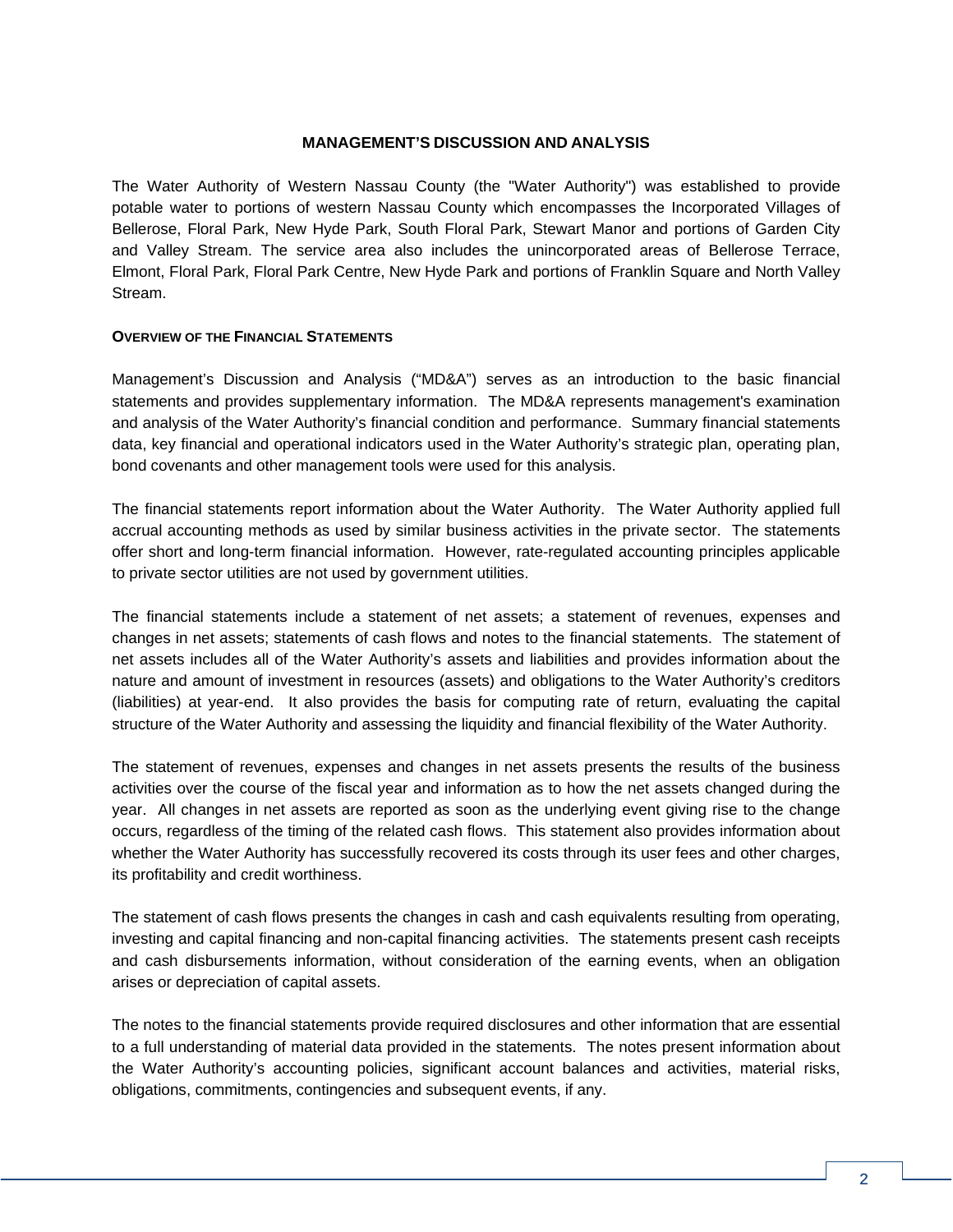This section presents management's analysis of the Water Authority's financial conditions and activities for the fiscal years ended May 31, 2010 and 2009. Please read this information in conjunction with the financial statements which follow this section.

### **FINANCIAL HIGHLIGHTS**

Management believes the Water Authority's financial condition is strong and improving. The Water Authority is well within its debt covenants and the more stringent financial policies and guidelines set by its Board. The following are financial highlights:

- The Water Authority delivered 4.2 billion gallons of water, approximately the same amount as the previous two fiscal years.
- Total assets as of May 31, 2010 were \$87.6 million and exceeded liabilities in the amount of \$11.3 million (i.e. net assets). Of the total net assets, \$0.6 million was unrestricted. Total assets increased by \$41.2 million (88.7%) between May 31, 2009 and 2010. The net assets increased by \$1.3 million (13.1%) over the same period.
- Debt service coverage was 1.39, exceeding the minimum 1.20 required by the Bond covenants.
- Operating revenues were approximately \$11.0 million as compared to \$10.9 million in the previous year.
- Operating expenses decreased approximately \$0.1 million from \$8.8 million to \$8.7 million for the fiscal years ended May 31, 2009 and 2010, respectively. The 1.1% decrease in operating expenses was due to slightly lower operational and maintenance expenses, primarily from decreases in utility expenses. Operations expenses decreased by \$0.2 million (2.6%) from \$6.1 million to \$5.9 million for the fiscal years ended May 31, 2009 and 2010, respectively. Maintenance expenses remained consistent at \$1.9 million for the fiscal years ended May 31, 2009 and 2010, respectively.
- Operating income for the fiscal year ended May 31, 2010 was \$2.2 million as compared to \$2.0 million in 2009. The increase in operating income of \$0.2 million (9.1%) reflects the impact of stable revenue offset by the decrease in the operations and maintenance expenses. Consequently, the ratio of operating income to total revenues increased to 20.3% from 18.8% for the fiscal year ended May 31, 2010 as compared to 2009.
- The Water Authority's long-term debt increased by \$39.5 million or 134.9% during the fiscal year ended May 31, 2010 , from \$29.3 million at May 31, 2009 to \$68.8 million at May 31, 2010, as a result of the Water Authority's issuance of \$40.9 million of Series 2010 bonds, partially offset by the repayment of \$1.1 million of Series 2005 Bonds.

### **FINANCIAL ANALYSIS OF THE WATER AUTHORITY**

One of the most important objectives of the financial analysis is to determine if the Water Authority as a whole is better or worse off as a result of the year's activities. The statement of net assets and the statement of revenues, expenses and changes in net assets provide useful information in this regard. The statements report the net assets of the Water Authority and changes in these net assets. The amount of net assets, the difference between total assets and liabilities, is a significant measure of the financial health or financial position. Over time, increases or decreases in the Water Authority's net assets are one indicator of whether its financial health is improving or deteriorating. However, other nonfinancial factors such as changes in economic conditions, population growth, zoning and new or changed government legislation should be considered in evaluating the financial conditions of the Water Authority.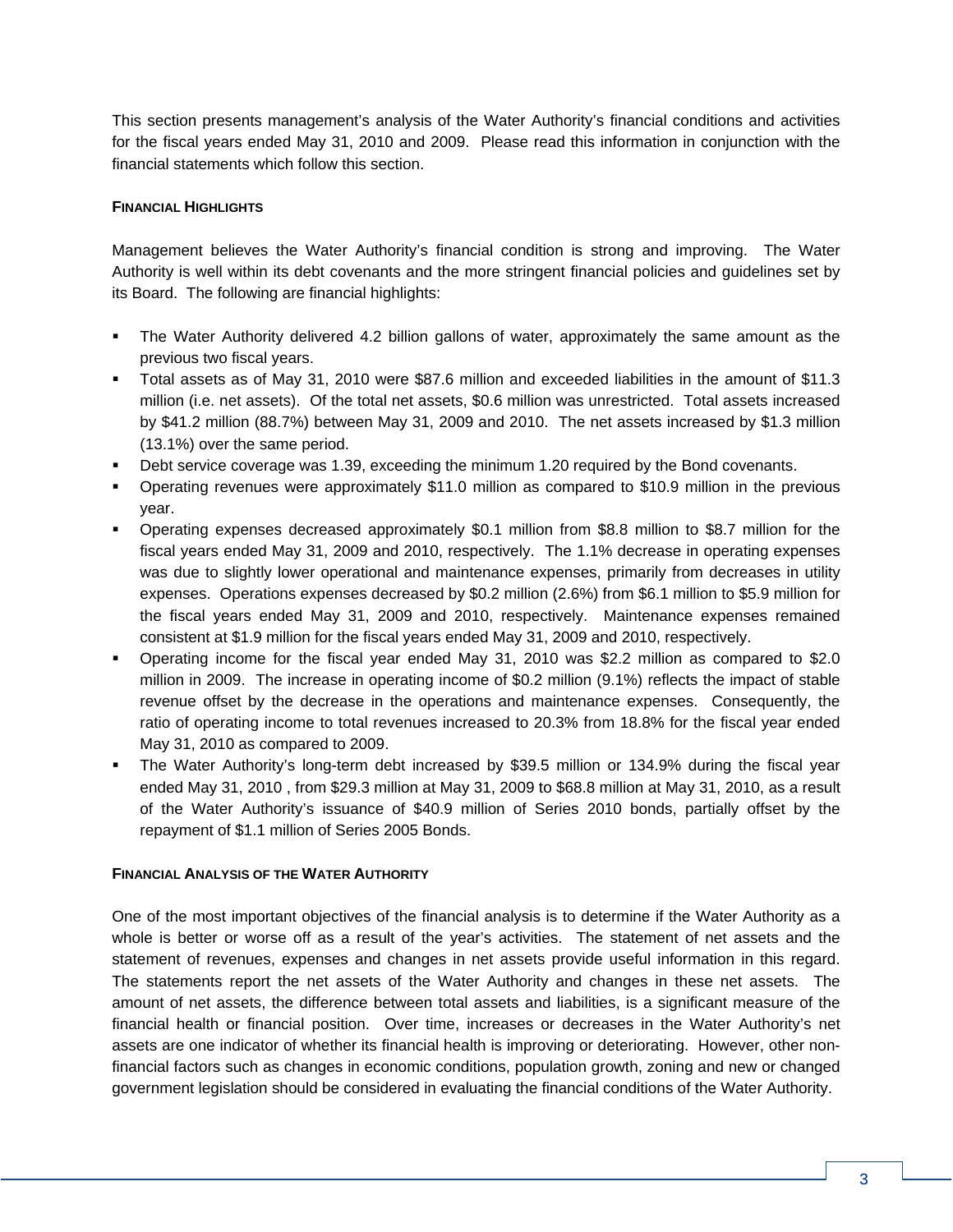The following comparative condensed financial statements and other selected information serve as the financial data and indicators for management's monitoring and planning.

#### **NET ASSETS**

A summary of the Water Authority's balance sheets is presented in the following table:

|                                |              | May 31,     |             | 2009 to 2010           |             | 2008 to 2009           |                         |
|--------------------------------|--------------|-------------|-------------|------------------------|-------------|------------------------|-------------------------|
|                                | 2010         | 2009        | 2008        | Increase<br>(Decrease) | %<br>Change | Increase<br>(Decrease) | $\frac{0}{0}$<br>Change |
| <b>Current Assets</b>          | \$5,303,242  | \$5,380,906 | \$4,737,075 | \$ (77,664)            | (1.4)       | \$643,831              | 13.6                    |
| <b>Noncurrent Assets</b>       |              |             |             |                        |             |                        |                         |
| <b>Other Noncurrent Assets</b> | 42,090,262   | 5,233,102   | 7,715,021   | 36,857,160             | 704.3       | (2,481,919)            | (32.2)                  |
| <b>Capital Assets</b>          | 40,236,512   | 35,818,270  | 32,150,650  | 4,418,242              | 12.3        | 3,667,620              | 11.4                    |
| <b>Total Assets</b>            | 87,630,016   | 46,432,278  | 44,602,746  | 41,197,738             | 88.7        | 1,829,532              | 4.1                     |
| <b>Current Liabilities</b>     | 4,712,170    | 4,755,420   | 3,074,762   | (43, 250)              | (0.9)       | 1,680,658              | 54.7                    |
| <b>Noncurrent Liabilities</b>  | 2,838,352    | 2,408,094   | 2,175,645   | 430,258                | 17.9        | 232,449                | 10.7                    |
| Long-term Debt -Bonds, Net     | 68,785,927   | 29,280,612  | 30,317,974  | 39,505,315             | 134.9       | (1,037,362)            | (3.4)                   |
| <b>Total Liabilities</b>       | 76,336,449   | 36,444,126  | 35,568,381  | 39,892,323             | 109.5       | 875,745                | 2.5                     |
| <b>Net Assets</b>              |              |             |             |                        |             |                        |                         |
| Invested in Capital,           |              |             |             |                        |             |                        |                         |
| Net of Related Debt            | 10,206,074   | 8,526,238   | 6,288,736   | 1,679,836              | 19.7        | 2,237,502              | 35.6                    |
| Restricted                     | 445,000      | 445,000     | 500,000     |                        |             | (55,000)               | (11.0)                  |
| Unrestricted                   | 642,493      | 1,016,914   | 2,245,629   | (374, 421)             | (36.8)      | (1,228,715)            | (54.7)                  |
| <b>Total Net Assets</b>        | \$11,293,567 | \$9,988,152 | \$9,034,365 | \$1,305,415            | 13.1        | \$953,787              | 10.6                    |

#### **CONDENSED STATEMENTS OF NET ASSETS (BALANCE SHEETS)**

The table above and Chart 1 (on the next page) show that the amount of current and other assets increased by \$41,197,738 (88.7%) and current and other liabilities increased by \$39,892,323 (109.5%) from May 31, 2009 to May 31, 2010. The increase in current and other assets was \$1,829,532 (4.1%) and the increase in current and other liabilities was \$875,745 (2.5%) from May 2008 to May 2009. In 2010 the principal reason for the large increases in both assets and liabilities was the issuance of \$40,900,000 of Series 2010 Bonds. In 2009, the principal reason for the decrease in current and other assets was the application of cash to long-term debt.

The amount of bonds net of amortized bond discount increased by \$39,505,315 (134.9%) during fiscal year 2010 as compared to a decrease of \$1,037,362 (3.4%) in 2009. The large increase in fiscal year 2010 is due to the issuance of \$40,900,000 of Series 2010 bonds, partially offset by the repayment of \$1,070,000 of Series 2005 Bonds. The decrease in fiscal year 2009 reflects the payment of that year's debt requirements offset by the amortization of debt issuance costs.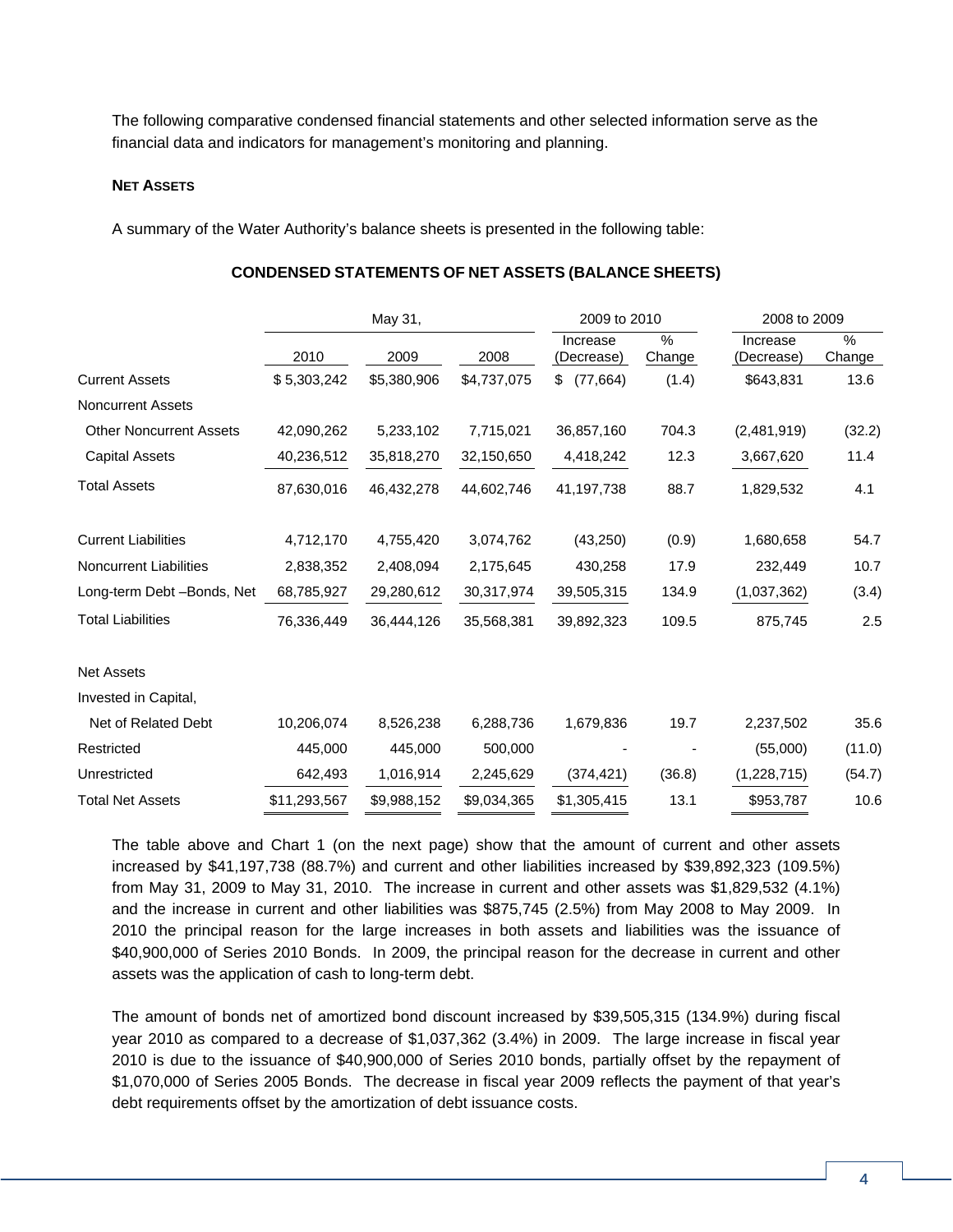The net assets of the Water Authority increased \$1,305,415 (13.1%) to \$11,293,567 on May 31, 2010 from \$9,988,152 in 2009 (see Chart 2). The amount of the increase in net assets was \$953,787 (10.6%) to \$9,988,152 on May 31, 2009 from \$9,034,365 in 2008. The reason for the increase in net assets as of May 31, 2010 was related to improvements in operating efficiencies reflected in a decrease in operating expenses of \$96,137, an increase in operating revenues of \$90,633 as well as \$98,242 in gains received from litigation settlements.

Restrictions on net assets do not significantly affect the availability of fund resources for future use.



# **CHART 1**

| <b>CHART 2</b> |
|----------------|
|----------------|

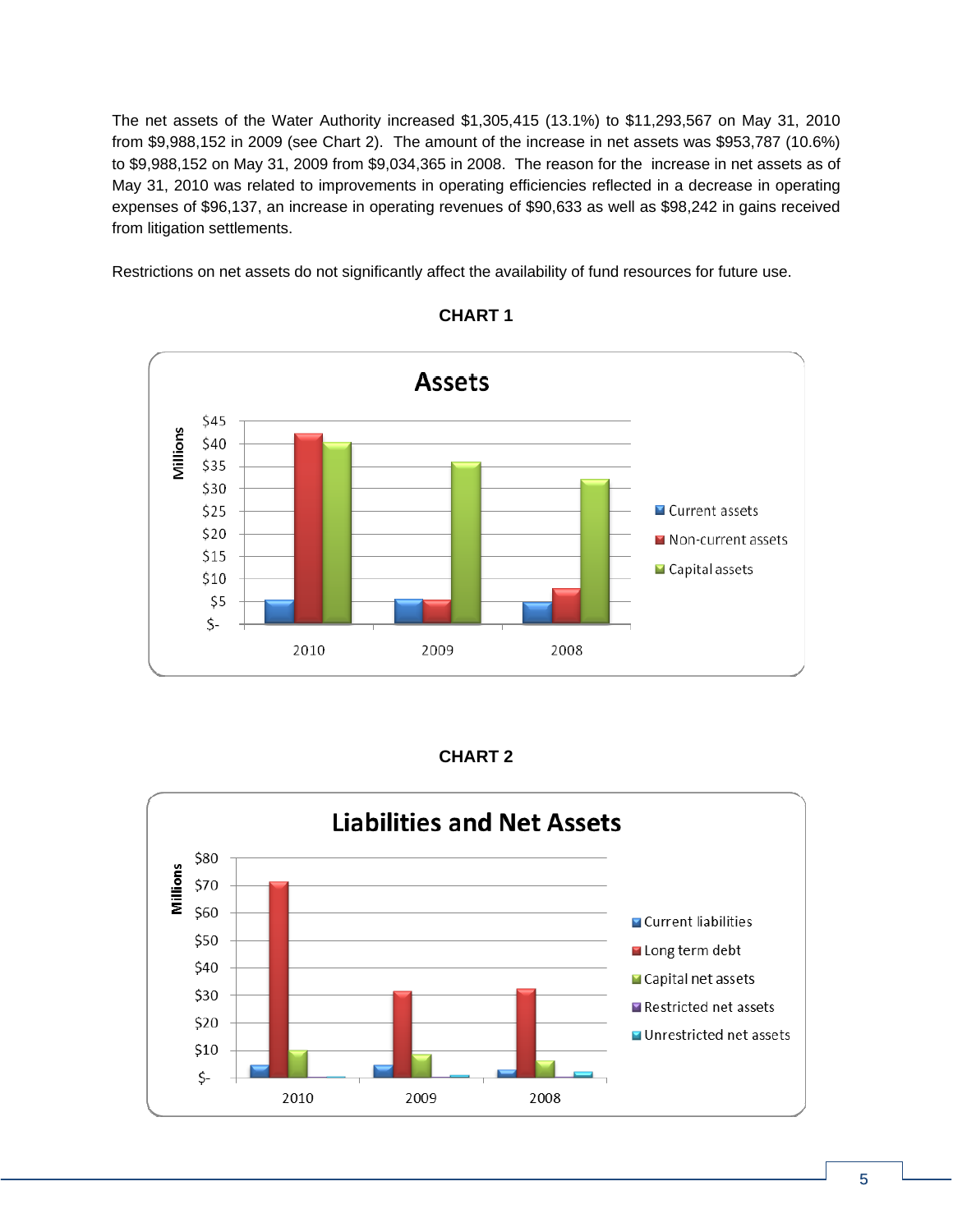### **OPERATING RESULTS**

The Water Authority's condensed statements of revenues, expenses and changes in net assets are presented in the following table:

### **CONDENSED STATEMENTS OF REVENUES, EXPENSES AND CHANGES IN NET ASSETS**

|                                                    | May 31,       |               | 2009 to 2010<br>2008 to 2009 |                        |             |                        |             |
|----------------------------------------------------|---------------|---------------|------------------------------|------------------------|-------------|------------------------|-------------|
|                                                    | 2010          | 2009          | 2008                         | Increase<br>(Decrease) | %<br>Change | Increase<br>(Decrease) | %<br>Change |
| <b>Operating revenues</b>                          |               |               |                              |                        |             |                        |             |
| Water sales:                                       |               |               |                              |                        |             |                        |             |
| Residential                                        | \$7,710,810   | \$7,736,779   | \$7,590,343                  | $$$ (25,969)           | (0.3)       | \$146,436              | 1.9         |
| Commercial, municipal                              |               |               |                              |                        |             |                        |             |
| and other                                          | 3,261,772     | 3,145,170     | 3,081,199                    | 116,602                | 3.7         | 63,971                 | 2.1         |
| Total operating revenues                           | 10,972,582    | 10,881,949    | 10,671,542                   | 90,633                 | 0.8         | 210,407                | 2.0         |
| <b>Operating expenses</b>                          |               |               |                              |                        |             |                        |             |
| Operations                                         | 5,920,498     | 6,076,842     | 6,108,059                    | (156, 344)             | (2.6)       | (31, 217)              | (0.5)       |
| Maintenance                                        | 1,869,872     | 1,915,638     | 1,767,985                    | (45, 766)              | (2.4)       | 147,653                | 8.4         |
| Depreciation                                       | 953,313       | 847,340       | 814,527                      | 105,973                | 12.5        | 32,813                 | 4.0         |
| Total operating expenses                           | 8,743,683     | 8,839,820     | 8,690,571                    | (96, 137)              | (1.1)       | 149,249                | 1.7         |
| Operating income                                   | 2,228,899     | 2,042,129     | 1,980,971                    | 186,770                | 9.1         | 61,158                 | 3.1         |
| Non-operating revenue<br>(expense)                 |               |               |                              |                        |             |                        |             |
| Interest income                                    | 247,009       | 154,080       | 293,519                      | 92,929                 | 60.3        | (139, 439)             | (47.5)      |
| Miscellaneous income                               | 346,336       | 241,664       | 224,046                      | 104,672                | 43.3        | 17,618                 | 7.9         |
| Interest on long-term debt                         | (1,656,025)   | (1,471,971)   | (1,502,209)                  | (184, 054)             | (12.5)      | 30,238                 | 2.0         |
| Other amortization, net                            | (75, 182)     | (73, 250)     | (71, 609)                    | (1, 932)               | (2.6)       | (1,641)                | (2.3)       |
| Net non-operating<br>expenses                      | (1, 137, 862) | (1, 149, 477) | (1,056,253)                  | 11,615                 | 1.0         | (93, 224)              | (8.8)       |
| Change in net assets<br>before extraordinary items | 1,091,037     | 892,652       | 924,718                      | 198,385                | 22.2        | (32,066)               | (0.0)       |
| Litigation settlement                              | 214,378       | 116,135       | 2,362,677                    | 98,243                 | 84.6        | (2, 246, 542)          | (95.1)      |
| Change in total net assets                         | 1,305,415     | 1,008,787     | 3,287,395                    | 296,628                | 29.4        | (2,278,608)            | (69.3)      |
| Board approved subsidies                           |               | (55,000)      | (590, 577)                   | 55,000                 | 100.0       | (535, 577)             | (90.7)      |
| Net change in net assets                           | 1,305,415     | 953,787       | 2,696,818                    | 351,628                | 36.9        | (1,743,031)            | (64.6)      |
| Net assets, beginning                              | 9,988,152     | 9,034,365     | 6,337,547                    | 953,787                | 10.6        | 2,696,818              | 42.6        |
| Net assets, ending                                 | \$11,293,567  | \$9,988,152   | \$9,034,365                  | \$1,305,415            | 13.1        | \$953,787              | 10.6        |

As of May 31, 2010, the Water Authority provided water to 26,453 residential customers, 1,399 commercial customers, 182 private fire customers and 2,432 municipal fire hydrants. The corresponding figures for May 31, 2009 were 26,435 residential customers, 1,397 commercial customers, 181 private fire customers and 2,432 municipal fire hydrants.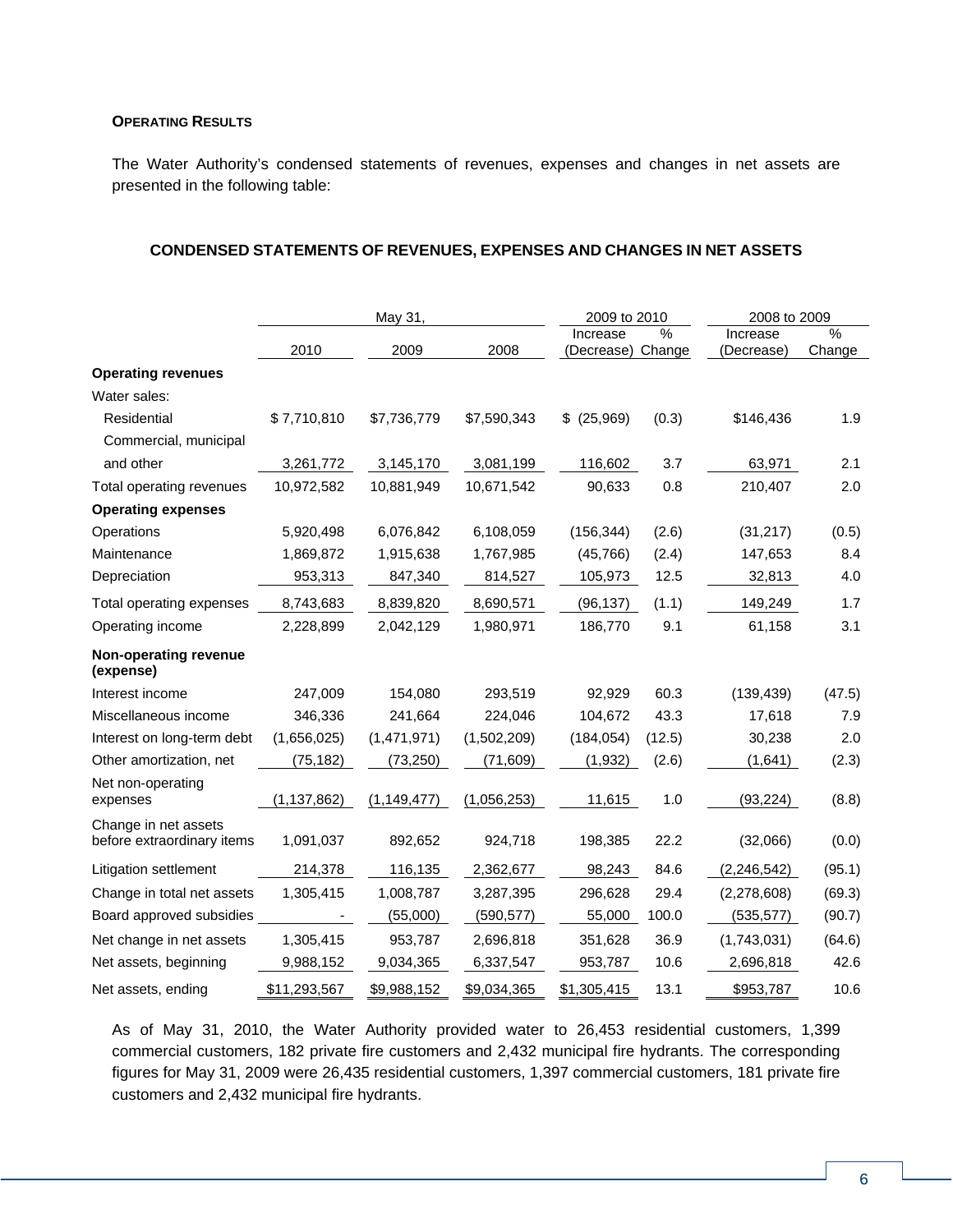The Water Authority's revenues increased by \$90,633 (0.8%) in fiscal year 2010 and \$210,407 (2.0%) in fiscal year 2009. The increase in revenue in fiscal year 2010 was primarily the result of a \$116,602 (3.7%) rise in fire protection partially offset by a decrease of \$25,969 in water sales (see Chart 3). The operating expenses before depreciation decreased by \$202,110 (2.3%) and increased \$116,436 (1.5%) in fiscal years 2010 and 2009, respectively (see Chart 4). In fiscal year 2010 the operating expenses decreased primarily due to lower utility expenditures. In 2009 the operating expenses increased primarily due to insurance and payroll related costs.The Water Authority's net assets increased by \$1,305,415 during fiscal year 2010 as compared to a \$953,787 increase in fiscal year 2009, an increase of \$351,628 (36.9%).



| <b>CHART 3</b> |  |
|----------------|--|
|----------------|--|

| CHART |  |
|-------|--|
|-------|--|

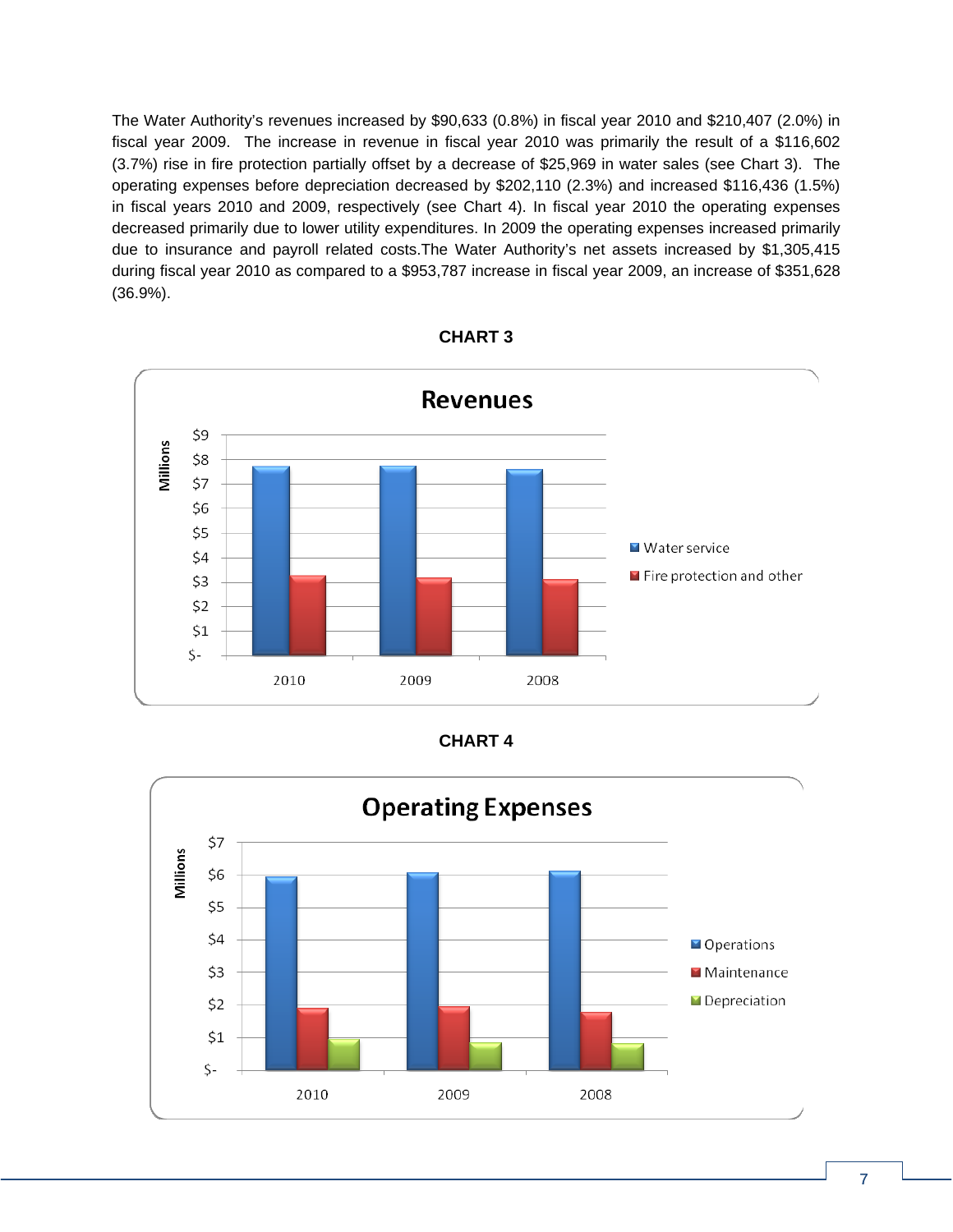#### **NONOPERATING REVENUES AND EXPENSES**

Nonoperating revenue includes interest earnings on investment assets and miscellaneous income. Interest income increased from \$154,080 for the fiscal year ended May 31, 2009 to \$247,009 for the fiscal year ended May 31, 2010. The reason for the increase of \$92,929 (60.3%) was due to interest on investments of funds received from the Series 2010 Bond issuance.

Miscellaneous income increased by \$104,672 (43.3%) from \$241,664 for the fiscal year ended May 31, 2009 to \$346,336 for the fiscal year ended May 31, 2010. This increase was due to additional rental income for lease of space atop water towers to cellular phone companies.

Interest expenses increased \$184,054 (12.5%) from \$1,471,971 for the fiscal year ended May 31, 2009 to \$1,656,025 for the fiscal year ended May 31, 2010. The increase resulted from the additional bonds issued during 2010 and their related interest expenses.

#### **SPECIAL AND EXTRAORDINARY ITEMS**

The Water Authority was a member of the plaintiff class in a class action lawsuit related to Methyl Tertiary Butyl Ether (MTBE) products liability against 70% of the total gasoline refining market. This lawsuit was settled on March 12, 2008 and the Water Authority's portion of the settlement was \$2,478,812 net of legal fees. The Water Authority recognized \$214,378 for the year ended May 31, 2010 and \$116,135 for the year ended May 31, 2009 as an extraordinary item in the Statements of Revenue, Expenses and Changes in Net Assets.

#### **CAPITAL ASSETS**

The Water Authority owns and maintains a broad range of infrastructure items including water plants, water lines, well stations, administrative facilities, vehicles and equipment necessary for the treatment and distribution of potable water to its customers. The Water Authority has approximately \$40.2 million in net assets, an increase of approximately \$4.4 million from the prior year.

Capital assets consisted of the following for the years ended May 31:

|                                  | 2010          | 2009          | 2008          |
|----------------------------------|---------------|---------------|---------------|
| Land                             | 167,708<br>\$ | \$<br>167,708 | 167,708<br>\$ |
| Construction in progress         | 3,819,408     | 2,946,559     | 963,193       |
| Wells and standpipes             | 2,628,253     | 2,628,253     | 2,628,253     |
| Pumping and purification         | 10,749,013    | 10,385,984    | 10,325,300    |
| Distribution system              | 30,714,576    | 26,600,038    | 24,201,878    |
| Building, vehicles and equipment | 2,262,970     | 2,241,831     | 2,169,081     |
| Total capital assets             | 50,341,928    | 44,970,373    | 40,455,413    |
| Accumulated depreciaiton         | (10,105,416)  | (9, 152, 103) | (8,304,763)   |
| Net capital assets               | \$40,236,512  | \$35,818,270  | \$32,150,650  |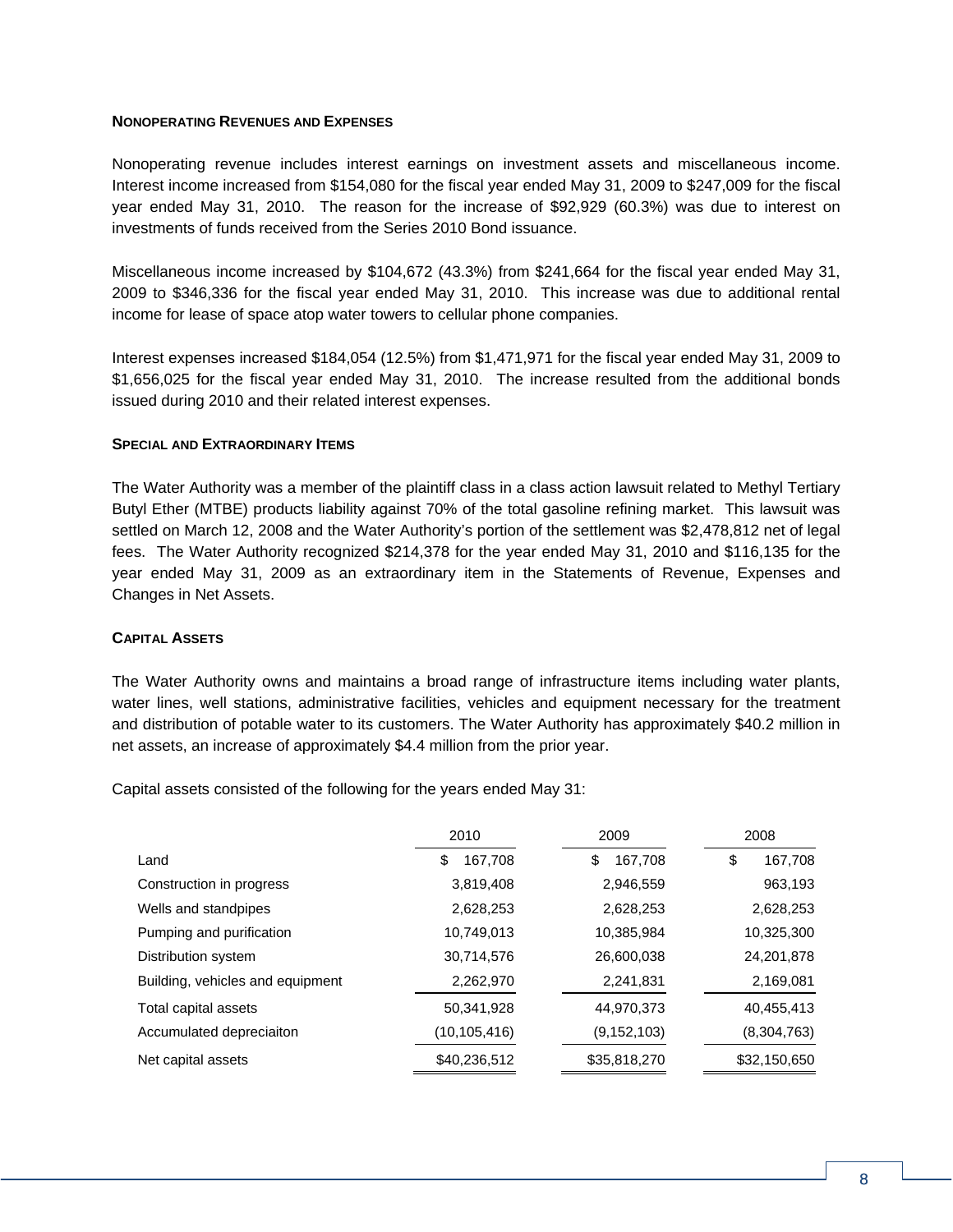| Description                 | 2010        | % Change | 2009        | % Change | 2008        | % Change |
|-----------------------------|-------------|----------|-------------|----------|-------------|----------|
| Wells & standpipes          | \$          | 0.0      | \$          | 0.0      | \$<br>378   | 0.0      |
| Structures & improvements   | 11,032      | 1.1      | 24,714      | 2.5      | 13,315      | 1.3      |
| Electric pumping equipment  | 4,120       | 0.1      | 21,296      | 0.5      | 144,258     | 3.7      |
| Structure – water treatment | 11,165      | 0.4      |             | 0.0      | (1, 910)    | (0.1)    |
| Equipment – water treatment | 336,712     | 14.5     | 14,751      | 0.7      | 13,618      | 0.7      |
| Mains                       | 1,895,264   | 16.3     | 715,725     | 7.9      | 45,126      | 0.5      |
| <b>Services</b>             | 949,382     | 10.3     | 690,612     | 9.1      | 587,695     | 7.7      |
| <b>Meters</b>               | (22, 349)   | (0.5)    | 266,018     | 6.5      | 360,559     | 8.8      |
| Meter equipment             | 1,057,829   | 0.7      | 621,652     | 55.3     | 485,330     | 43.1     |
| Hydrants                    | 234,412     | 9.4      | 196,661     | 9.6      | 92,539      | 4.5      |
| Office equipment            | 18,305      | 3.3      | 2,858       | 0.5      | 17,737      | 3.3      |
| <b>Vehicles</b>             | 2,039       | 0.3      | 57,953      | 7.8      | 22,020      | 3.0      |
| Lease hold improvements     |             | 0.0      | 7,885       | 120.2    |             | 0.0      |
| Miscellaneous equipment     | 795         | 0.4      | 10,909      | 6.6      | 7,050       | 4.3      |
| <b>Total additions</b>      | \$4,498,706 |          | \$2,631,034 |          | \$1,787,715 |          |

### **MAJOR INCREASES IN CAPITAL ASSETS**

*Percentage reflects the change from the asset base amount for each category from the previous fiscal year.* 

The major cost outlays with respect to capital assets relate to improvements in the Water Authority's water distribution system. The Water Authority spent \$1,895,264 for the construction and placement of water mains during the fiscal year ended May 31, 2010 compared to \$715,725 for the same period ended May 31, 2009. The Water Authority spent \$1,057,829 related to new and replacement water meters during the fiscal year ended May 31, 2010 compared to \$621,652 for the same period ended May 31, 2009.

### **LONG-TERM DEBT**

On May 28, 1996 the Water Authority issued \$34,460,000 Water System Revenue Bonds, Series 1996 to finance the cost of acquisition and certain construction expenditures of the water system, including initial working capital of the Water Authority and the costs of the utility assets and additional improvements to the water system. These bonds were redeemed after the issuance of the Series 2005 bonds.

The Bond Resolutions require that net revenues equal at least 1.20 times the debt service for such fiscal year. The outstanding Water System Revenue Bonds at May 31, 2010 consist of the following:

#### **2010 REVENUE BONDS May 31, 2010**

| Water Revenue Bonds Series 2010                                      |              |
|----------------------------------------------------------------------|--------------|
| Serial Bonds A 2.00% - 4.00%, due through 2020                       | \$ 6.925,000 |
| Term Bonds B 6.00% - 6.70%, due through 2040 (See note on next page) | 33,965,000   |
|                                                                      |              |
| Total Series 2010                                                    | \$40,890,000 |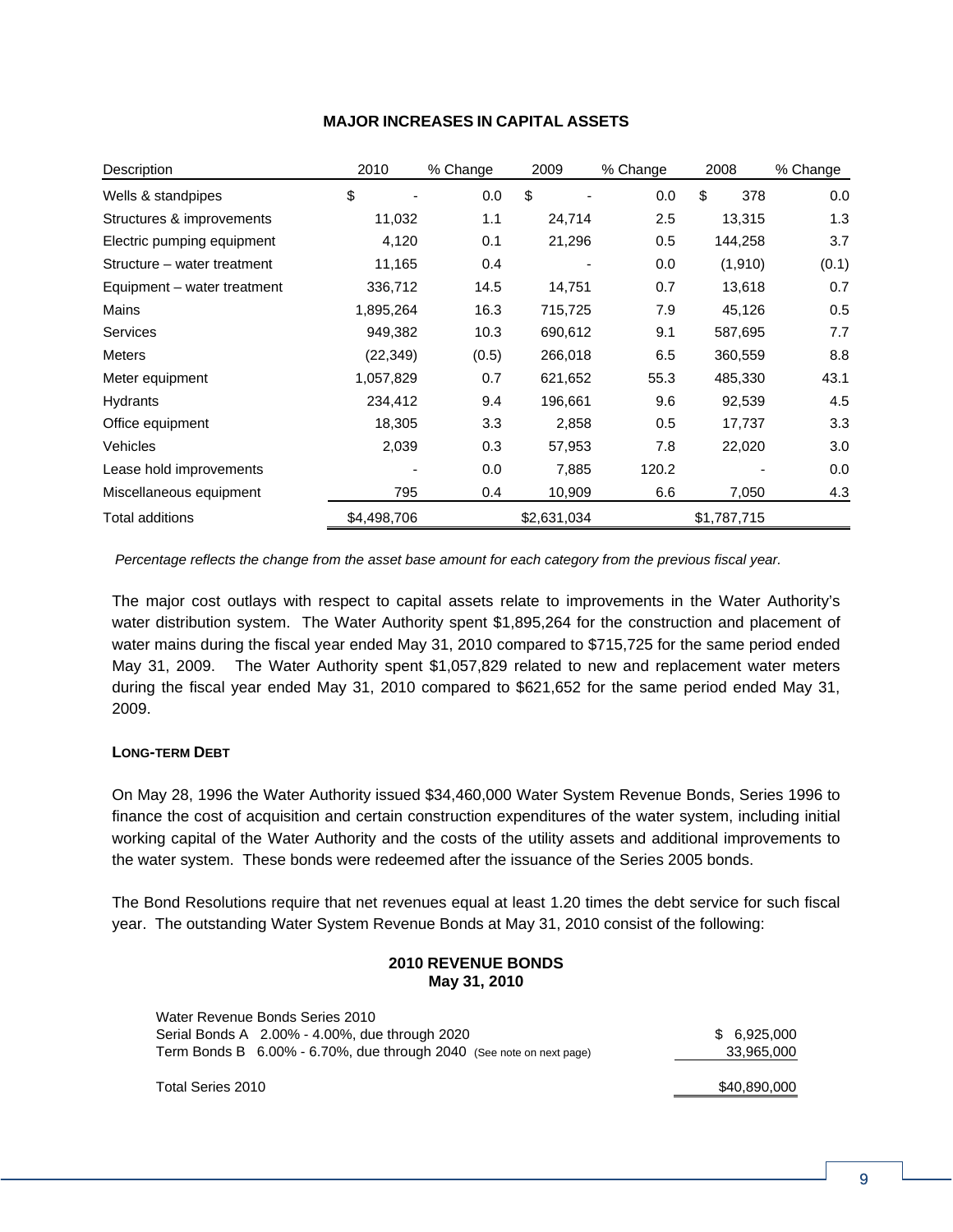*Note: Effective rate of 4.1% to 4.35% after 35% interest rebate in accordance with American Recovery Reinvestment Act of 2009.* 

The Water Revenue Bonds, Series 2010 were dated April 1, 2010 and issued on April 15, 2010, with accrued interest. The sources and uses of the Water System Revenue Bonds, Series 2010, are shown in the table below:

|                           | Series 2010A | Series 2010B |              |
|---------------------------|--------------|--------------|--------------|
|                           | Amount       | Amount       | Total        |
| <b>Source of Funds</b>    |              |              |              |
| Principal amount of bonds | \$6,925,000  | \$33,965,000 | \$40,890,000 |
| Net premium               | 106,875      |              | 106,875      |
| <b>Total Sources</b>      | \$7,031,875  | \$33,965,000 | \$40,996,875 |
| Use of Funds              |              |              |              |
| Project fund              | \$6,234,361  | \$30,227,639 | \$36,462,000 |
| Debt service reserve fund | 692,500      | 3,340,180    | 4,032,680    |
| Costs of issuance         | 105.014      | 394.068      | 499.082      |
| Additional proceeds       |              | 3,113        | 3,113        |
| <b>Total Uses</b>         | \$7,031,875  | \$33,965,000 | \$40,996,875 |

### **WATER REVENUE BONDS, SERIES 2005 May 31, 2010**

| Total Series 2005                            | \$29,800,000 |
|----------------------------------------------|--------------|
| Term Bonds 5.00%, due 2035                   | 3,150,000    |
| Term Bonds 5.00%, due 2030                   | 2,015,000    |
| Serial Bonds 3.00% - 5.00%, due through 2026 | \$24,635,000 |

The \$33,875,000 Water System Revenue Bonds, Series 2005 (the "Series 2005 Bonds") were applied to the following items:

- 1. A portion of the Water Authority's outstanding Water System Revenue Bonds, Series 1996, were redeemed.
- 2. Financing the cost of acquisition and construction of improvements to the Water System.
- 3. Funding a deposit to the Reserve Account, Series 2005.
- 4. Payment of certain costs of issuance relating to the Series 2005 Bonds.

The bond proceeds, in part, provided sufficient money to effect the advance refunding of the existing Series 1996 Bonds. Simultaneously with the issuance of the Series 2005 Bonds, a portion of the proceeds, together with other available moneys, was used to purchase noncallable direct obligations of, or obligations the principal and interest of which are unconditionally guaranteed by, the United States of America (the "Federal Securities"), in an amount sufficient, together with the interest to accrue thereon, to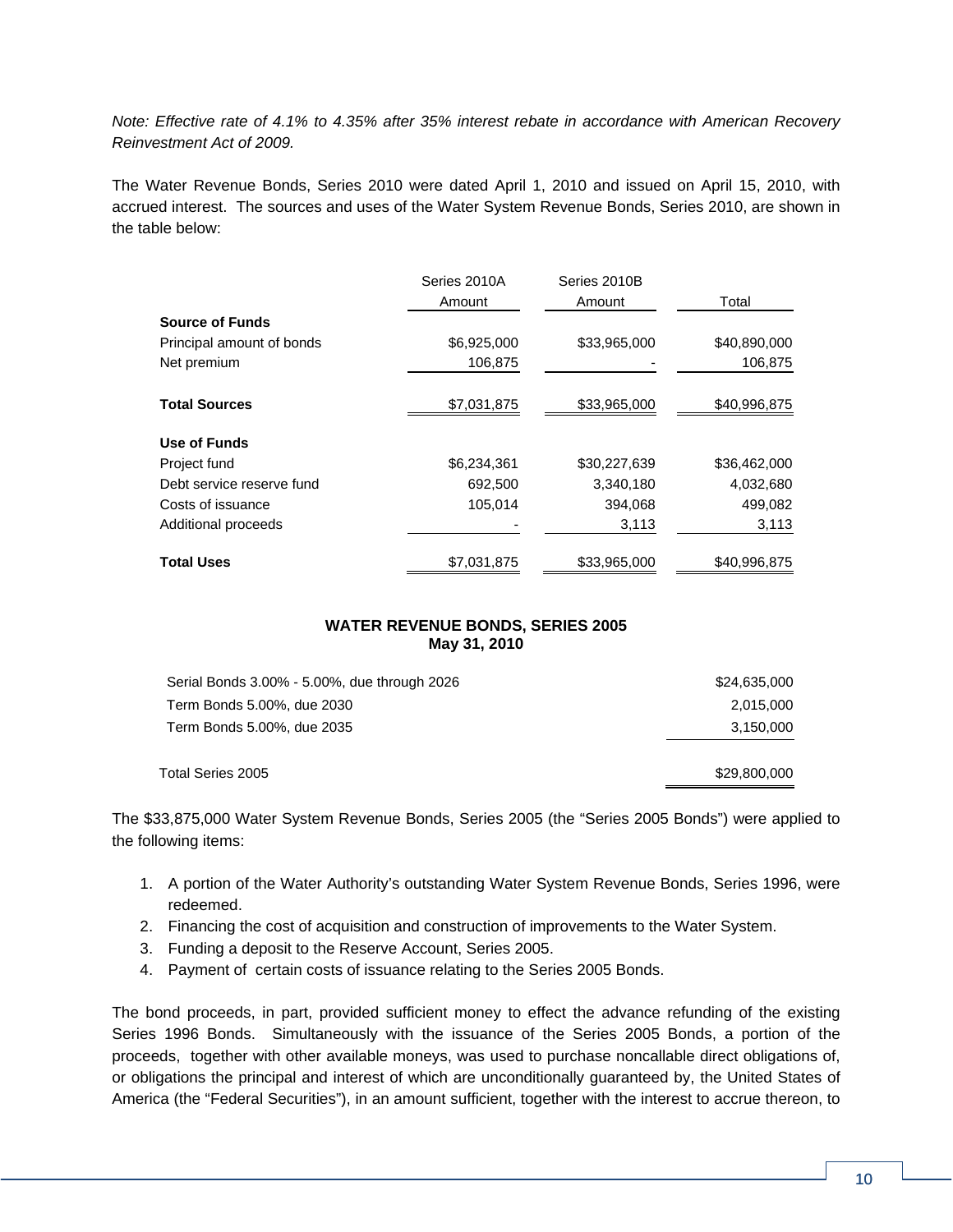pay the principal of, redemption premium and interest on the Refunded Bonds, as the same become due and payable.

The Federal Securities were deposited with an escrow agent (the "Escrow Agent") under a certain escrow agreement (the "Escrow Agreement") with the Water Authority to be applied solely to the payment of the principal of, redemption premium and interest on the Refunded Bonds, as the bonds became due and payable. Pursuant to the Escrow Agreement, the Escrow Agent redeemed the Refunded Bonds on May 1, 2006 at a redemption price of 102% plus accrued interest.

During the fiscal years ended May 31, 2009 and May 31, 2010, the amounts of principal and interest paid were \$1,070,000 and \$1,656,025 respectively. One indicator of the Water Authority's financial strength and future borrowing capability is its debt coverage ratio, which was 1.39 times for fiscal year ended May 31, 2010 as shown below.

| <b>Cash Available for Coverage:</b>                                          |             |
|------------------------------------------------------------------------------|-------------|
| Operating Income                                                             | \$2,228,899 |
| Add:                                                                         |             |
| Depreciation                                                                 | 953,313     |
| Interest and Other Income                                                    | 593,345     |
| <b>Total Cash Available for Coverage</b>                                     | 3,775,557   |
| <b>Debt Service Requirements:</b>                                            |             |
| <b>Interest Payments</b>                                                     | 1,656,025   |
| <b>Principal Payments</b>                                                    | 1,070,000   |
| <b>Total Debt Service Requirements</b>                                       | \$2,726,025 |
| Coverage Ratio                                                               | 1.39        |
| Coverage Requirement as per Water System Revenue Bonds, Series 2010 and 2005 | 1.20        |

In February 2010, the Water Authority was given a rating of "A3" on its Series 2010 Water System Revenue Bonds by Moody's Investor Service. In April, 2010, the Water Authority received rating of "AA-" from Fitch Ratings.

#### **RESTRICTED INVESTMENTS**

The Water Authority maintains the amounts required for the Reserve Funds and those held for construction purposes in cash and cash equivalents and investment accounts. As of May 31, 2010, \$36,231,311 (88%) of the total proceeds of the Series 2010 Bonds Revenue Bonds, including \$35,879,722 of fair value and \$351,589 of accrued interest, was invested in the US Treasury Notes with Bank of New York Mellon as the custodian. The amounts and the weighted average terms of the investments were as follows: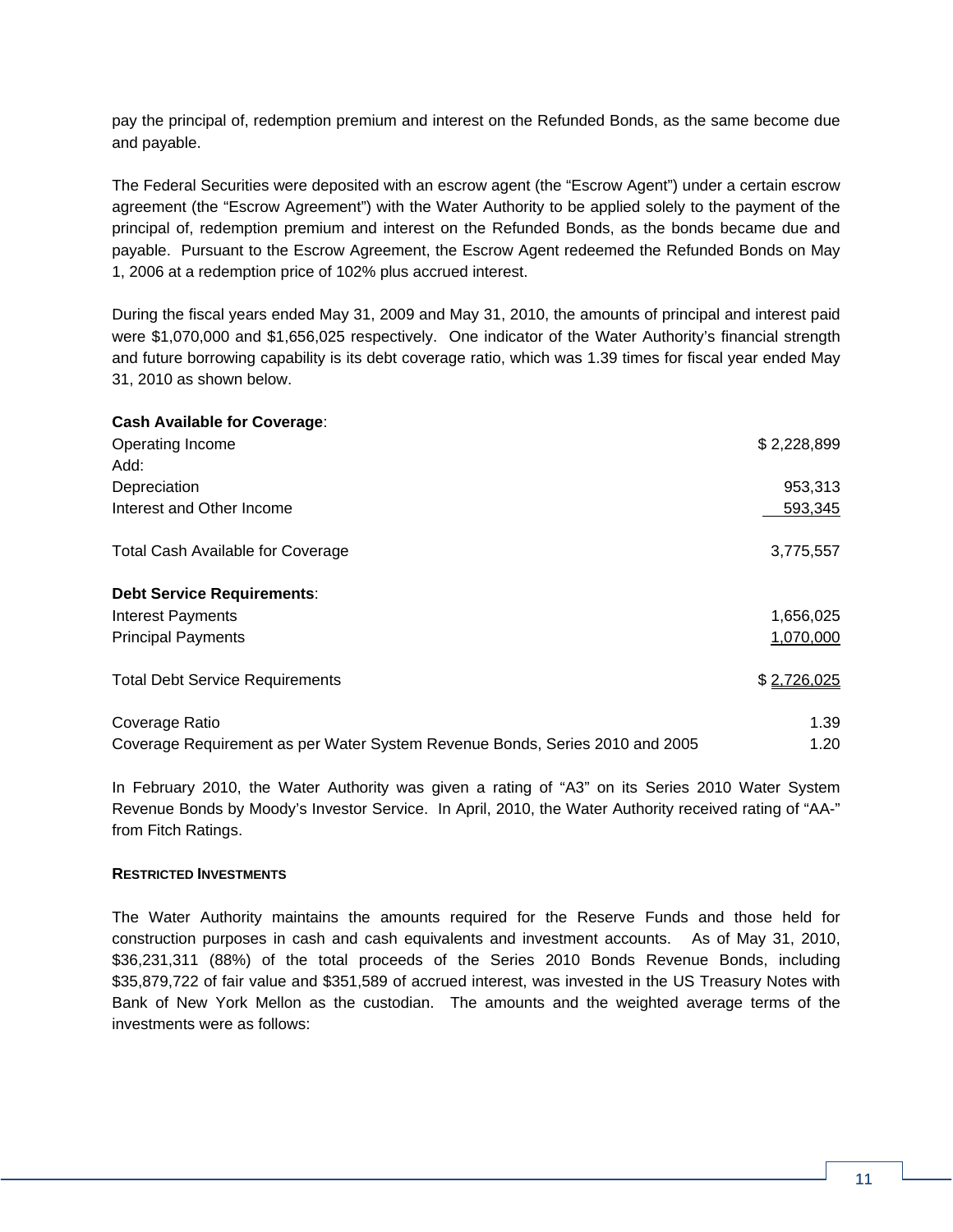

The Water Authority's investment strategy is designed to eliminate the default risk and to maximize interest income by matching the maturities of the investments with the cash requirements of construction activities. The strategy minimizes the risk of having to liquidate the investment to pay construction under the unfavorable market interest conditions. All of the Water Authority's investments are in the US Treasury notes with maturities of less than five years and the overall weighted average maturity term of 1.6 years. The weighted average interest yield of total investment was 3.33%, as of May 31, 2010.

**Average Term** 

#### **ACTUAL AS COMPARED TO PLANNED**

As required by its Bylaws, the Water Authority annually adopts an operating plan. The plan remains in effect for the entire year and may be revised as necessary by the Board of Directors. Water service revenues are projected based on average historical usage. This year's operating revenues were approximately 1.6% higher than planned due to greater than expected revenue from fire protection and water usage by metered customers offset by less than expected other revenues. Actual operating expenses were approximately 2.0% higher resulting from greater than planned maintenance expenses.

The Operating Plan as compared to the actual revenues and expenses for the year ended May 31, 2010 is summarized in the table on the next page.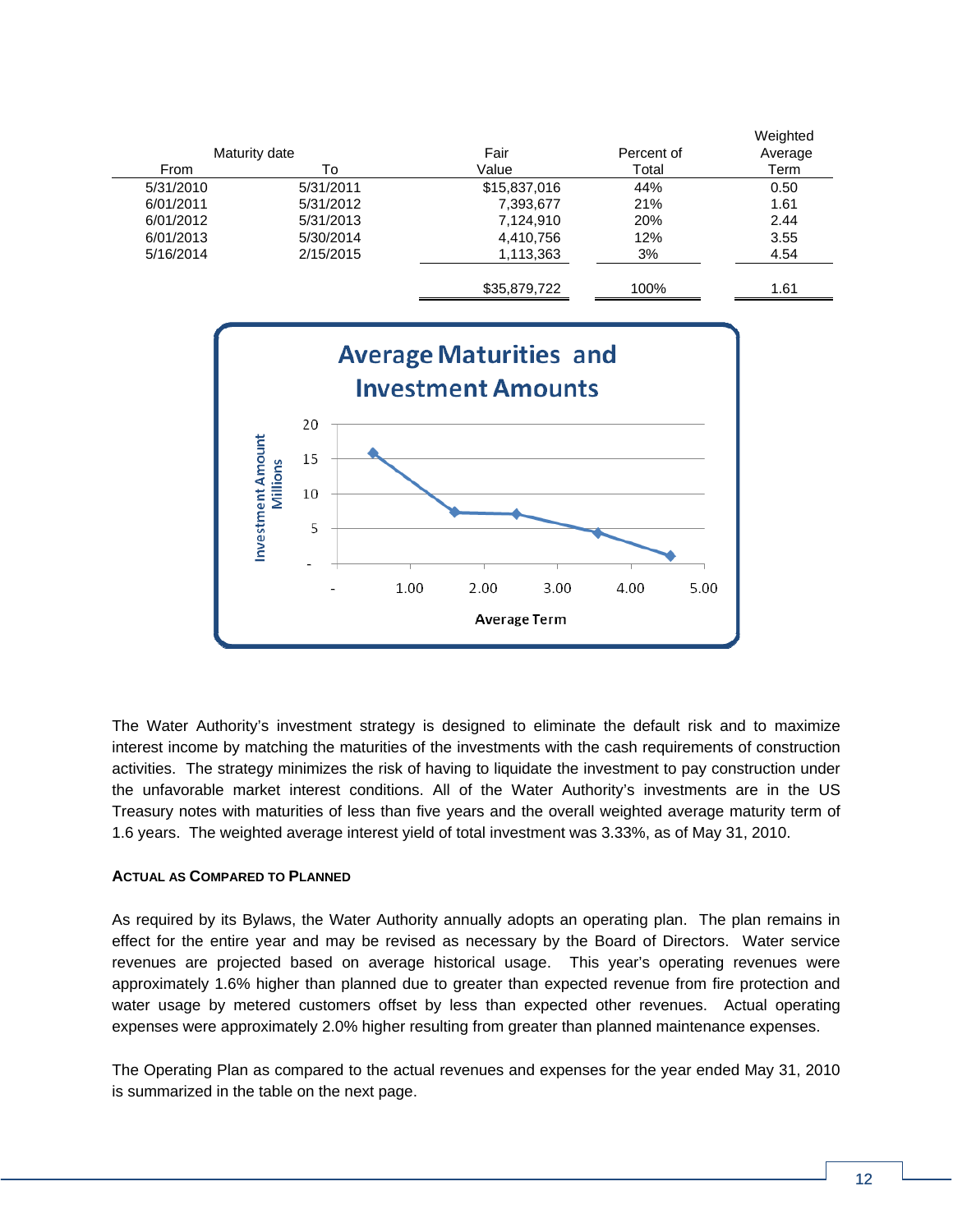|                                 | 12 Months Ended May 31, 2010 |             |               |  |  |
|---------------------------------|------------------------------|-------------|---------------|--|--|
|                                 |                              | Operating   | Increase      |  |  |
|                                 | Actual                       | Plan        | (Decrease)    |  |  |
| <b>Operating Revenues:</b>      |                              |             |               |  |  |
| Residential                     | \$7,710,809                  | \$8,321,520 | \$(610,711)   |  |  |
| Commercial                      | 1,422,537                    | 1,458,820   | (36, 283)     |  |  |
| Private fire protection         | 83,842                       | 83,500      | 342           |  |  |
| Public fire protection          | 1,702,400                    | 1,680,860   | 21,540        |  |  |
| <b>Total Water Sales</b>        | 10,919,588                   | 11,544,700  | (625, 112)    |  |  |
| Late payment charges            | 31,466                       | 38,000      | (6, 534)      |  |  |
| Other water revenue             | 21,528                       | 12,000      | 9,528         |  |  |
| <b>Total Operating Revenues</b> | 10,972,582                   | 11,594,700  | (622, 118)    |  |  |
| <b>Operating Expenses:</b>      |                              |             |               |  |  |
| Operations                      | 5,920,498                    | 5,997,290   | 76,792        |  |  |
| Maintenance                     | 1,869,872                    | 1,673,360   | (196, 512)    |  |  |
| Depreciation                    | 953,313                      | 927,200     | (26, 113)     |  |  |
| <b>Total Operating Expenses</b> | 8,743,683                    | 8,597,850   | (145, 833)    |  |  |
| <b>Operating Margin</b>         | 2,228,899                    | 2,996,850   | (767, 951)    |  |  |
| <b>Other Income:</b>            |                              |             |               |  |  |
| Interest Income                 | 247,009                      | 1,168,600   | (921, 591)    |  |  |
| Miscellaneous Income            | 346,336                      | 309,540     | 36,796        |  |  |
| <b>Total Other Income</b>       | 593,345                      | 1,478,140   | (884, 795)    |  |  |
| Income Before Interest Charges  | 2,822,244                    | 4,474,990   | (1,652,746)   |  |  |
| <b>Interest Charges:</b>        |                              |             |               |  |  |
| Interest on long-term debt      | 1,656,025                    | 2,683,250   | 1,027,225     |  |  |
| Other amortization, net         | 75,182                       | 84,100      | 8,918         |  |  |
| <b>Total Interest Charges</b>   | 1,731,207                    | 2,767,350   | 1,036,143     |  |  |
| <b>Extraordinary Items</b>      | 214,378                      |             | 214,378       |  |  |
| <b>Surplus (Deficit)</b>        | \$1,305,415                  | \$1,707,640 | \$ (402, 225) |  |  |

#### **ECONOMIC FACTORS AND NEXT YEAR'S PLAN AND RATES**

The Water Authority's Board of Directors and management considered many factors when setting the fiscal year 2010 plan, user fees and charges. The Water Authority's service area population is approximately 120,000. The Water Authority presently has over 28,000 accounts in western Nassau County, of which about 94% are residential. Commercial and fire protection constitute most of the remainder. The Water Authority's customer base has mirrored the Nassau County population. According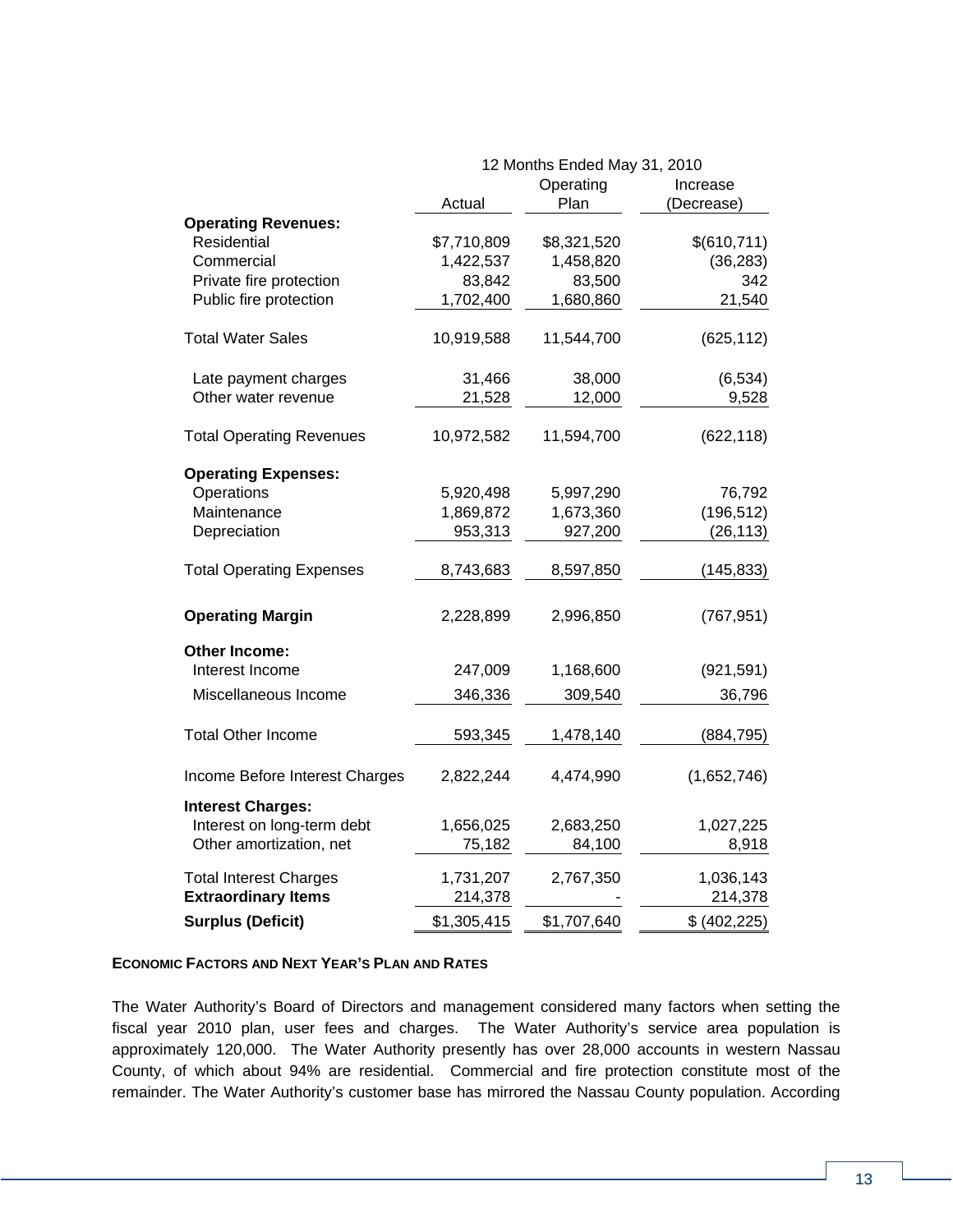to the 2000 Census, Nassau County's population was 1,333,776. That was a 3.7% increase from the 1,287,348 residents in 1990. On January 1, 2009, our population estimate for Nassau was 1,360,127 persons as follows:

|                            | Estimate         | Estimate         |            |
|----------------------------|------------------|------------------|------------|
| NASSAU COUNTY              | Jan. 1, 2009 (a) | Jan. 1, 2008 (a) | $2000$ (b) |
| Town of North Hempstead    | 226.109          | 225.291          | 220,364    |
| Town of Hempstead          | 766,878          | 765,234          | 755,923    |
| City of Long Beach         | 36.201           | 36,051           | 35,462     |
| Town of Oyster Bay         | 303,285          | 302,589          | 295,405    |
| City of Glen Cove          | 27.654           | 27.564           | 26,622     |
| <b>TOTAL NASSAU COUNTY</b> | 1,360,127        | 1,356,729        | 1,333,776  |

a. Source: The Long Island Power Authority , *2009 & 2008 Long Island Population Survey*.

b. Source: 2000 United States Census

Several indicators including unemployment rates in Nassau County and changes in the consumer price index for the New York – Northern New Jersey – Long Island area were considered by the Water Authority's management in developing the operating plan of the Water Authority for the fiscal year ended May 31, 2011.

The unemployment rate in Nassau County has continued to be lower than national and State of New York averages. The average unemployment rates in the County of Nassau increased from 4.7% to 6.7% from December 2008 to June 2010. The unemployment rate in Nassau and Suffolk remained below the rates in the City of New York, State of New York and the United States as a whole. The unemployment rates for the City of New York, State of New York and United States an a whole were 9.6%, 8.2%, and 9.5% respectively in June 2010 as compared to 7.4%, 5.4% and 5.8% for 2008. The inflation rate, as measured by the percentage change in Consumer Price Index for All Urban Consumers ("CPI-U") from May 2009 to May 2010, was consistent with the national average in the New York – Northern New Jersey – Long Island area. The annualized rate of increase in the Consumer Price Index for all items in New York – Northern New Jersey – Long Island was 2.0% as contrasted to 2.1% in the U.S. for May 2010.

During the first six months of 2010, the CPI-U declined at a 0.3% seasonally adjusted annual rate (SAAR). This compares with an increase of 0.4% for all of 2009. The index for energy, which decreased 18.8% in 2009, decreased at a 9.9% SAAR in the first six months of 2010. The food index has increased at a 1.3% rate thus far in 2010, following a 1.9% rise for all of 2009. Excluding food and energy, the CPI-U advanced at a 0.7% SAAR in the first six months of 2010, as compared to an increase of 1.7% for the entire year 2009.

The Water Authority has adopted its operating and capital plans for the fiscal year ending May 31, 2011. The operating revenues are estimated to be \$12,746,140. The operating expenses for the fiscal year ending May 31, 2011 are planned at \$8,119,540. Nonoperating revenues and expenses are planned to be \$1,636,600 and \$3,120,800 respectively. The increase in net assets is estimated to be \$2,015,500.

Capital expenditures are planned to be \$16,235,800. The projects in the planned capital expenditures include the construction of the Water Authority's new headquarters building and the construction of two iron removal plants. The major components of the completed construction for fiscal year ended May 31,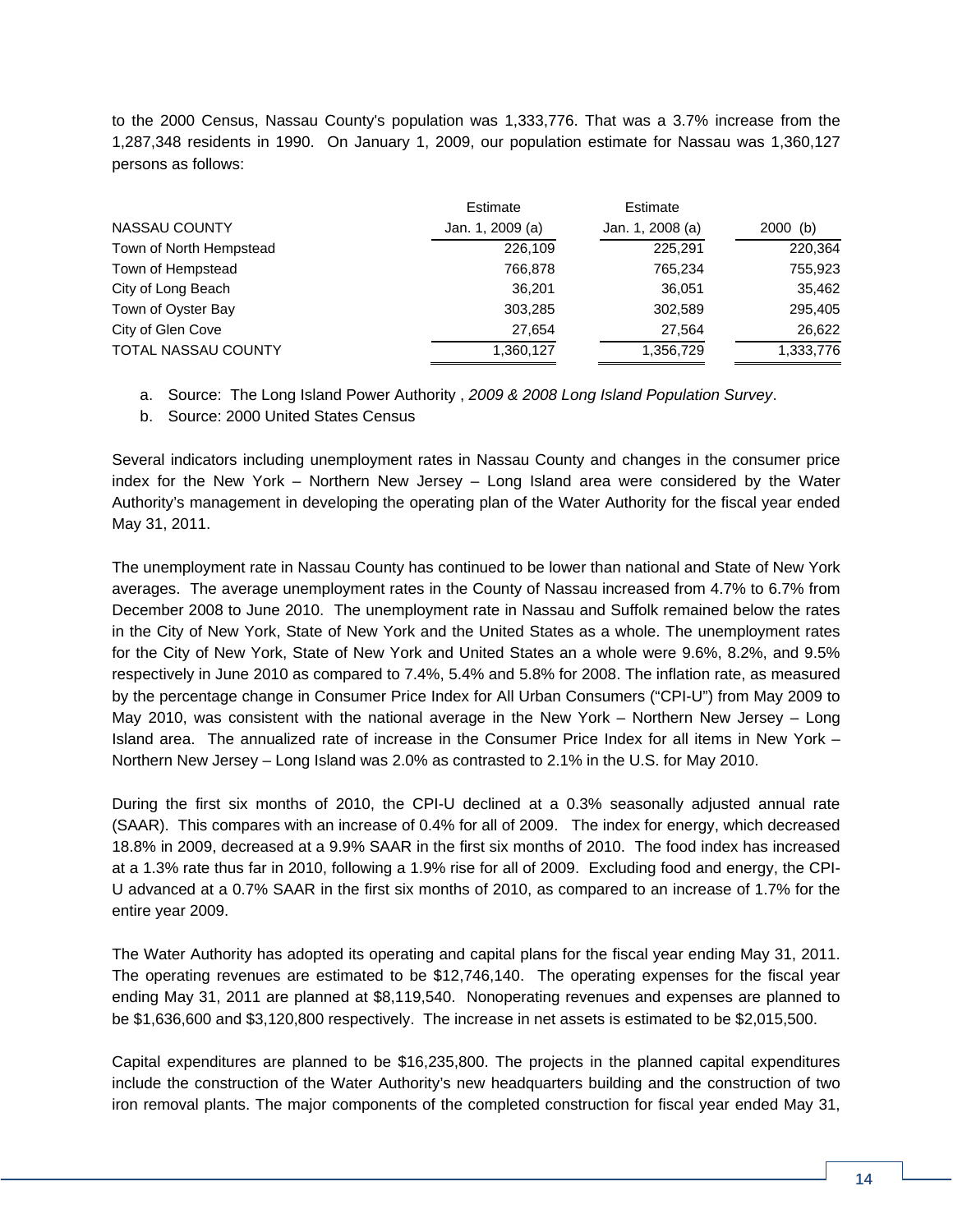2010 was the construction of the new headquarters along with improvements to the transmission and distribution and water treatment systems.

#### **CONTACTING THE WATER AUTHORITY'S FINANCIAL MANAGEMENT**

This financial report is designed to provide readers with a general overview of the Water Authority's finances and to show the Water Authority's accountability for the money it receives. If you have questions about this report or need additional information, contact the Water Authority's Superintendent at 58 South Tyson Avenue, Floral Park, New York, 11001.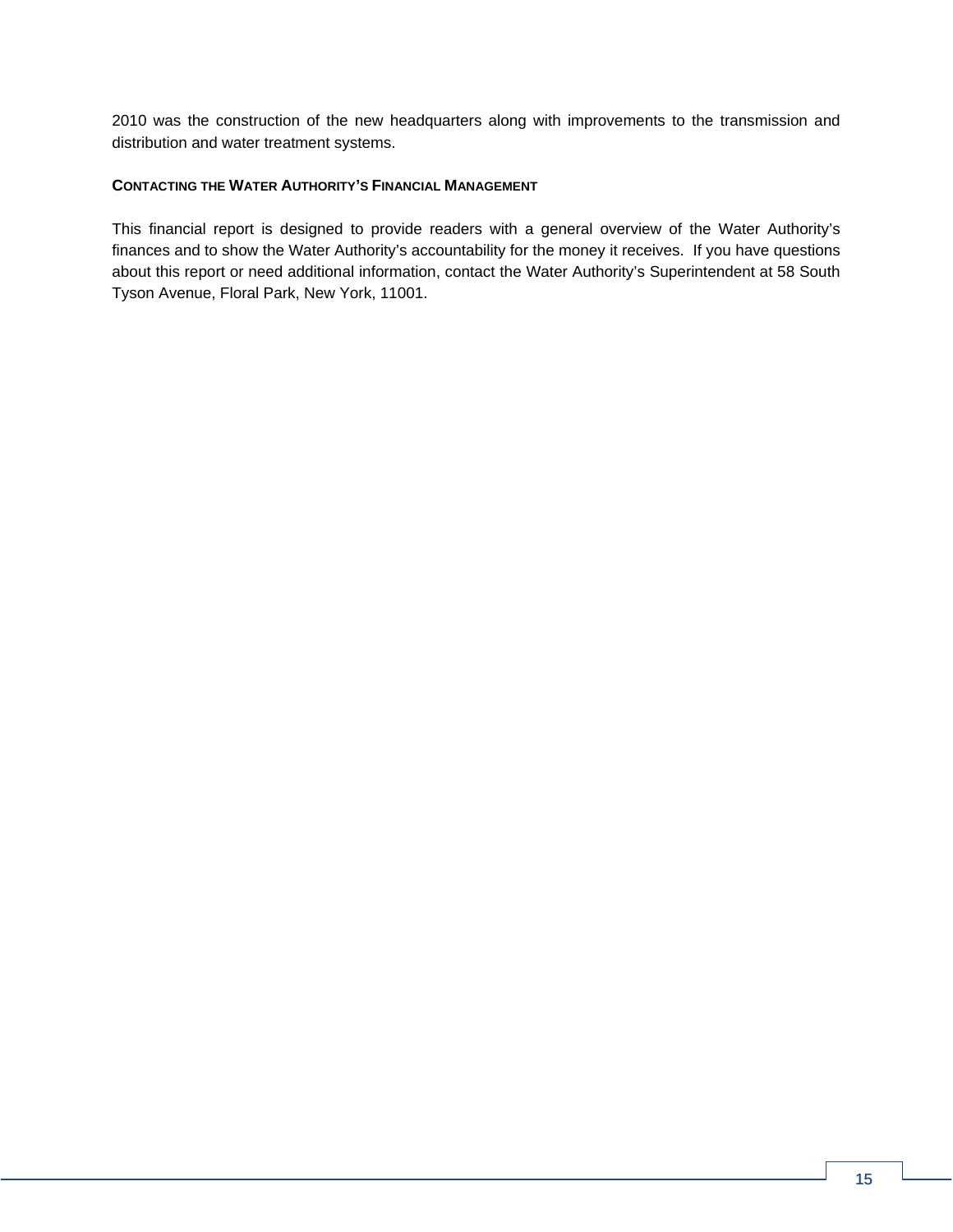# **THE WATER AUTHORITY OF WESTERN NASSAU COUNTY STATEMENT OF NET ASSETS MAY 31,**

|                                                         | 2010         | 2009         |
|---------------------------------------------------------|--------------|--------------|
| <b>Assets</b>                                           |              |              |
| Current assets:                                         |              |              |
| Cash and cash equivalents                               | \$2,798,391  | \$3,131,838  |
| Accounts receivable:                                    |              |              |
| Billed, net of \$25,000 allowance for doubtful accounts | 466,695      | 392,124      |
| Unbilled                                                | 1,640,000    | 1,451,000    |
| Prepayments and other current assets                    | 150,335      | 138,522      |
| Materials and supplies, at weighted average cost        | 247,821      | 267,422      |
|                                                         |              |              |
| Total current assets                                    | 5,303,242    | 5,380,906    |
| Noncurrent assets:                                      |              |              |
| Restricted cash and cash equivalents                    |              |              |
| Rate stabilization fund                                 | 445,000      | 445,000      |
| Bond construction fund                                  | 625,420      |              |
| Bond reserve fund                                       | 2,454,876    |              |
| Bond payment fund                                       | 3,113        |              |
| Customer deposits                                       | 881,758      | 848,853      |
| Restricted investments held by trustees                 |              |              |
| Bond construction fund                                  | 32, 165, 352 | 212,391      |
| Bond reserve fund                                       | 4,065,959    | 2,367,434    |
| Bond payment fund                                       |              | 280,735      |
| Capital assets                                          |              |              |
| Non-depreciable                                         | 3,987,116    | 3,114,267    |
| Depreciable                                             | 36,249,396   | 32,704,003   |
| Other assets                                            |              |              |
| Unamortized bond issue cost                             | 960,588      | 478,755      |
| Other assets                                            | 488,196      | 599,934      |
| <b>Total noncurrent assets</b>                          | 82,326,774   | 41,051,372   |
| <b>Total assets</b>                                     | \$87,630,016 | \$46,432,278 |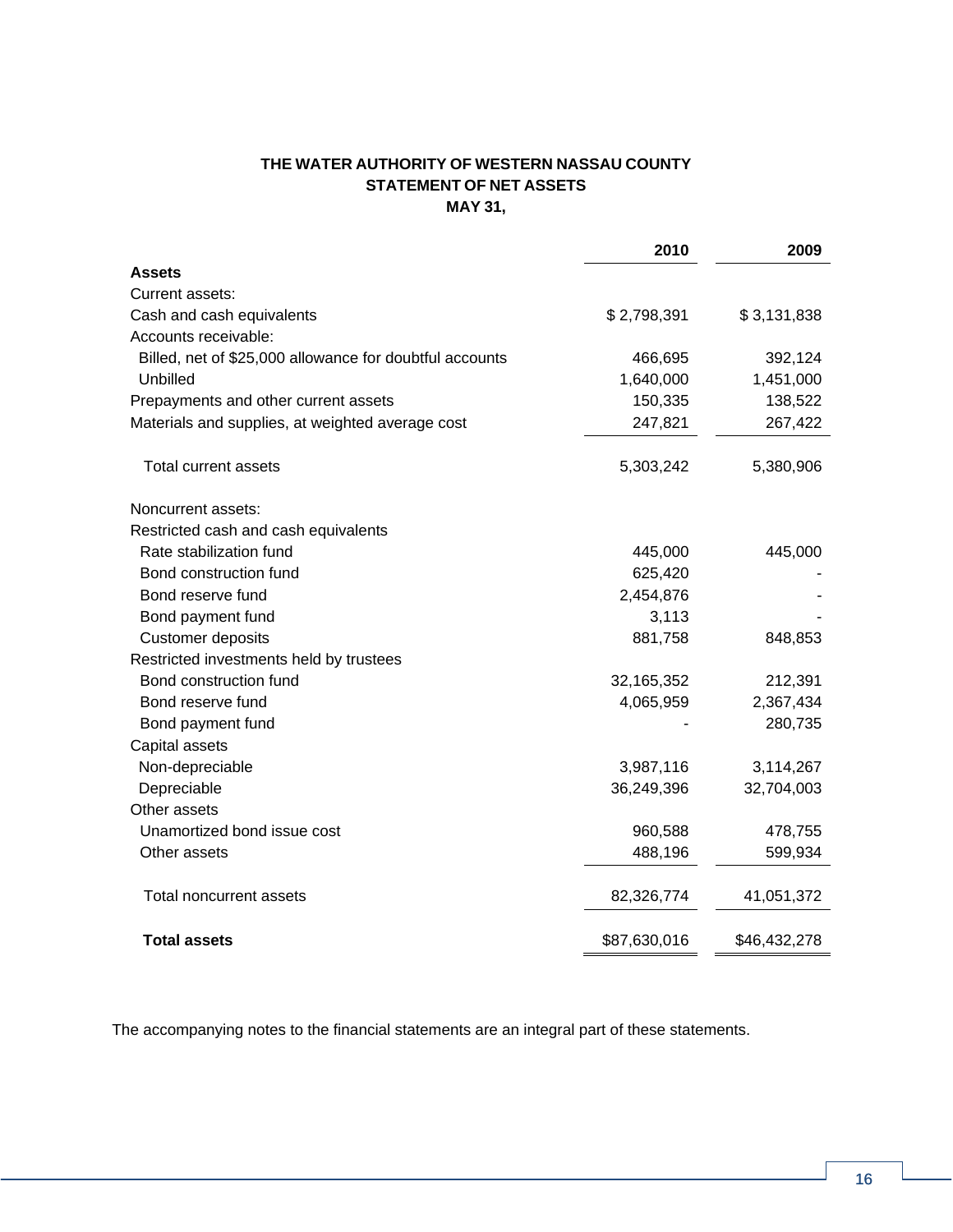### **THE WATER AUTHORITY OF WESTERN NASSAU COUNTY STATEMENT OF NET ASSETS MAY 31,**

**(continued)** 

|                                          | 2010         | 2009         |
|------------------------------------------|--------------|--------------|
| <b>Liabilities and Net Assets</b>        |              |              |
| <b>Current liabilities:</b>              |              |              |
| Accounts payable and accrued expenses    | \$1,884,050  | \$2,668,135  |
| Deferred revenue                         | 858,985      | 817,387      |
| Accrued interest payable                 | 332,935      | 120,281      |
| Water revenue bond payable               | 1,525,000    | 1,070,000    |
| Due to employee retirement system        | 71,200       | 42,612       |
| Compensated absences                     | 40,000       | 37,005       |
| <b>Total current liabilities</b>         | 4,712,170    | 4,755,420    |
| Noncurrent liabilities:                  |              |              |
| Water revenue bonds payable              | 67,302,339   | 27,745,063   |
| Unamortized premium on revenue bonds     | 1,483,588    | 1,535,549    |
| <b>Customer deposits</b>                 | 942,205      | 957,889      |
| Other post employment benefits           | 945,547      | 747,110      |
| Compensated absences                     | 950,600      | 703,095      |
| <b>Total noncurrent liabilities</b>      | 71,624,279   | 31,688,706   |
| <b>Total liabilities</b>                 | 76,336,449   | 36,444,126   |
| <b>Net Assets</b>                        |              |              |
| Invested in capital, net of related debt | 10,206,074   | 8,526,238    |
| Restricted                               | 445,000      | 445,000      |
| Unrestricted                             | 642,493      | 1,016,914    |
| <b>Total net assets</b>                  | 11,293,567   | 9,988,152    |
| <b>Total Liabilities and Net Assets</b>  | \$87,630,016 | \$46,432,278 |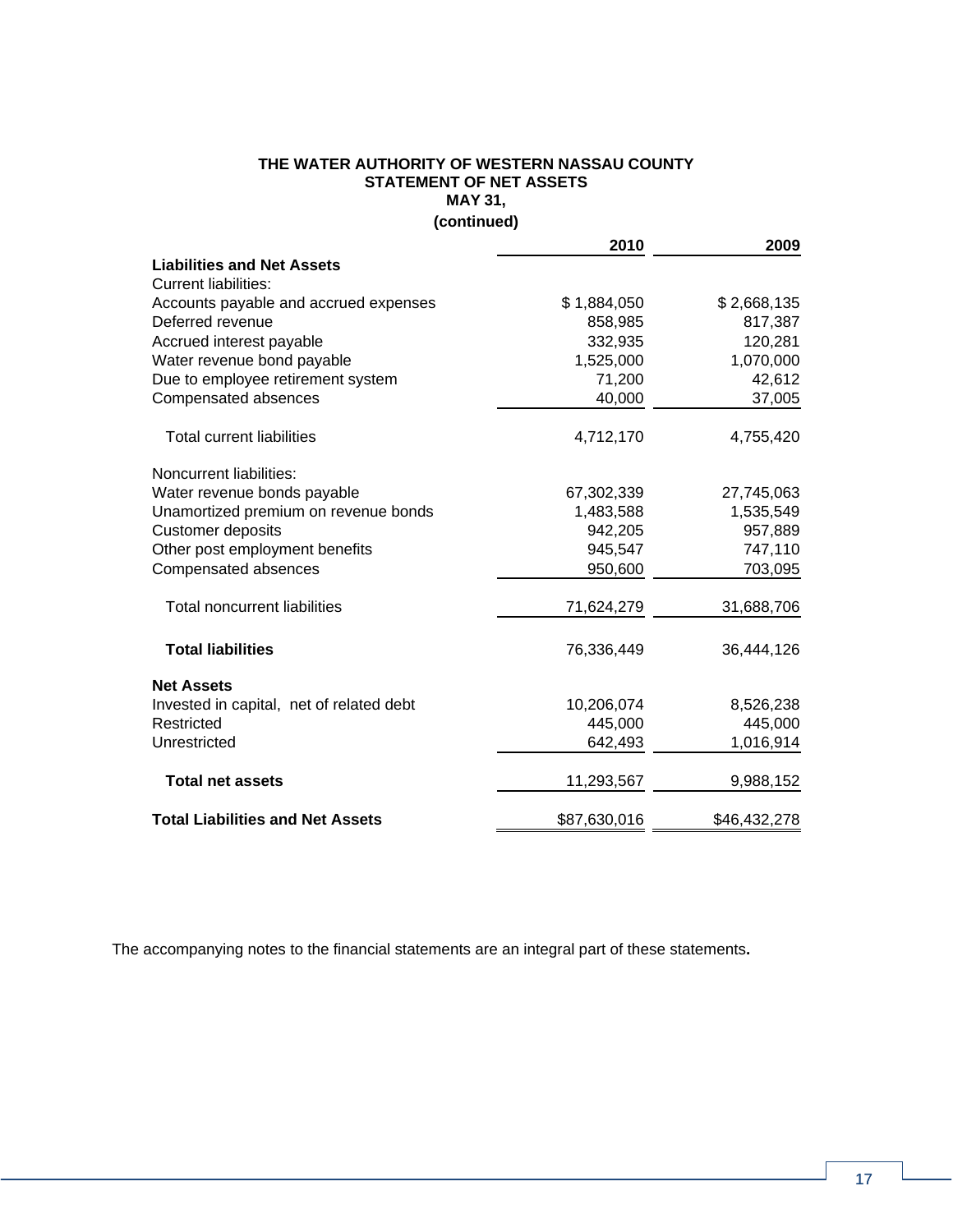# **THE WATER AUTHORITY OF WESTERN NASSAU COUNTY STATEMENTS OF REVENUES, EXPENSES AND CHANGES IN NET ASSETS FOR THE FISCAL YEARS ENDED MAY 31,**

| <b>Operating revenues:</b>                      | 2010          | 2009          |
|-------------------------------------------------|---------------|---------------|
| Residential                                     | \$7,710,810   | \$7,736,779   |
| Commercial                                      | 1,422,537     | 1,445,939     |
| Fire protection                                 | 1,786,241     | 1,648,961     |
| Other water revenues                            | 52,994        | 50,270        |
| Total operating revenues                        | 10,972,582    | 10,881,949    |
| <b>Operating expenses:</b>                      |               |               |
| Operations                                      | 5,920,498     | 6,076,842     |
| Maintenance                                     | 1,869,872     | 1,915,638     |
| Depreciation                                    | 953,313       | 847,340       |
| Total operating expenses                        | 8,743,683     | 8,839,820     |
| <b>Operating income</b>                         | 2,228,899     | 2,042,129     |
| Non-operating revenues (expenses):              |               |               |
| Interest income                                 | 247,009       | 154,080       |
| Miscellaneous income, net                       | 346,336       | 241,664       |
| Interest on long-term debt, net                 | (1,656,025)   | (1,471,971)   |
| Other amortization, net                         | (75, 182)     | (73, 250)     |
| Net non-operating expenses                      | (1, 137, 862) | (1, 149, 477) |
| Change in net assets before extraordinary items | 1,091,037     | 892,652       |
| Litigation settlement                           | 214,378       | 116,135       |
| Net change in total net assets                  | 1,305,415     | 1,008,787     |
| Net assets - beginning                          | 9,988,152     | 8,979,365     |
| Total net assets - ending                       | \$11,293,567  | \$9,988,152   |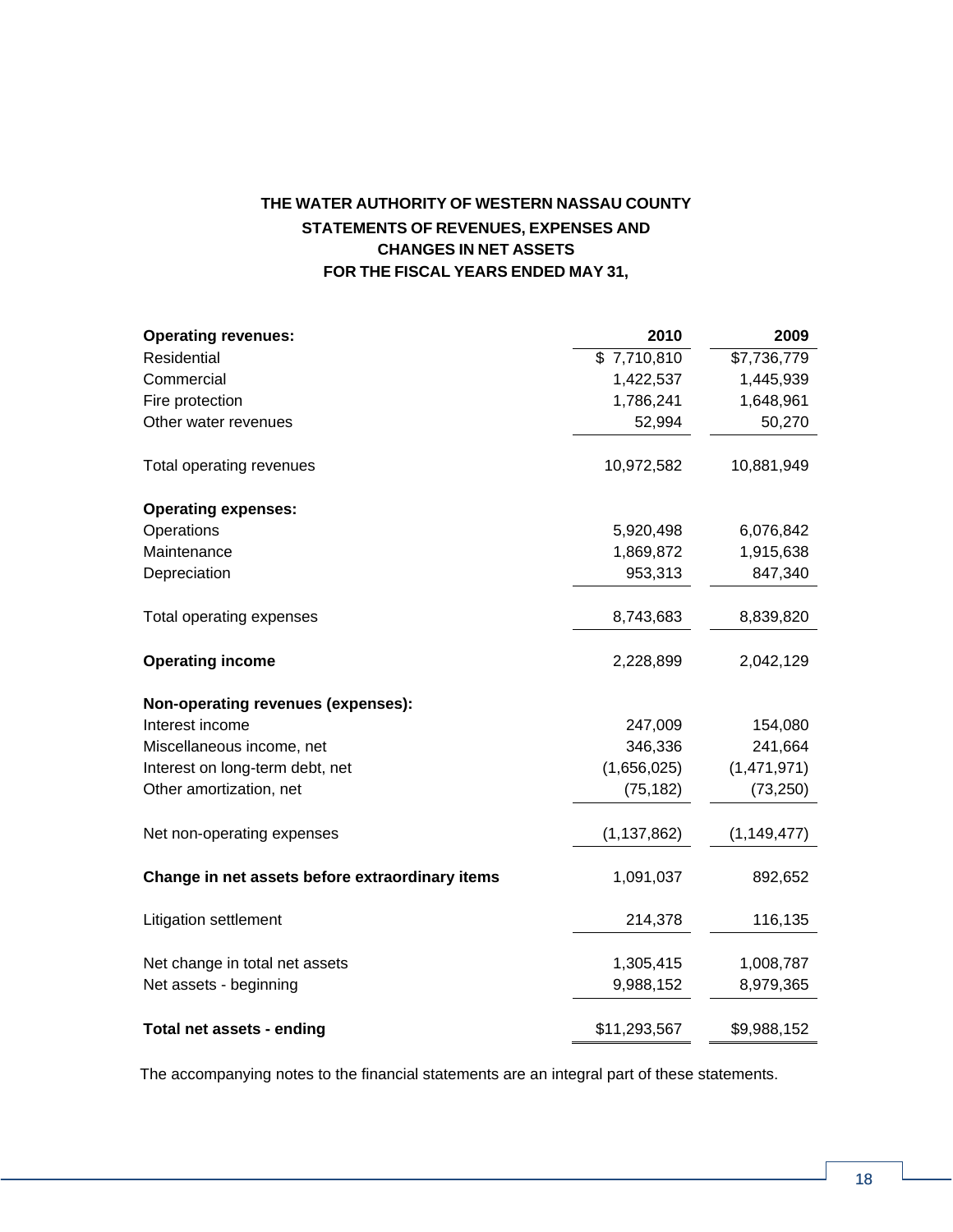## **THE WATER AUTHORITY OF WESTERN NASSAU COUNTY STATEMENT OF CASH FLOWS FOR THE FISCAL YEARS ENDED MAY 31,**

|                                                               | 2010           | 2009         |
|---------------------------------------------------------------|----------------|--------------|
| Cash flows from operating activities:                         |                |              |
| Receipts from customers                                       | \$10,750,611   | \$10,587,422 |
| Payments to suppliers for goods or services                   | (4,285,860)    | (2,665,496)  |
| Payment for employee services                                 | (3,731,721)    | (3,310,950)  |
| Board approved subsidies                                      |                | (55,000)     |
| Net cash provided by operating activities                     | 2,733,030      | 4,555,976    |
| Cash flows from capital and related financing activities:     |                |              |
| Repayment of water revenue bonds                              | (1,070,000)    | (1,040,000)  |
| Acquisition of capital assets                                 | (5,371,557)    | (4,514,960)  |
| Issuance of revenue bonds                                     | 40,996,876     |              |
| Bond issue costs                                              | (499, 082)     |              |
| Interest paid on water revenue bonds                          | (1,443,371)    | (1,471,971)  |
| Net cash provided (used) by investing activities              | 32,612,866     | (7,026,931)  |
| Cash flows from non-capital financing activities:             |                |              |
| Cash flows from investing and other non-operating activities: |                |              |
| Decrease in restricted assets                                 |                | 2,411,029    |
| Purchase of fixed income securities                           | (33, 335, 095) |              |
| Due from litigation settlement                                | 214,377        | 2,478,812    |
| Rental property                                               | 346,336        | 241,664      |
| Interest and dividends received                               | 211,353        | 154,080      |
| Net cash provided in financing activities                     | (32, 563, 029) | 5,285,585    |
| Net increase in cash and cash equivalents                     | 2,782,867      | 2,814,630    |
| Cash and equivalents, beginning of year                       | 4,425,691      | 1,611,061    |
| Cash and equivalents, end of year                             | \$7,208,558    | \$4,425,691  |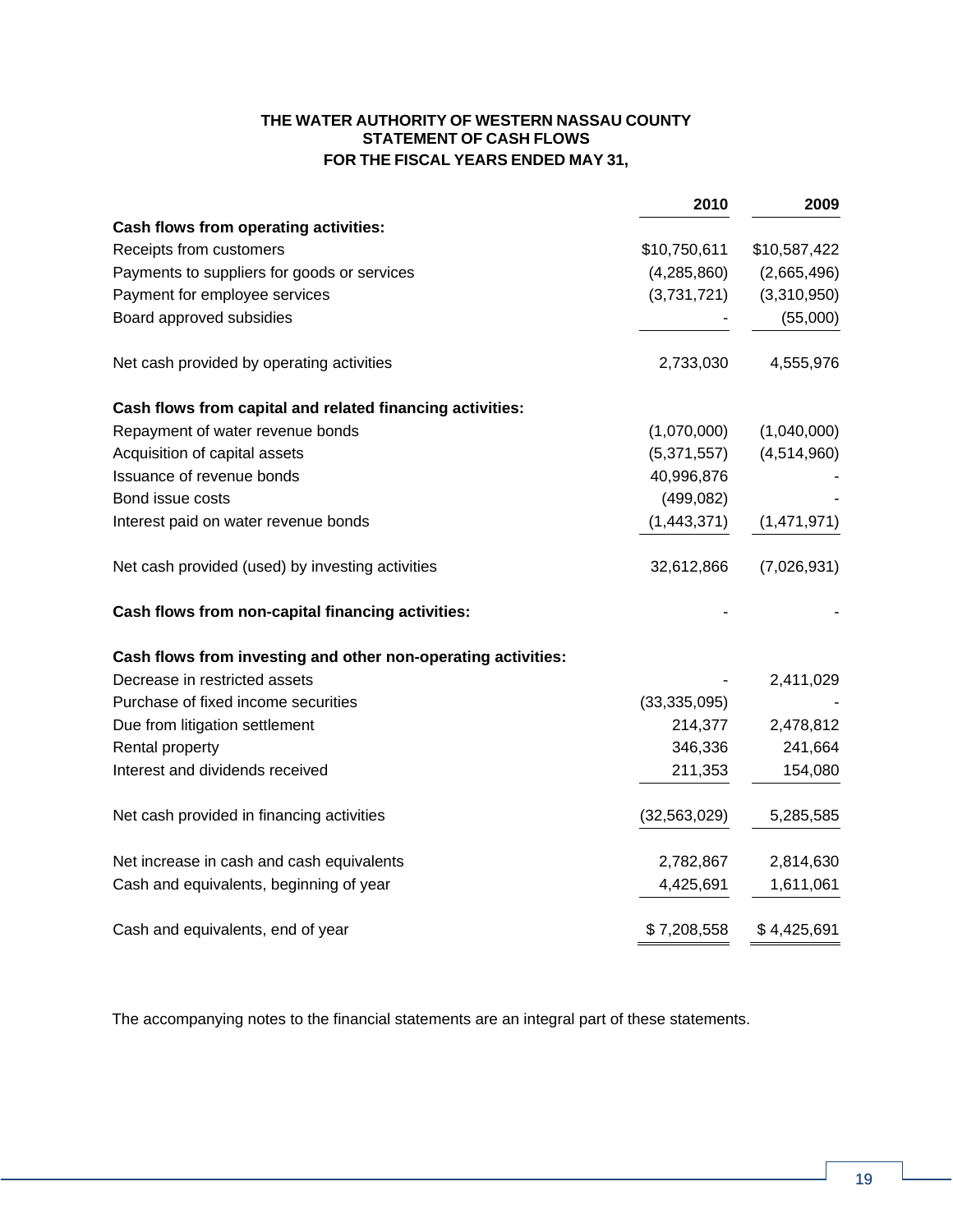# **THE WATER AUTHORITY OF WESTERN NASSAU COUNTY STATEMENT OF CASH FLOWS FOR THE FISCAL YEARS ENDED MAY 31, (continued)**

|                                                                                    | 2010        | 2009        |
|------------------------------------------------------------------------------------|-------------|-------------|
| Reconciliation of operating income to net<br>cash provided by operating activities |             |             |
| Operating income                                                                   | \$2,228,899 | \$2,042,129 |
| Adjustments to reconcile operating income                                          |             |             |
| to net cash provided by operating activities:                                      |             |             |
| Depreciation and amortization                                                      | 953,313     | 847,340     |
| Changes in operating assets and liabilities:                                       |             |             |
| Accounts receivable                                                                | (74, 571)   | (63,091)    |
| Accrued unbilled revenue                                                           | (189,000)   | (189,000)   |
| Prepaid expenses and other assets                                                  | (11, 813)   | 61,451      |
| Inventory of materials and supplies                                                | 19,601      | 17,423      |
| Other assets                                                                       | 87,247      | 11,617      |
| Accounts payable and accrued expenses                                              | (784, 085)  | 1,599,721   |
| Deferred revenues                                                                  | 41,598      | (2,500)     |
| Due to employee retirement system                                                  | 28,588      | (4,988)     |
| Customer deposits                                                                  | (15, 684)   | (39,936)    |
| Other post employment benefits                                                     | 198,437     | 207,310     |
| Compensated absences                                                               | 250,500     | 68,500      |
| Net cash provided by operating activities                                          | \$2,733,030 | \$4,555,976 |

Non-cash transactions: None.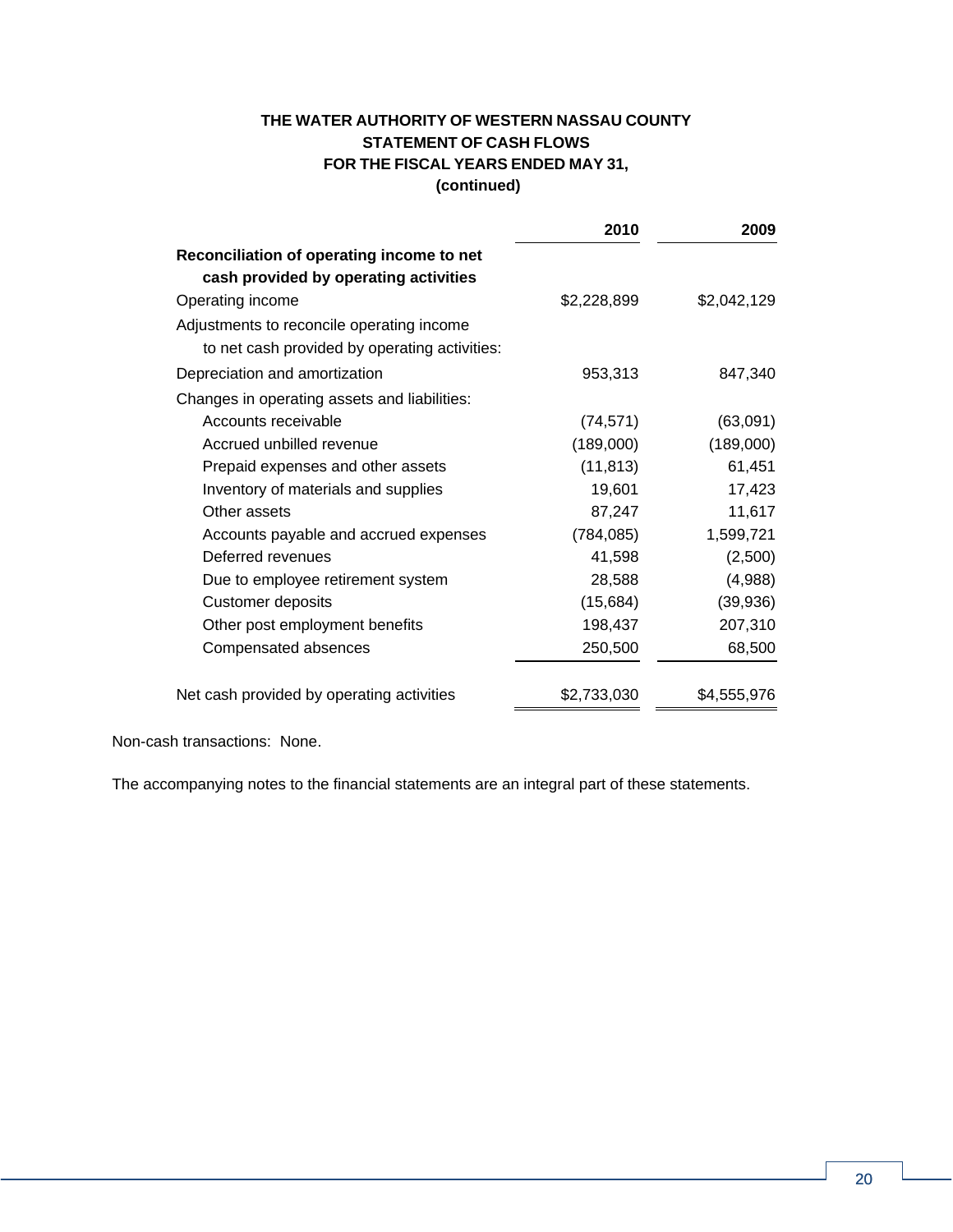# **THE WATER AUTHORITY OF WESTERN NASSAU COUNTY NOTES TO THE FINANCIAL STATEMENTS FOR THE FISCAL YEAR ENDED MAY 31, 2010**

### **NOTE 1 – ORGANIZATION**

The Water Authority of Western Nassau County ("the Water Authority") was established on July 25, 1990, pursuant to the "Water Authority of Western Nassau County Act," of the State of New York, as amended on July 31, 1992 and codified under Title 8-C of Article 5 of the Public Authorities Law. As a governmental agency constituting a public benefit corporation, the Water Authority was created for the purpose of acquiring, constructing, maintaining and operating a water supply and distribution system within the territorial boundaries of the Water Authority of Western Nassau County District ("the District").

On May 28, 1996, the Water Authority, by exercise of the power of eminent domain, acquired the water supply and distribution system situated in the District previously owned by Jamaica Water Supply Company. The District serves a population of approximately 120,000 within the Town of Hempstead and the Town of North Hempstead. The Town of Hempstead component includes the incorporated villages of Bellerose, Floral Park, New Hyde Park, South Floral Park, Stewart Manor and portions of Garden City and Valley Stream. The area within the Town of Hempstead also includes the unincorporated areas of Bellerose Terrace, Elmont and portions of Franklin Square and North Valley Stream. The area within the Town of North Hempstead includes the unincorporated areas of Floral Park, Floral Park Centre and New Hyde Park.

The Water Authority is governed by a Board of Directors consisting of nine members who are accountable to their constituents for their actions. The town board of the Town of Hempstead appoints two members and the town board of the Town of North Hempstead appoints one member to the Board. The village boards of the Villages of Bellerose, Floral Park, Garden City, New Hyde Park, South Floral Park and Stewart Manor each appoint a single member to the Board. Each member serves for a period of two years. The number of votes for the Board members are proportional to the number of water customers in the towns or villages that appoint them.

Under the Government Accounting Standards Board ("GASB") Statement No. 14, The Financial Reporting Entity, and Statement No. 39, Determining Whether Certain Organizations Are Component Units, the Water Authority is classified as a primary government agency with no component units. The classification is based on the following criteria: (1) it has a separately appointed governing body; (2) pursuant to its charter, the Water Authority is a legally separate and distinct entity from the State of New York, the County of Nassau and the Towns and Villages that appoint its Board of Directors and (3) neither the State of New York nor any of its municipal entities are financially accountable or liable for the indebtedness of the Water Authority. The Water Authority determines its operating plan, sets rates and issues bonded debt without approval by another government entity.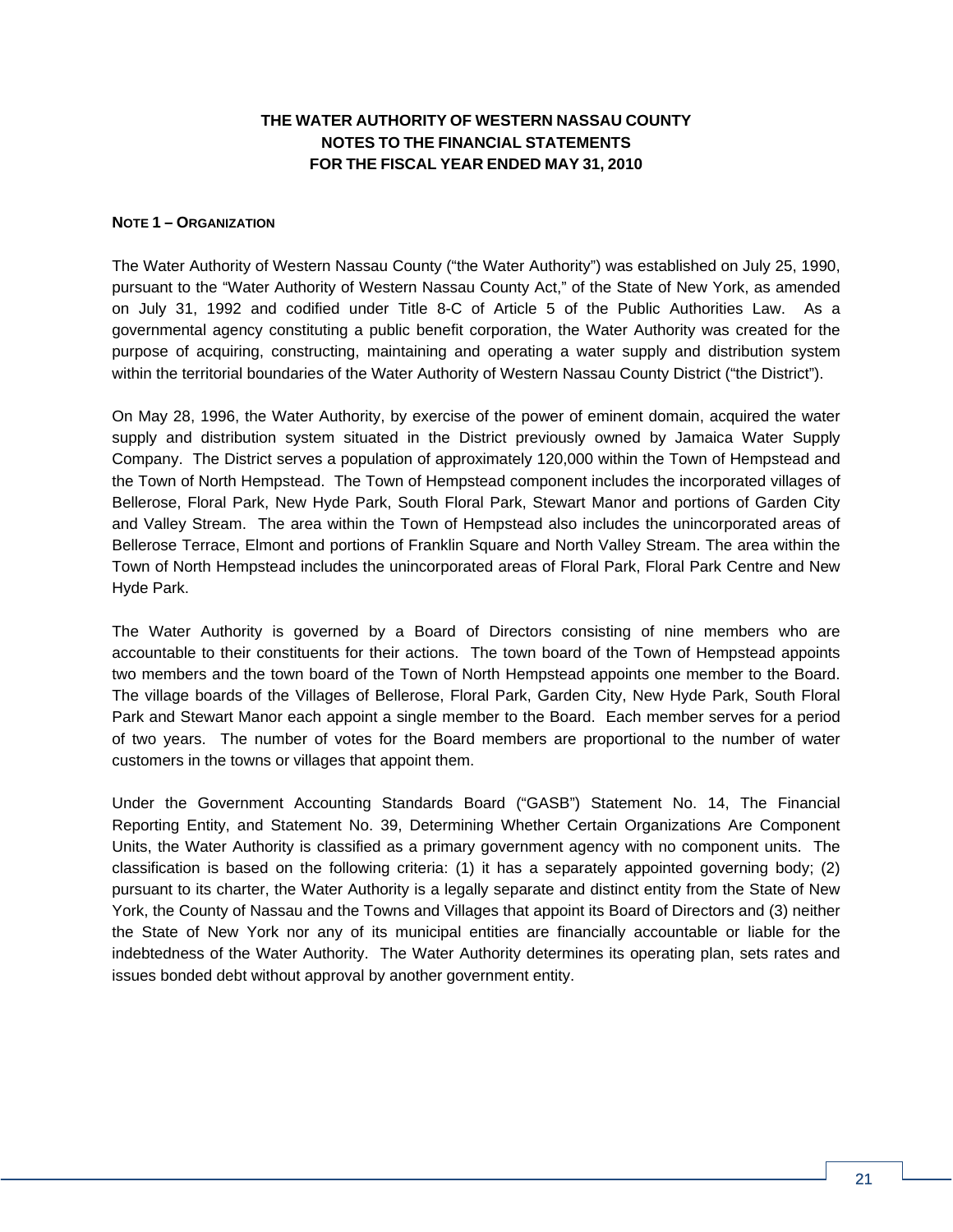### **NOTE 2 – SUMMARY OF SIGNIFICANT ACCOUNTING POLICIES**

#### *Measurement Focus, Basis of Accounting and Financial Statement Presentation*

The financial statements of the Water Authority have been prepared in conformity with generally accepted accounting principles ("GAAP") as applied to governmental units. GASB is the accepted standard-setting body for establishing governmental accounting and financial reporting principles. The Water Authority applies all applicable pronouncements of GASB as well as the following pronouncements issued on or before November 30, 1989, unless those pronouncements conflict with or contradict GASB pronouncements: Statements and Interpretations of Financial Accounting Standards Board ("FASB"), Opinions of the Accounting Principles Board and the Accounting Research Bulletins of the Committee on Accounting Procedure of the American Institute of Certified Public Accountants. In accordance with GASB Statement No. 20, the Water Authority has elected not to apply FASB pronouncements issued after November 30, 1989 and exclusively applies GASB Statements and Interpretations.

The activities of the Water Authority are accounted for similar to those often found in the private sector using the flow of economic resources measurement focus and the accrual basis of accounting. All assets, liabilities, net assets, revenues and expenses are accounted for through a single enterprise fund with revenues recorded when earned and expenses recorded at the time liabilities are incurred. The flow of economic resources refers to the reporting of all the net assets available to the Water Authority for the purposes of providing related water services. The accounting objectives of this measurement focus are the determination of operating income, changes in net assets (or cost recovery), financial position and cash flows. All assets and liabilities (whether current or noncurrent) and associated activities are reported and equity is reported as net assets.

Basis of accounting refers to when revenues, expenses, transfers and the related assets and liabilities are recognized and reported in the financial statements. Specifically, it relates to the timing of the measurements made regardless of the nature of the measurement.

The Water Authority uses the accrual basis of accounting, whereby revenues are recognized when earned and expenses are recorded when incurred. Proprietary-type accounting also distinguishes operating revenues and expenses from nonoperating items. Operating revenues and expenses generally result from providing water services and producing potable water for the service area in connection with the Water Authority's principal ongoing operations. The principal operating revenues of the Water Authority are charges to customers to provide potable water service. Other ancillary fees and services related to providing water are also recognized as operating revenues. Operating expenses include the cost of service, administration and depreciation of capital assets. All revenues and expenses not meeting these definitions are reported as nonoperating revenues and expenses.

The Water Authority has adopted the provisions of GASB Statement No. 34, Basic Financial Statements and Management Discussion and Analysis for State and Local Governments.GASB Statement No. 34 established reporting standards for all state and local governments which include Statements of Net Assets, Statement of Revenues, Expenses and Changes in Net Assets and Statements of Cash Flows and inclusion of Management's Discussion and Analysis.

GASB Statement No. 34 requires the classification of net assets into three components as described on the next page.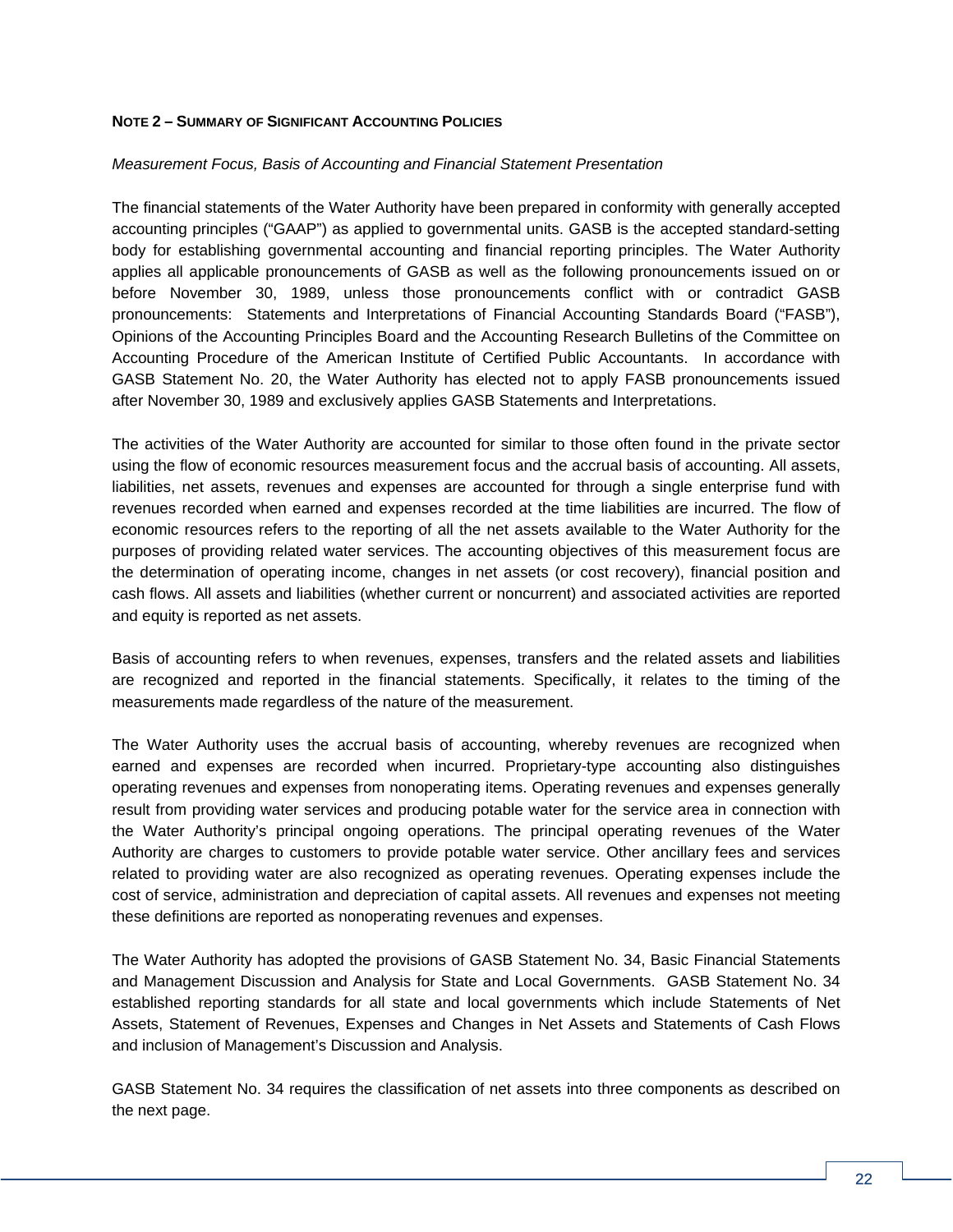- 1. Invested in capital assets, net of related debt This component of net assets consists of capital assets, net of accumulated depreciation and is reduced by the outstanding balances of any bonds or other borrowings, adjusted for any unexpended proceeds that are attributable to the acquisition, construction, or improvement of those assets.
- *2. Restricted* This component of net assets consists of restrictions placed on net assets as a result of external constraints imposed by creditors (such as through debt covenants), grantors, contributors, or laws or regulations of other governments or constraints imposed by law through constitutional provisions or enabling legislation.
- *3. Unrestricted net assets* This component of net assets consists of net assets that do not meet the definition of "restricted" or "invested in capital assets, net of related debt".

### *Cash and Cash Equivalents*

For the purpose of the statements of cash flows, the Water Authority considers all highly liquid investments with maturity of three months or less, when purchased, to be cash equivalents. The Statement of Cash Flows presented uses the direct method of reporting cash flows.

Under the Bonds Covenants, the Water Authority maintains its cash and cash equivalents in the Water Revenue Fund, General Fund and Operating Fund. The Water Authority pays into the Water Revenue Fund all of the revenues and all other moneys required to be paid into the fund other than the revenues and other amounts expressly required or permitted to be credited to, or deposited in, any other fund account. Cash in the General Fund may be used for any lawful purpose of the Water Authority. All reasonable and necessary operations and maintenance expenses are paid from the Operating Fund.

### *Restricted Cash, Cash Equivalents and Investments held by Trustee*

Restricted cash, cash equivalents and investments are held in the following funds:

*Rate Stabilization Fund* – This is a fund maintained by the Water Authority. Money deposited into the Rate Stabilization Fund is used in the following order:

- 1. To the extent provided in the current operating plan, money should be credited to or transferred to any other fund or account created under resolution.
- 2. Transferred to the bond fund trustee for deposit in the Bond Fund to ensure that there are no deficiencies in payments to the Bond Fund.
- 3. Transferred to the bond fund trustee for deposit in the Secondary Bond Fund to ensure that there are no deficiencies in payments to the Secondary Bond Fund.
- 4. Transferred to Unrestricted Operating.

The amount of Rate Stabilization Fund cash and cash equivalents was \$445,000 as of May 31, 2010.

*Bond Construction Fund –* In accordance with the bond resolution, money deposited in the Bond Construction Fund from the proceeds of the Water System Revenue Bonds, Series 2005 and Series 2010 are restricted to the cost of improvements or the replacement of the water system. The Bond Construction Fund is to be maintained in trust and held by the fund trustee. The total amount in the Bond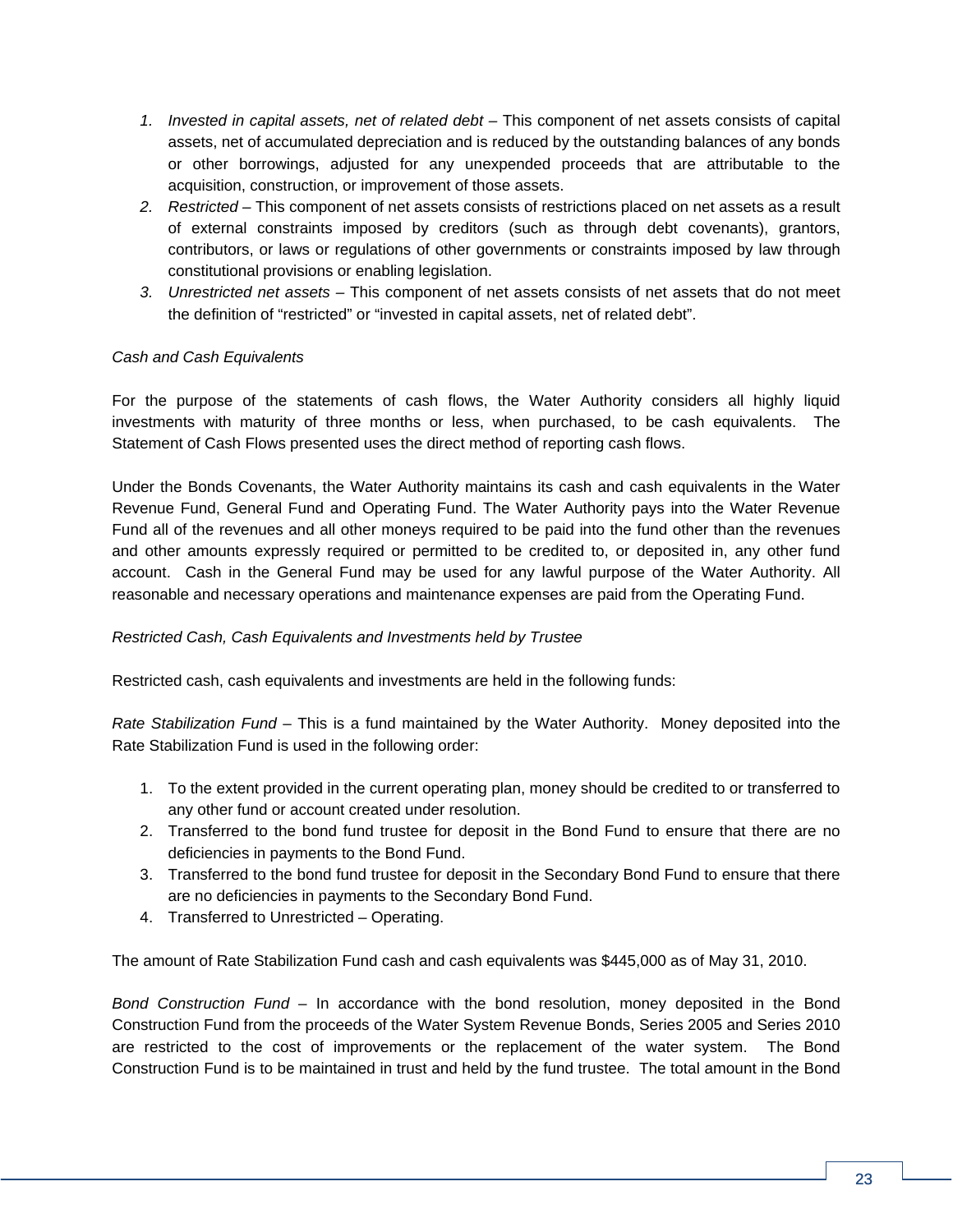Construction Funds at May 31, 2010 was \$32,790,772 of which \$5,271,727 was in cash and cash equivalents and the balance of \$27,519,045 was invested in the Fixed Income US Treasury Notes.

*Bond Reserve Funds* – Under the Series 2005 and 2010 Resolutions, the Water Authority is required to deposit into the Reserve Accounts, Series 2005, Series 2010A and Series 2010B the lesser of (i) 10% of the proceeds of the Series 2005, Series 2010A and Series 2010B Bonds, (ii) the maximum principal and interest payments due on the Series 2010A Bonds and Series 2010B Bonds in any Fiscal Year, (iii) 125% of the average of the annual installments of Debt Service with respect to all Series 2005, Series 2010A and Series 2010B Bonds for the current and all future Fiscal Years, and (iv) the maximum permitted by federal tax law to be funded from bond proceeds.

The Bond Reserve Funds are to be maintained in trust and held by the fund trustee. Amounts in the Reserve Accounts are available to pay debt service when insufficient funds for that purpose are available in the Bond Fund. The deposits in the Reserve Funds that the Water Authority is required to maintain are \$2,500,000, \$692,500 and \$3,340,180 from the proceeds of the Series 2005, Series 2010A and Series 2010B Bonds.

As of May 31, 2010, the total amount of Bond Reserve Funds was \$7,141,440 of which \$2,454,876 was in cash and cash equivalents and \$4,686,564 was invested in the Fixed Income US Treasury Notes.

*Bond Payment Fund –* The Water Authority's bond resolution authorizing the Water System Revenue Bonds, Series 2005, and Series 2010 bond issues has established the Bond Payment Fund. The Bond Fund is to be maintained in trust and held by the fund trustee. The Bond Fund is comprised of two separate fund accounts including the Bond Principal and Interest Fund. All money deposited in the Bond Fund is used solely for the purpose of paying the principal and interest on the bonds. As of May 31, 2010, the amount in the Bond Fund cash and cash equivalents was \$3,113.

*Investment Securities* — Investments are reported at fair value in the financial statements. Fair value is the amount in which an investment could be exchanged in a current transaction between willing parties, other than in a forced or liquidation sale. If a quoted market price is available for an investment, the fair value is the total number of trading units of the instrument times the market price per unit. All investment income, including changes in fair value of investments is recognized as non-operating revenue in the operating statement.

### *Accrued Unbilled Revenues*

Accrued unbilled revenues represent revenue earned in the current year but not yet billed to customers until future days, usually within three months, based on the estimated billings occurring in the three months of the succeeding year. Historical trend are used to estimate accrued unbilled revenues.

### *Accounts Receivable*

Accounts receivable is net of an allowance for doubtful accounts of \$25,000 at May 31, 2010 and 2009. The allowance is estimated based on trends in historical collection rates and write-offs.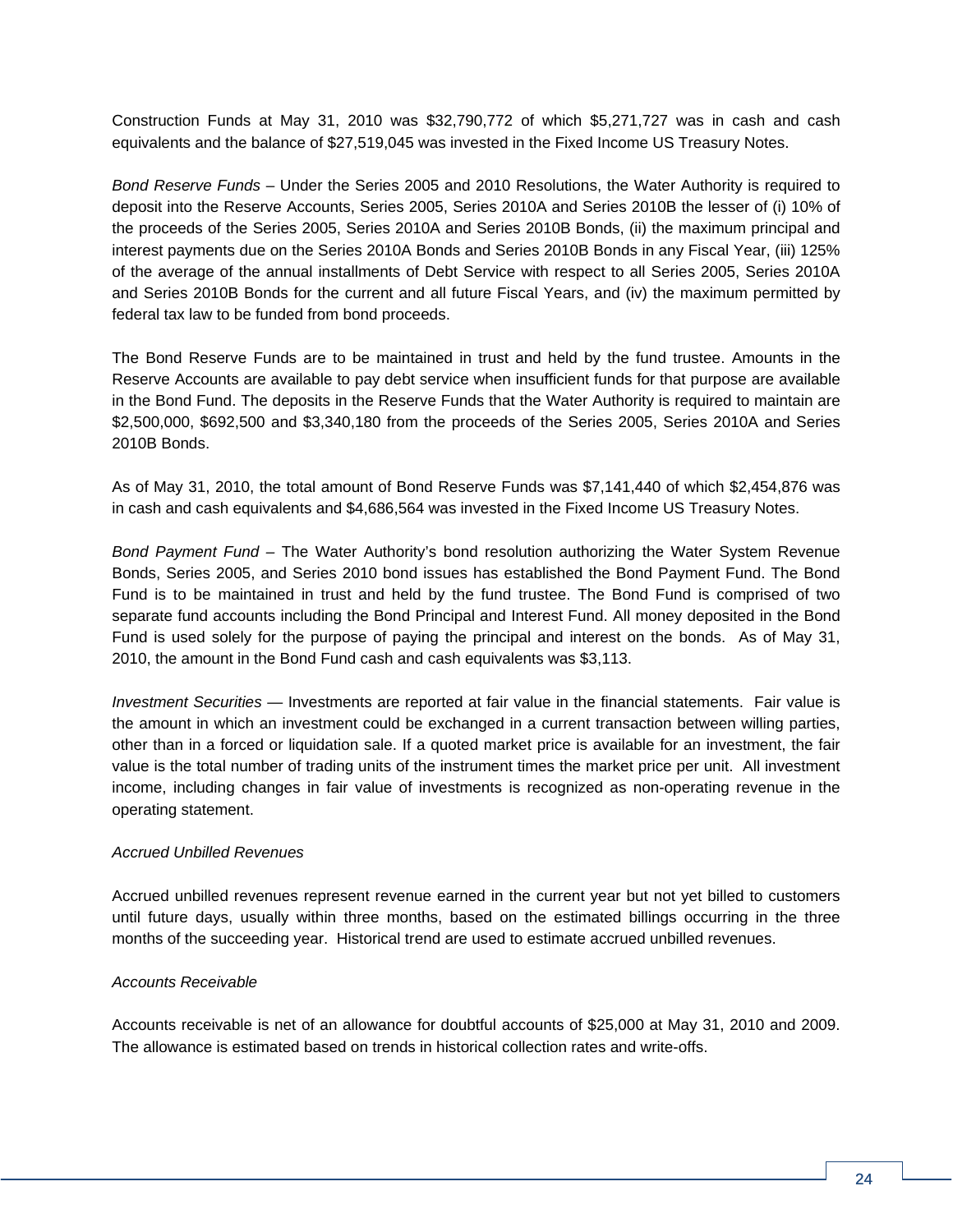### *Prepaids*

Certain prepayments to vendors reflect costs applicable to future accounting periods and are recorded as prepaid items in the Statement of Net Assets.

### *Materials and Supplies*

Materials and supplies inventory is valued at weighted average cost, which approximates market.

#### *Capital Assets*

Capital assets are defined by the Water Authority as assets with an initial individual cost of more than \$500 and an estimated useful life in excess of one year. Capital assets are carried at cost to the Water Authority. Improvements, renewals purchased or contributed property, replacements of retired units of property and significant repairs inclusive of materials, labor and certain overhead that extend the life of the asset are capitalized while minor repairs and maintenance costs are expensed as incurred.

Depreciation is provided on the straight-line basis using the following estimated useful lives for each asset type:

| Capital Asset                | Useful Life Years |
|------------------------------|-------------------|
| Distribution system          | 35-105            |
| Wells and standpipes         | 40- 60            |
| Pumping and purification     | $20 - 50$         |
| Other property and equipment | $5 - 10$          |

When assets are retired or otherwise disposed of, the related assets and accumulated depreciation is written off and any unrelated gains or losses are recorded.

### *Long-term Obligations*

In the financial statements long-term debt is reported as a liability in the statement of net assets. Longterm debt is reported at face value less any loss on defeasance and plus or minus applicable premium or discount, respectively.

Bond premiums and bond discounts are deferred and amortized over the life of the bonds in relation to principal payment over the life of the issue. The costs related to the issuance of long-term debt and the loss on the early retirement of refunded debt are amortized in relation to principal repayment over the life of the issue.

The amortization expense of bond issuance costs were \$50,690 and \$48,758 and the amortization of bond discount was \$24,492 and \$24,492 for the fiscal years ended May 31, 2010 and 2009, respectively.

### *Deferred Revenues*

The deferred revenues include the advanced payments by the customers and charges for future repairs. The Board of Directors provides current rates that are intended to recover repair costs for painting tanks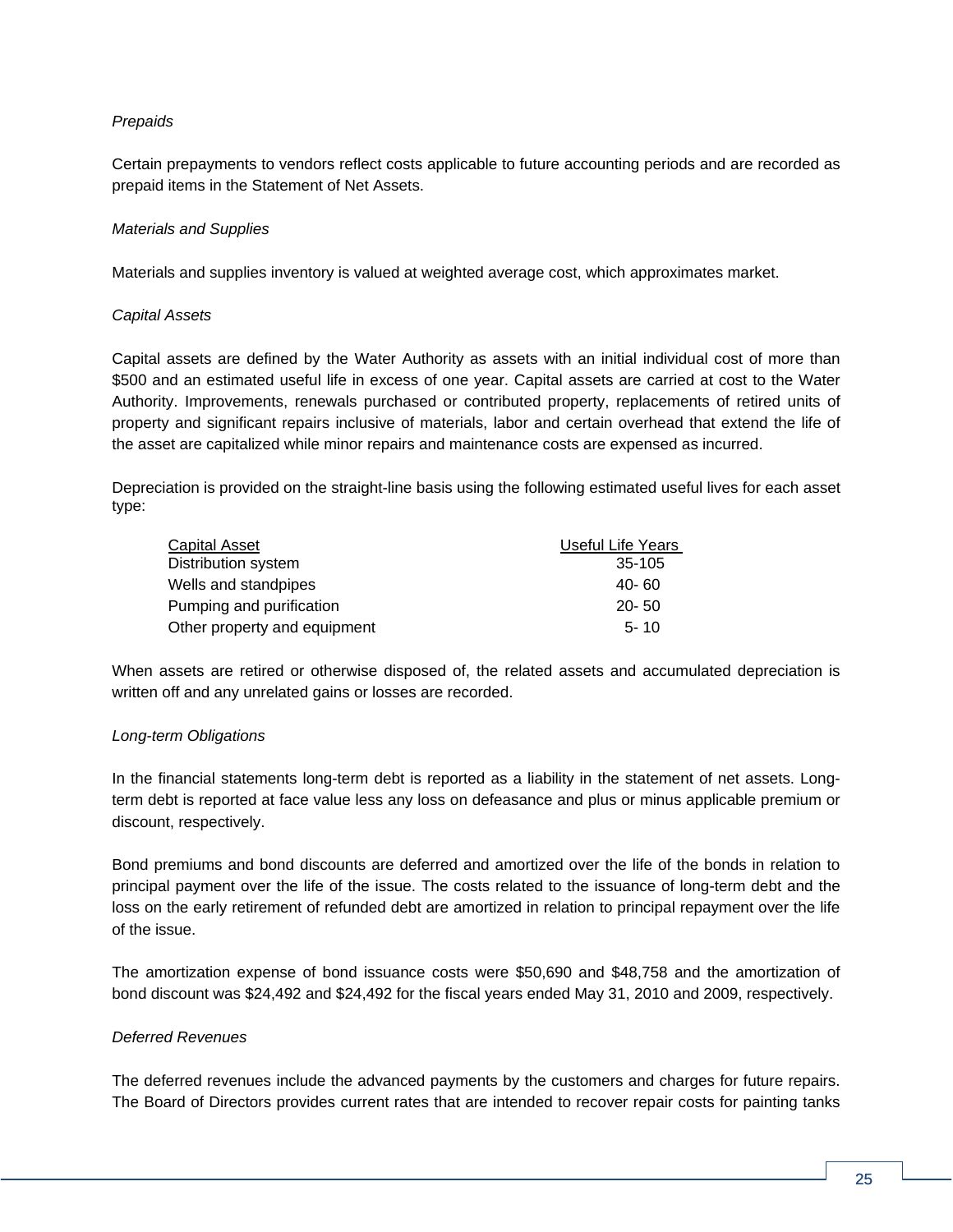in the future and requires the Water Authority to remain accountable for the amounts charged until they are expended. The Water Authority recognizes the amounts charged as liabilities and credits them to revenue only when associated costs are incurred.

### *Other Postemployment Benefits*

In addition to providing pension benefits, the Water Authority provides health insurance coverage for eligible retired employees. Substantially all the Water Authority's employees may become eligible for these benefits provided the employee has a minimum of ten years full time employment with the Water Authority, has obtained 55 years of age and has terminated employment with the Water Authority within five years from the date on which entitled to a retirement allowance from the New York State and Local Employees Retirement System.

The Water Authority's Board of Directors adopted a resolution dated September 17, 2002, as amended November 9, 2009, that provides eligible enrollees with post retirement medical insurance coverage, limited to the health insurance programs offered by the Water Authority to its then full-time employees, as modified from time to time by the Board of Directors of the Water Authority.

The Water Authority recognizes the cost of providing benefits by recording its share of insurance premiums as expenditures in the year paid. The liability for these other postemployment benefits is recorded as long-term debt in the Statement of Net Assets and is estimated based on the most recent actuarial valuation in accordance with the parameters of GASB Statement No. 45.

### *Compensated Absences*

In the event of termination or upon retirement, employees are entitled to receive accumulated but unused vacation and sick leave at various rates subject to certain maximum limitations pursuant to policies adopted by the Board of Directors.

The liability for vested or accumulated vacation or sick leave (compensated absences) is recorded as current and noncurrent obligations on the Statements of Net Assets. The current portion of this liability is estimated based on historical trends. In the Statements of Revenues, Expenses and Changes in Net Assets only the compensated absence liability payable from available financial resources is incurred.

#### *Retirement Plan*

The Water Authority provides retirement benefits for substantially all of its regular, full-time employees through contributions to the New York State and Local Employees' Retirement System. The system provides various plans and options, and all full-time employees are required to join the plan.

#### *Revenue Recognition*

Revenues from water sales are recognized at the time of service delivery based on actual or estimated water meter readings. Billings for water service are generally rendered on a quarterly basis except for one consumer, which is billed monthly due to the requirements of a legal settlement. The Water Authority's Board of Directors has the power to independently set rates and charges, which are sufficient to meet its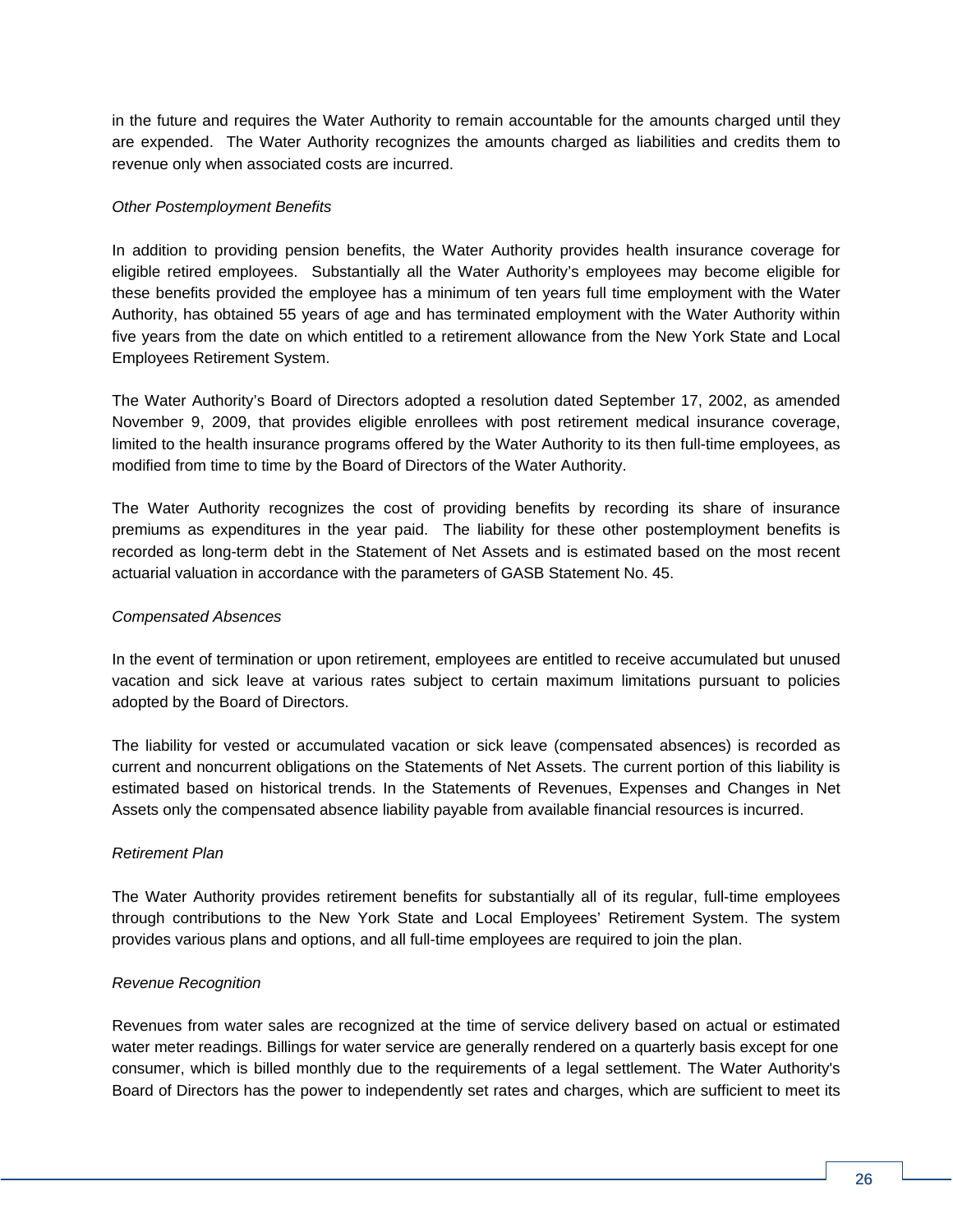obligations, and is not subject to the regulation of any department or commission, including the New York State Public Service Commission.

### *Operating and Nonoperating Revenues and Expenses*

Operating revenues and expenses are related to operating transactions. The operating transactions are those other than capital and related financing activities, noncapital financing activities and investing activities. Operating revenues generally result from sales of water, grants for production and delivery of water, and reimbursement of operating expenses. Operating expenses include depreciation on all fixed assets. Nonoperating revenue includes interest earnings on investment assets and miscellaneous income. Nonoperating expenditures include interest expense on long-term debt.

#### *Taxes*

As a Public Benefit Corporation, the Water Authority is exempt from federal and state income taxes, as well as state and local property taxes.

#### *Use of Estimates*

The preparation of financial statements in conformity with generally accepted accounting principles requires management to make estimates and assumptions that affect the reported amounts of assets and liabilities, disclosure of contingent assets and liabilities at the date of the financial statements and the reported amounts of revenues and expenses during the reporting period. Actual results could differ from those estimates.

### *Operating and Capital Plans*

The Water Authority adopts annual operating and capital plans. Plans are adopted on a basis consistent with generally accepted accounting principles. The current operating plan details the Water Authority's plans to earn and expend funds for charges incurred for operations, maintenance, certain interest and other charges for the fiscal year. The capital plan details the Water Authority's plan to receive and expend capital contribution fees and revenues for improving and expanding capital facilities.

All unexpended or encumbered appropriations in the operating plan remaining at the end of the fiscal year lapse. No appropriations for capital projects in the capital plan lapse until the purpose for which the appropriation was made, has been accomplished or changed.

Management submits a proposed plan to the Water Authority's Board of Directors prior to the commencement of the next fiscal year. A plan is adopted by resolution prior to June 1. During the year, the Board of Directors has to authorize the transfer of planned amounts between line items.

#### *New Accounting Pronouncements*

Effective June 1, 2009, the Authority adopted GASB Statement No. 45, Accounting and Financial Reporting by Employers for Postemployment Benefits Other Than Pensions. This Statement establishes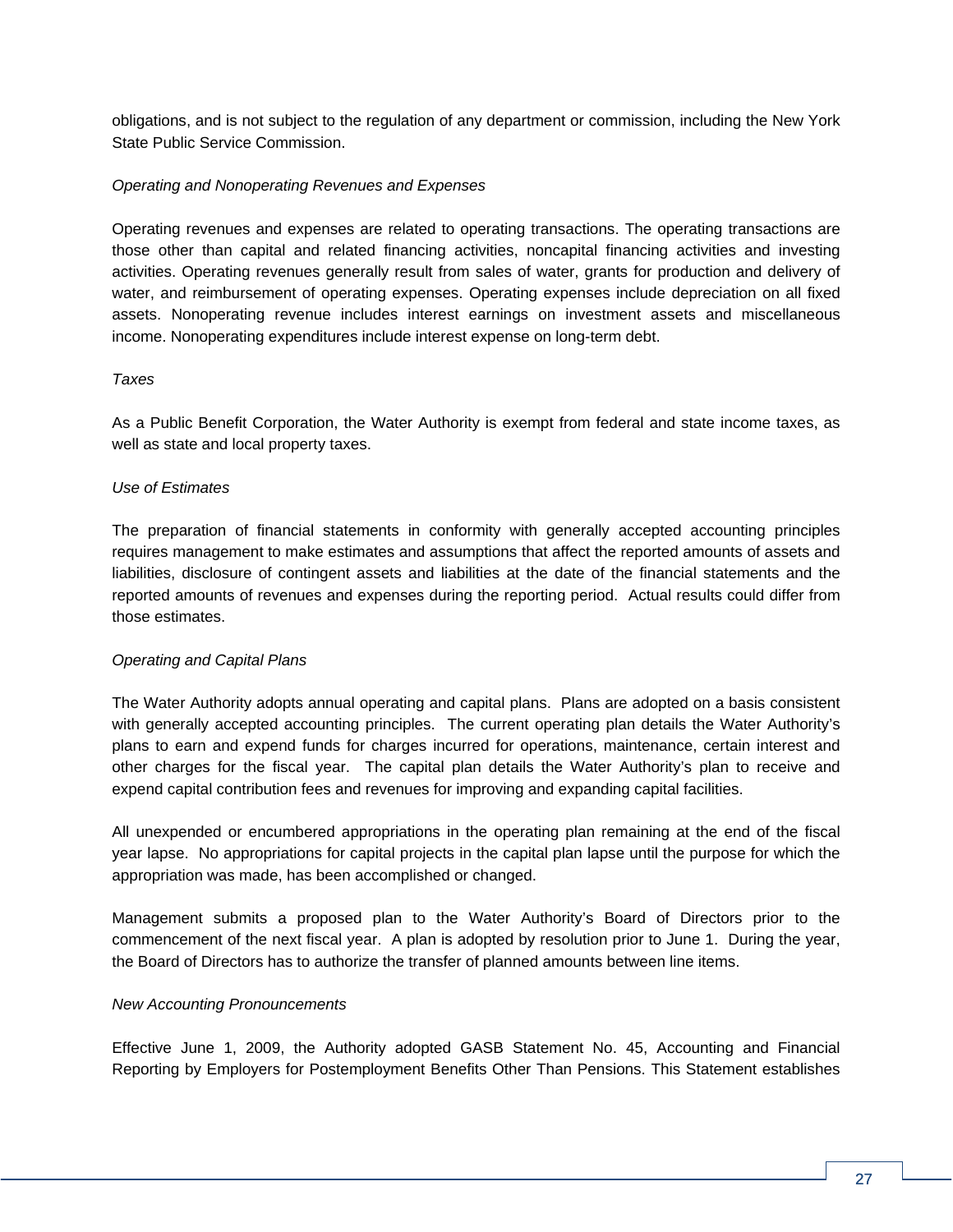standards for reporting the liability for non-pension postemployment benefits, primarily health care premiums for retirees.

In June 2007, GASB issued Statement No. 51, Accounting and Financial Reporting for Intangible Assets, which establishes requirements for intangible assets including easements, water rights, timber rights, patents, trademarks, and computer software. The Statement is effective for financial statements periods beginning after June 15, 2009. The Water Authority adopted this Statement. The implementation of this statement is not expected to have material impact on the Water Authority's financial position or results of operations.

In March 2009, GASB issued Statement No. 55, The Hierarchy of Generally Accepted Accounting Principles for State and Local Governments*.* This Statement incorporates the hierarchy of GAAP for state and local governments into the GASB authoritative literature. The "GAAP hierarchy" consists of the sources of accounting principles used in the preparation of financial statements of state and local governmental entities that are presented in conformity with GAAP, and the framework for selecting those principles. The pronouncement applies to the financial reports of all public benefit corporations and authorities and public utilities.

In June 2008, GASB issued Statement No. 53, Accounting and Financial Reporting for Derivative Instruments. The Statement specifically requires governments to measure most derivative instruments at fair value in their financial statements that are prepared using the economic resources measurement focus and the accrual basis of accounting. The guidance in this Statement also addresses hedge accounting requirements and is effective for financial statements for reporting periods beginning after June 15, 2009, with earlier application encouraged. The Water Authority has adopted this Statement. The implementation of this statement is not expected to have material impact on the Water Authority's financial position or results of operations.

In December 2009, GASB issued Statement No. 57, OPEB Measurements by Agent Employers and Agent Multiple-Employer Plans. This Statement amends Statement No. 43, Financial Reporting for Postemployment Benefit Plans Other Than Pension Plans, and Statement No. 45, Accounting and Financial Reporting by Employers for Postemployment Benefits Other Than Pensions. It enables certain agent employers to use the alternative measurement method to a full actuarial valuation; adjusts the requirement that a defined benefit OPEB plan obtain an actuarial valuation; and clarifies that the same frequency and timing of determining OPEB measures are required for both agent multiple-employer plans and their participating employers. The Water Authority has adopted this Statement. The implementation of this statement is not expected to have material impact on the Water Authority's financial position or results of operations.

In June 2010, GASB issued Statement No. 59, Financial Instruments Omnibus. This Statement applies the reporting provisions of Statement 31 for interest-earning investment contracts to unallocated insurance contracts reported by pension and other postemployment benefit plans; emphasizes the applicability of SEC requirements to 2a7-like external investment pools; limits interest rate risk disclosures for investments in mutual funds, external investment pools, and other pooled investments to debt investment pools; and addresses the applicability of Statement 53 to certain financial instruments. The provisions of this Statement are effective for financial statements for periods beginning after June 15, 2010. The Water Authority has adopted this Statement. The implementation of this statement is not expected to have material impact on the Water Authority's financial position or results of operations.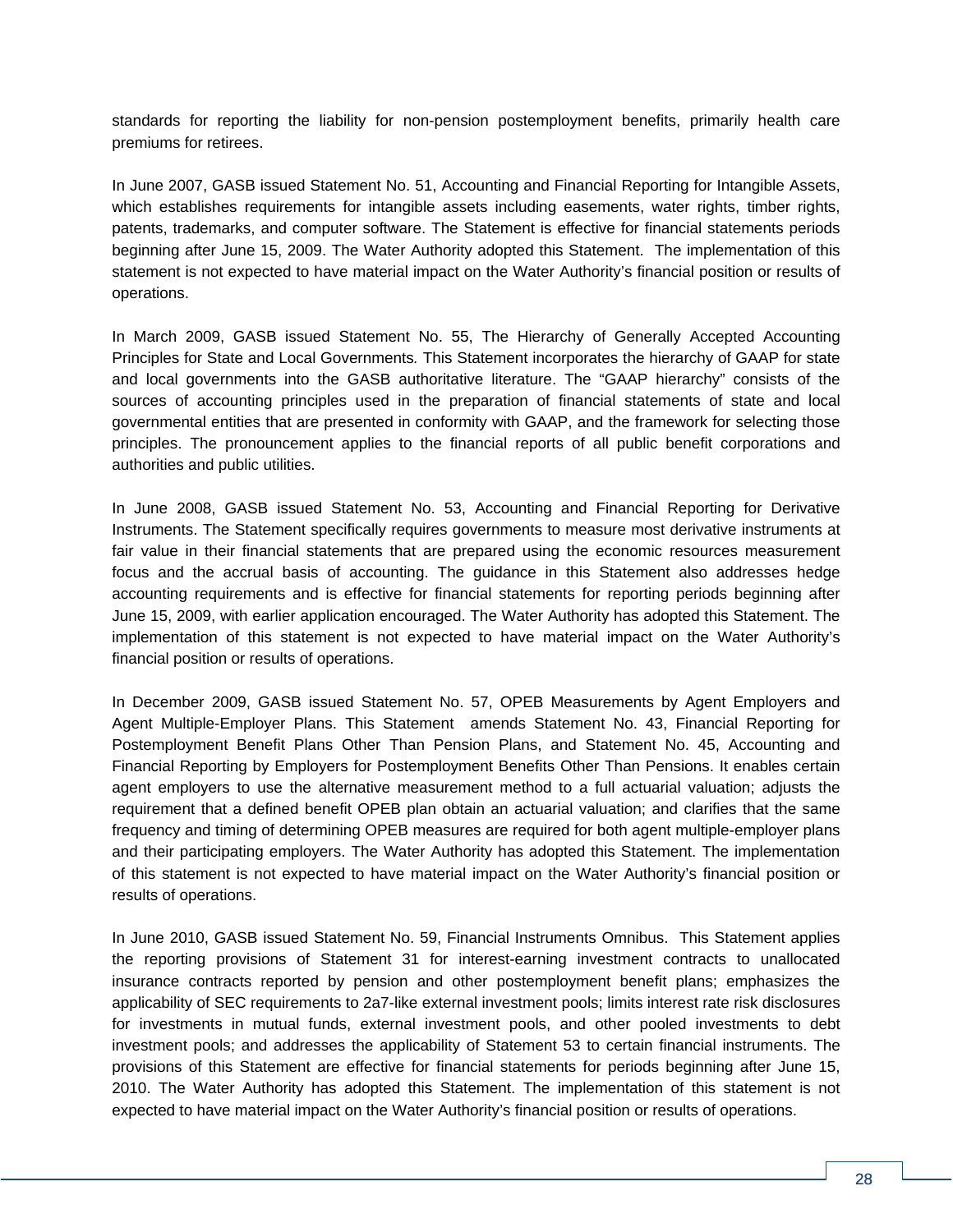### **NOTE 3 –CASH, CASH EQUIVALENTS AND INVESTMENTS**

#### *Cash and Cash Equivalents*

All cash deposits of the Water Authority are required to be insured by the Federal Deposit Insurance Corporation ("FDIC") or to be secured by obligations of, or guaranteed by, the United States of America or of the State of New York of a market value equal at all times to the amount on deposit and all banks and trust companies are authorized to give such security for such deposits.As of May 31, 2010, the carrying amount of the Water Authority's deposits, cash and cash equivalents were as follows:

| <b>Unrestricted</b>                                            |                |
|----------------------------------------------------------------|----------------|
| Deposit in banks                                               | \$.<br>704.356 |
| Treasury bills and notes (original maturity less than 90 days) | 2,093,335      |
| Petty cash                                                     | 700            |
|                                                                |                |
| Total unrestricted cash and cash equivalents                   | \$2,798,391    |
|                                                                |                |
| <b>Restricted</b>                                              |                |
| Bank deposits                                                  | \$1,331,416    |
| Treasury bills and notes (original maturity less than 90 days) | 3,078,751      |
|                                                                |                |
| Total restricted cash and cash equivalents                     | \$4,410,167    |

#### *Demand and Savings Deposits*

*Custodial Credit Risk* - In the case of demand deposits, there is a risk that in the event of a bank failure, the Water Authority's deposits may not be returned. Section 330.15 of the FDIC regulations (12 CFR 330.15) governs the insurance coverage of public unit accounts. All time and saving deposits owned by a public unit and held by the same official custodian in an insured depository institution within the State in which the public unit is located are added together and insured up to \$250,000. Separately, all demand deposits owned by a public unit and held by the same official custodian in an insured depository institution within the State in which the public unit is located are added together and insured up to \$250,000.

The Water Authority's cash accounts are secured by the appropriate amount from the FDIC with all remaining amounts fully pledged collateral at May 31, 2010. All pledged collateral are classified in the highest category by being held in bank trust departments in the Water Authority's name.

*Concentration of Credit Risk* - Credit risk can arise as a result of failure to adequately diversify investments. As of May 31, 2010 and 2009 the Water Authority did not have any cash equivalents subject to credit risk, interest-rate risk or concentration of credit risk.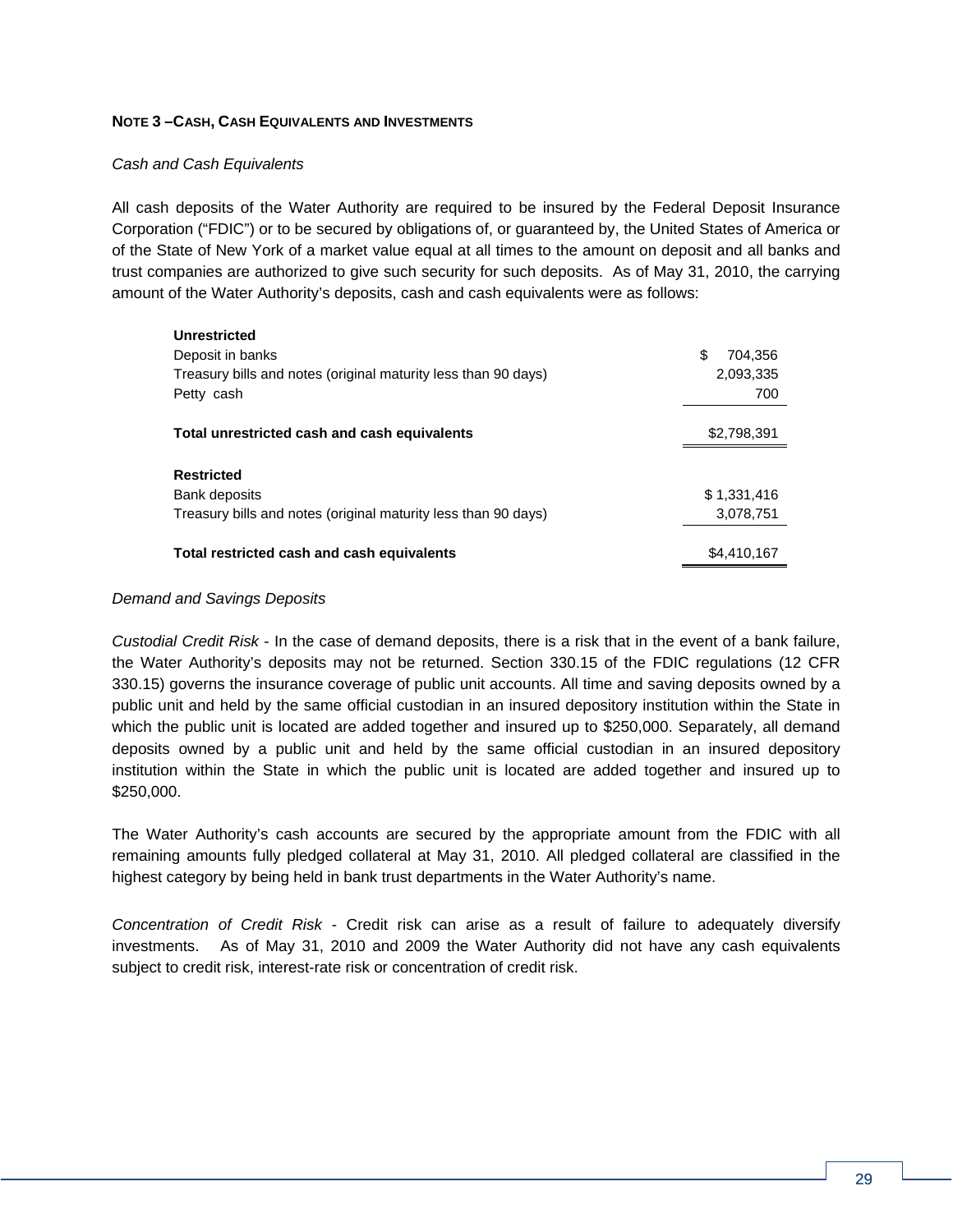### *Investments*

As of May 31, 2010, the investments were in the US Treasury Notes in the following accounts:

| 2010A Reserve<br>2010B Reserve           | \$<br>697,382<br>3,368,577 |
|------------------------------------------|----------------------------|
| <b>Total Reserve Funds</b>               | 4,065,959                  |
| 2010A Construction<br>2010B Construction | 5,516,534<br>26,648,818    |
| <b>Total Construction Funds</b>          | 32,165,352                 |
| <b>Total Investments</b>                 | \$36,231,311               |

*Interest Rate Risk –* When investing idle funds, there is the risk that changes in interest rates will adversely affect the fair value of that investment. The Water Authority currently has an investment policy that limits its exposure to fair value losses by establishing maturity timeframes that meet the cash flow requirements for ongoing operations, thereby avoiding the need to sell securities on the open market prior to maturity.

The Water Authority maintains the amounts required for the Reserve Funds and those held for construction purposes in cash and cash equivalents and investment accounts. As of May 31, 2010, the Water Authority's investment was all in the US Treasury notes held by the Bank of New York Mellon as the trustee and custodian. The US Treasury Notes had maturities of less than five years, overall weighted average maturity of 1.6 years and the weighted average yield of 3.33%.

*Credit Risk –* There is also the risk that an issuer or other counterparty to an investment will not fulfill its obligations. Any moneys of the Water Authority not required for immediate use or disbursement may, at the discretion of the Water Authority, be invested in those obligations specified pursuant to the provisions of Section 98(a) of the State Finance Law and the Bond Resolution with respect to the Water Authority's Water System Revenue Bonds; Series 2010 and 2005 Bonds.

Pursuant to the Bond Resolution, the Water Authority may only invest moneys on deposit in various funds established under the resolution in certain investment securities. In addition, and in accordance with the requirements of the State of New York Public Authorities Law, the Water Authority has adopted comprehensive investment guidelines, which govern the investment of all moneys of the Water Authority. These guidelines provide that moneys on deposit with the Water Authority may only be invested in:

- 1. Direct obligations of, or obligations the principal of and interest on which are unconditionally guaranteed by, the United States of America ("USA").
- 2. Bonds, debentures, notes, participation certificates or other evidences of indebtedness issued or guaranteed by any agency or instrumentality of the USA or any other corporation wholly owned by the USA.
- 3. Public housing bonds or preliminary, temporary or project notes issued by public agencies or municipalities and fully secured as to the payment of both principal and interest by a pledge of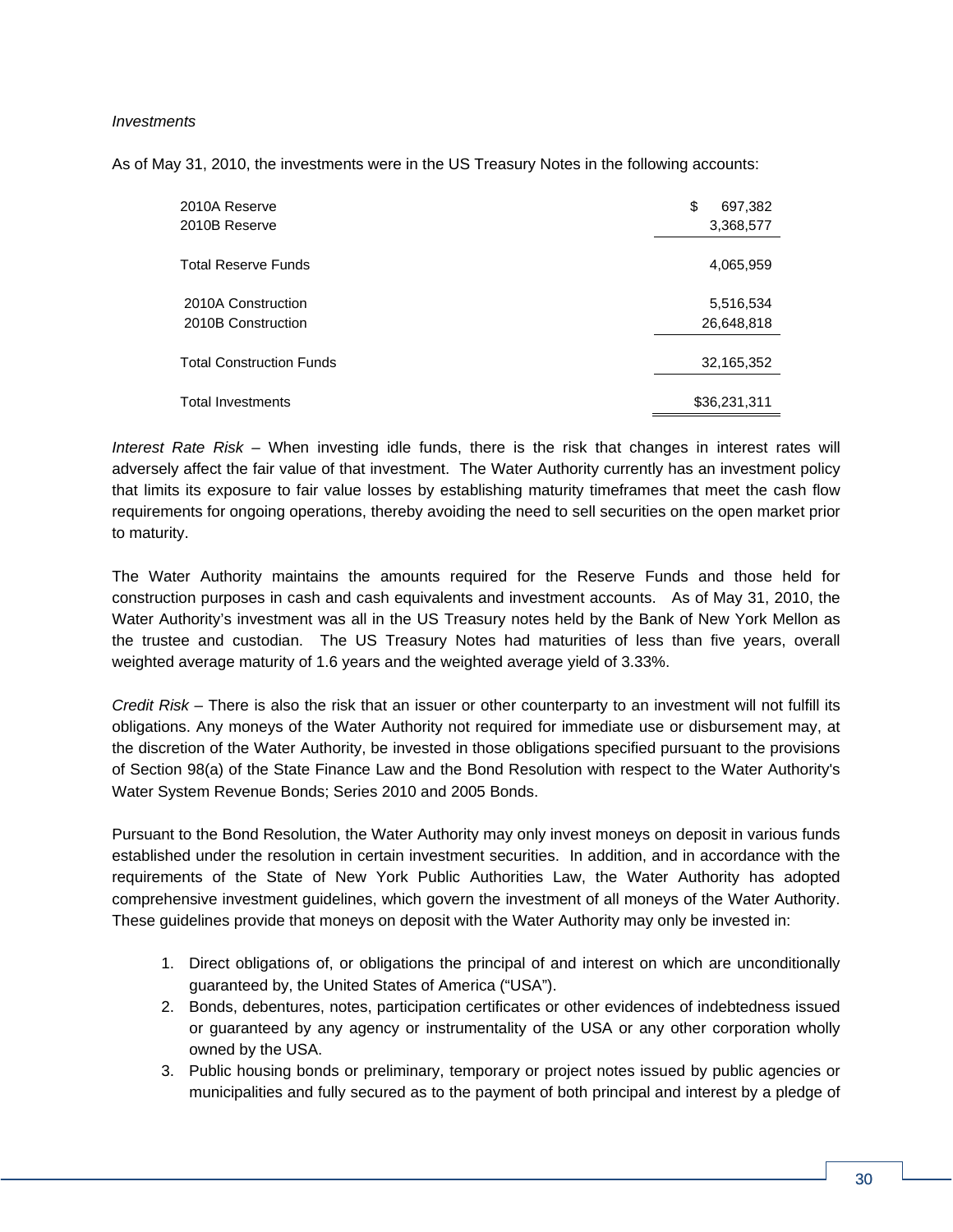annual contributions, under an annual contributions contract, or contracts with the USA or any federal agency.

- 4. Direct and general obligations of any State or political subdivision of State, as to the payment of the principal of and interest on which the full faith and credit of the issuer is pledged and at the time of their purchase, such obligations of any such state or political subdivision are rated in either of the two highest rating categories by two nationally recognized bond rating agencies.
- 5. Bank time deposits evidenced by certificates of deposit and bankers' acceptances issued by any bank or trust company which is a member of the FDIC.
- 6. Obligations consisting of notes, bonds and debentures which are direct obligations of a solvent corporation existing under the laws of the USA or any state thereof, provided that such investments shall be rated in the two highest rating categories established by at least two nationally recognized bond rating agencies.
- 7. Certificates or other obligations of the USA or any state, political subdivision, agency or instrumentality of the USA or any state or political subdivision. It is required that such obligations shall be held in trust by a bank or trust company or a national banking association meeting the requirements for a Bond Fund Trustee under the Bond Resolution. Certificates or other obligations of a state or political subdivision, the payments of all principal of, and interest on such certificates or such obligations, shall be fully insured or unconditionally guaranteed by, or otherwise unconditionally payable pursuant to a credit support arrangement provided by, one or more financial institutions or insurance companies or associations which shall be rated in the highest rating category by Moody's Investors Service, L.P. ("Moody's") and either Standard & Poor's Corporation ("S&P") or Fitch Investors Service, Inc. ("Fitch"), or, in the case of an insurer providing municipal bond insurance policies insuring the payment, when due, of the principal of and interest on municipal bonds, such insurance policy shall result in such municipal bonds being rated in the highest rating category by Moody's and either S&P or Fitch.
- 8. Written investment agreements, rated or the issuer of which is rated, in one of the two highest rating categories by at least two nationally recognized rating agencies, and if rated by Moody's, S&P or Fitch, such investment agreements or the long-term unsecured debt obligations of the insurer thereof must be rated in one of the two highest rating categories by the respective agency rating such investment agreements.
- 9. Money market funds registered under the Investment Company Act of 1940, as amended, the investment portfolios of which are comprised solely of investments in obligations described in items 1, 2 and 3 above, and which money market funds are rated in one of the two highest rating categories by the respective agency rating such money market funds.

In addition, there is the risk of loss attributed to the magnitude of the Water Authority's investment in a single issuer. Given the relative safety of those investment instruments that the Water Authority can purchase, the policies of the Water Authority do not place a limit on the amount that may be invested in any one issuer. As of May 31, 2010, the Water Authority's investment was all in the credit risk free US Treasury notes.

Custodial credit risk for investments exists when, in the event of the failure of the counterparty, a government will not be able to recover the value of its investments or collateral securities that are in possession of an outside party. The Water Authority's investments are held by the Bank of New York Mellon as the trustee and custodian.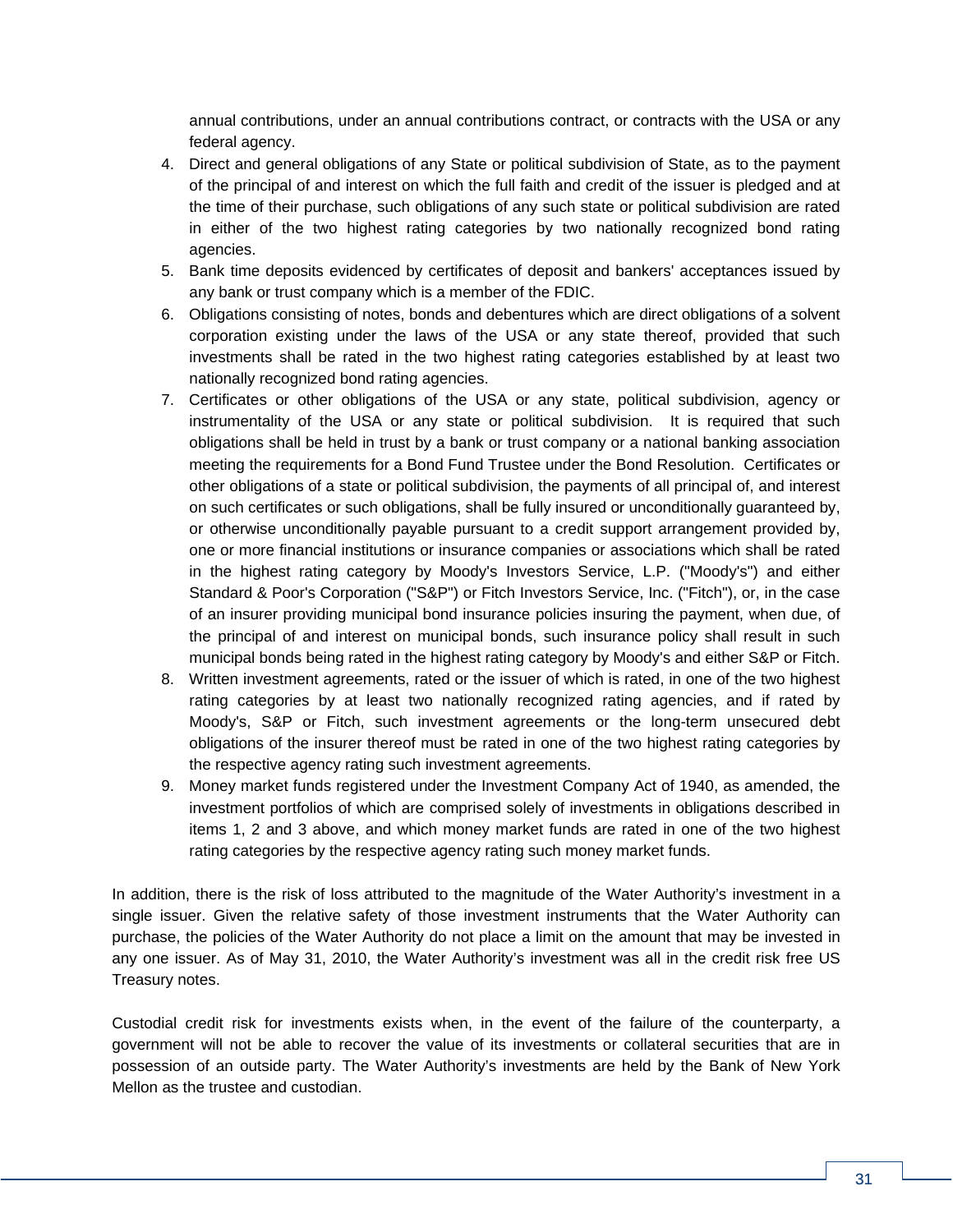### **NOTE 4 – PROPERTY, PLANT AND EQUIPMENT**

As of May 31, 2010 and 2009, the cost and the accumulated depreciation of the property, plant and equipment were as follows:

|                                              | 2009<br>Increase |             | Decrease      | 2010           |
|----------------------------------------------|------------------|-------------|---------------|----------------|
| Capital assets not subject to depreciation:  |                  |             |               |                |
| Land and land rights                         | \$<br>167,708    | \$          | \$            | \$<br>167,708  |
| Construction in progress                     | 2,946,559        | 5,375,918   | (4,503,069)   | 3,819,408      |
| Total capital assets not being depreciated   | 3,114,267        | 5,375,918   | (4,503,069)   | 3,987,116      |
| Capital assets in service being depreciated: |                  |             |               |                |
| Wells and standpipes                         | 2,628,253        |             |               | 2,628,253      |
| Pumping and purification                     | 10,385,984       | 363,029     |               | 10,749,013     |
| Distribution system                          | 26,600,038       | 4,114,538   |               | 30,714,576     |
| Building, vehicles and equipment             | 2,241,831        | 21,139      |               | 2,262,970      |
| Total capital assets being depreciated       | 41,856,106       | 4,498,706   |               | 46,354,812     |
| Less accumulated depreciation for:           |                  |             |               |                |
| Wells and standpipes                         | (793, 196)       | (63,055)    |               | (856, 251)     |
| Pumping and purification                     | (3,221,241)      | (283, 865)  |               | (3,505,106)    |
| Distribution system                          | (3,009,227)      | (581, 762)  |               | (3,590,989)    |
| Building, vehicles and equipment             | (2, 128, 439)    | (24, 631)   |               | (2, 153, 070)  |
| Total accumulated depreciation               | (9, 152, 103)    | (953, 313)  |               | (10, 105, 416) |
| Total net capital assets being depreciated   | 32,704,003       | 3,545,393   |               | 36,249,396     |
| Total net capital assets                     | \$35,818,270     | \$8,921,311 | \$(4,503,069) | \$40,236,512   |

#### **NOTE 5 – REVENUE BONDS PAYABLE**

On August 4, 2005 the Water Authority issued \$33,065,000 Water System Revenue Bonds, Series 2005 in part to provide sufficient funds to affect the advanced refunding of 1996 Series bonds. The interest on the refunding bonds ranges from 2.84% to 5.30% (average interest of 3.7%) and the bonds were issued at a premium of \$1,642,140. The \$28,155,000 remaining balance of the Water Authority's outstanding Series 1996A bonds had interest rates ranging from 6.43% to 5.65% (average interest of 5.6%). Simultaneously with the issuance of the Series 2005 Bonds, \$28,758,320, the amount of \$27,900,000 from the proceeds of the sale of the Series 2005 Bonds together with other available moneys, were used to purchase non-callable direct obligations of the USA. Those securities were deposited in an irrevocable trust with an escrow agent to provide for the May 1, 2006, redemption of the bonds, at a redemption price of 102% plus accrued interest. As a result, \$28,225,000 of Series 1996A bonds are considered to be defeased and the liability for those bonds has been removed from the financial statements. The bond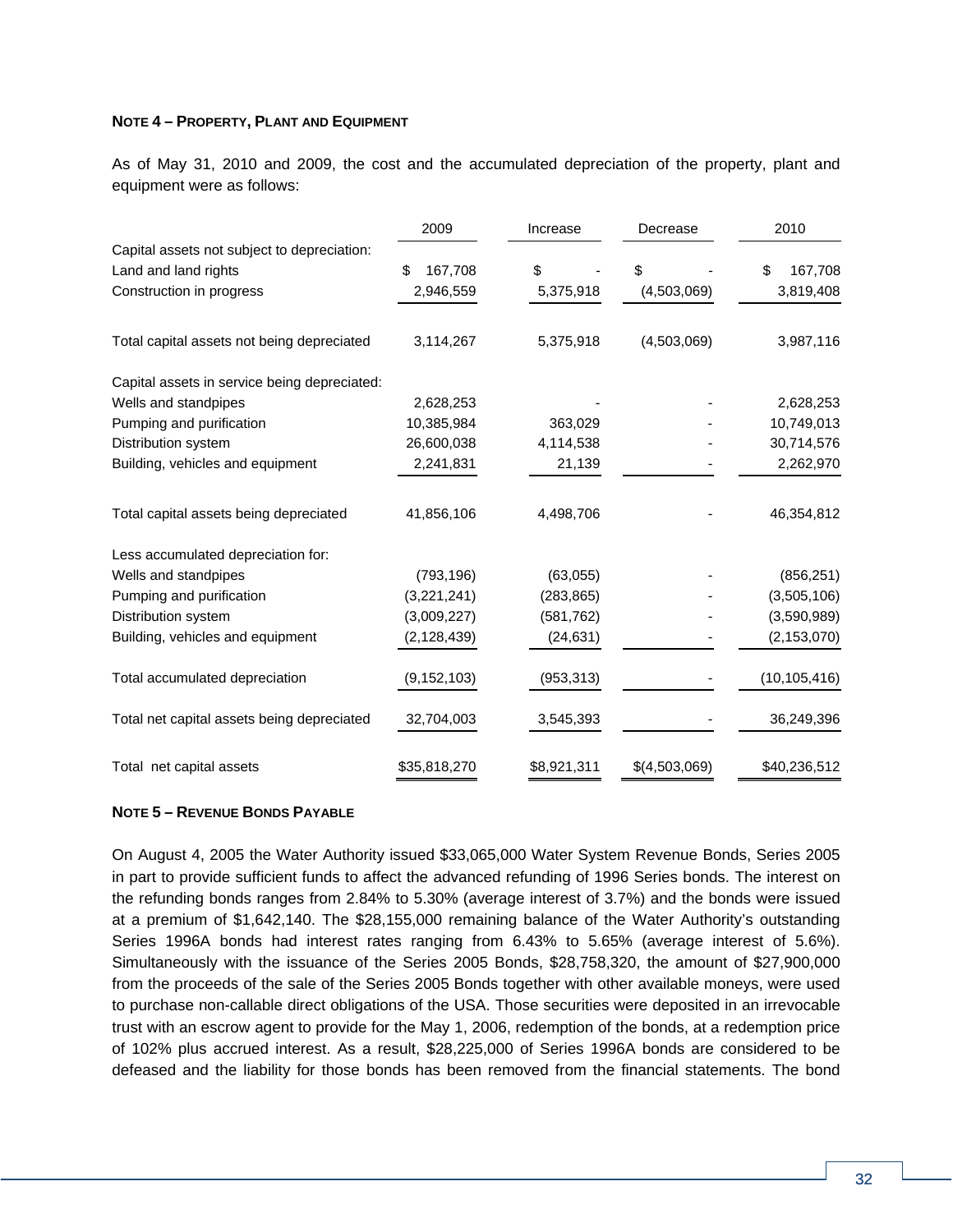issuance costs of \$512,778 were paid from bond proceeds. The unamortized bond issue costs and discount on Series 1996A bonds were \$646,742 and \$593,990, respectively.

The refunding resulted in a difference between the reacquisition price and the net carrying amount of the refunded debt of \$2,230,412. The Water Authority completed the refunding to reduce its total debt service payments over the next 30 years to obtain an economic gain (difference between the present values of the old and new debt service payments) of \$2,314,315.

On April 15, 2010, the Water Authority issued its Series 2010 Revenue Bonds. The Series 2010 Revenue Bonds include the Water System Revenue Bonds, Series 2010A (the "Series 2010A Bonds"), with aggregate principal balance of \$6,925,000, and Water System Revenue Bonds, Series 2010B (the "Series 2010B Bonds"), federally taxable, Build America Bonds, with aggregate principal balance of \$33,965,000. The Bonds were issued pursuant to the water system revenue bonds General Resolution adopted by the Water Authority on May 13, 1996 and the supplemental Series 2010 Resolution adopted on January 25, 2010. The Series 2010 Bonds are the third and fourth Series of Bonds (as that term is defined herein) to be issued under the General Resolution.

The Series 2010A Bonds were issued to finance costs of acquisition, improvements and additions to the water system, to fund a deposit to the Reserve Account, and to pay certain costs of issuance relating to the Series 2010A Bonds. The Series 2010B Bonds were issued to finance the cost of acquisition, improvements and additions to the water system, including the construction of the Water Authority's headquarters, to fund a deposit to the Reserve Account, and to pay certain costs of issuance relating to the Series 2010B Bonds The Series 2010 Bonds, which are issued as Senior Lien Bonds, are the third and fourth Series of Bonds issued under the General Resolution. The Series 2010 Bonds are payable as to both interest and principal solely from the net revenues on a parity with other outstanding Bonds.

The General Resolution requires the Water Authority to establish rates and other charges for the water that will be sufficient in each fiscal year to produce revenues (with deposits from Rate Stabilization Fund) that will be at least equal to: (i) the fiscal year's debt service and reserve fund replenishment obligations, operation and maintenance expenses (including amounts to be deposited to the Rate Stabilization Fund), and any other charges or liens; (ii) 1.20 times the debt service for such Fiscal Year.

The Water Authority has elected to treat the Series 2010B Bonds as "Build America Bonds" for purposes of the American Recovery and Reinvestment Act of 2009 (the "Recovery Act") and to receive a cash subsidy from the US Treasury in connection therewith. Pursuant to the Recovery Act, the Water Authority is entitled to receive cash subsidy payments rebating a portion of the interest on the Build America Bonds from the US Treasury equal to 35% of the interest payable on the Series 2010B Bonds. The Water Authority will use this subsidy exclusively to pay interest on the Series 2010B Bonds.

The Series 2010A Bonds are not subject to redemption prior to maturity. The Series 2010B Bonds are subject to Make-Whole and Extraordinary Redemption at the option of the Water Authority.

### *Make-whole Redemption*

The Series 2010B Bonds are subject to redemption, in whole or in part, prior to their stated maturities, on any date. The redemption price is equal to the greater of: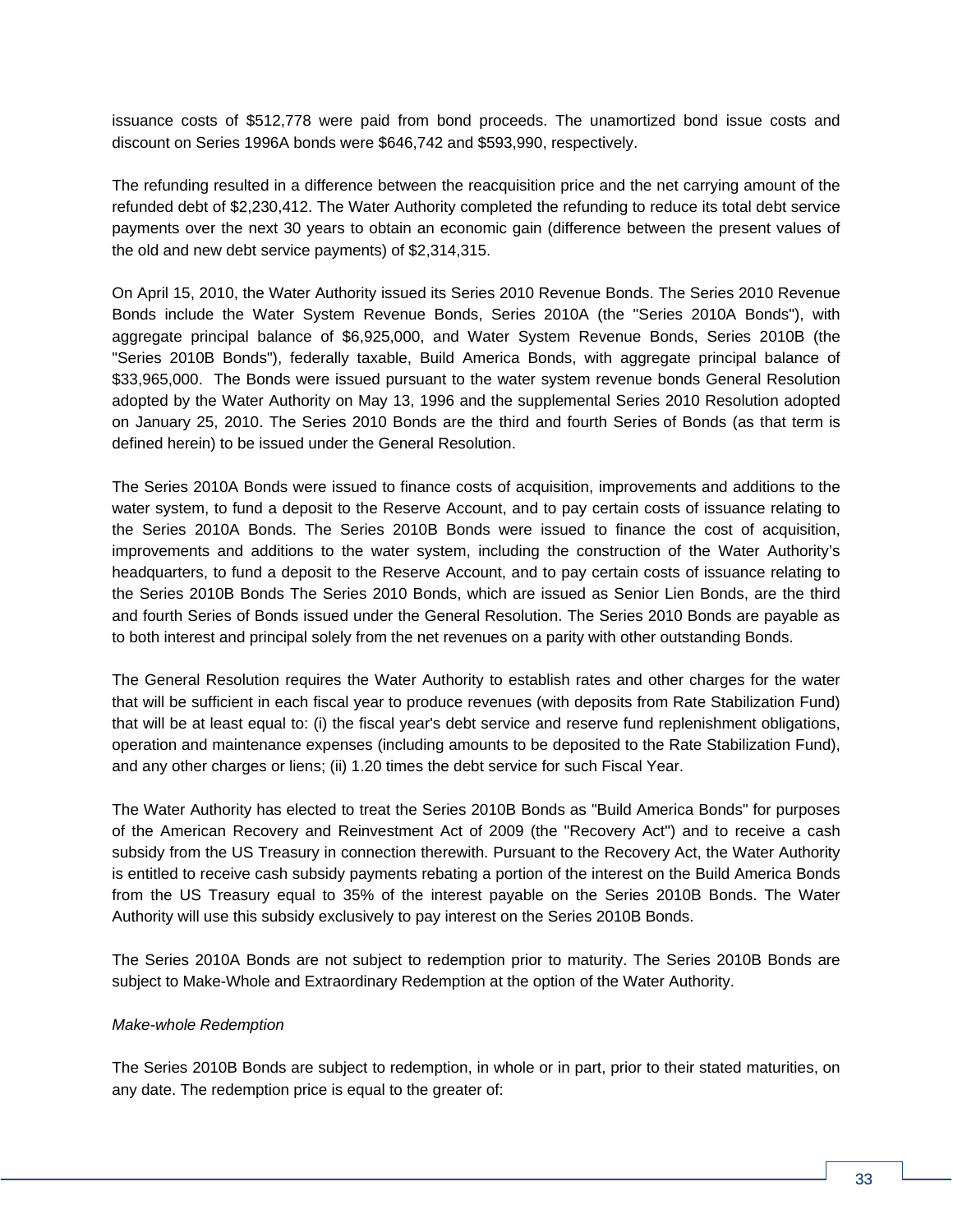- (i) 100% of the principal amount of such Series 2010B Bonds to be redeemed, plus accrued and unpaid interest, or
- (ii) the sum of the present values of the remaining scheduled payments of principal and interest discounted to the date of redemption at the Treasury Rate plus 30 basis points. "Treasury Rate" is the yield to maturity of the Treasury Issue, with equivalent maturity.

### *Extraordinary Redemption*

The Series 2010B Bonds are subject to redemption prior to maturity at the option of the Water Authority, in whole or in part, on any date following the occurrence of an "Extraordinary Event", at redemption price equal to the greater of:

- (i) 100% of the principal amount of such Series 2010B Bonds to be redeemed, plus accrued and unpaid interest, or
- (ii) the sum of the present values of the remaining scheduled payments of principal and interest on such Series 2010B Bonds to be redeemed discounted to the date of redemption on a semiannual basis at the Treasury Rate plus 100 basis points.

An "Extraordinary Event" occurs if the 35% cash subsidy payment from the US Treasury to the Water Authority is reduced or eliminated as a result of change in provisions of Internal Revenue Code of 1986 pertaining to Build America Bonds or determination by the Internal Revenue Service or the US Treasury that the Bonds do not qualify to receive the subsidy.

The Series 2010B Bonds maturing on April 1, 2025, 2030 and 2040 are subject to mandatory redemption prior to their stated maturity in part on each April 1 on and after April 1, 2021, 2026 and 2031, respectively. The Bonds will be redeemed from moneys required to be credited to the Bond Retirement Account in the Bond Fund at a redemption price equal to the principal amount to be redeemed, together with interest accrued on such principal amount to the date fixed for redemption.

A summary of changes in Revenue Bonds Payable for the year ended May 31, 2010 is as follows:

|                                     | May 31, 2009 | Addition                 | Reduction     | May 31, 2010 | Due in<br>one year | Noncurrent<br>portion |
|-------------------------------------|--------------|--------------------------|---------------|--------------|--------------------|-----------------------|
| <b>Water System</b>                 |              |                          |               |              |                    |                       |
| Revenue Bonds                       |              |                          |               |              |                    |                       |
| payable                             | \$30,870,000 | \$40,890,000             | \$(1,070,000) | \$70,690,000 | \$1,525,000        | \$69,165,000          |
| Adjustment for<br>deferred amounts: |              |                          |               |              |                    |                       |
| Deferred loss on                    |              |                          |               |              |                    |                       |
| Series 1996 Bonds                   | (2,054,937)  | $\overline{\phantom{a}}$ | 85,539        | (1,969,398)  |                    | (1,969,398)           |
| Unamortized premium                 |              |                          |               |              |                    |                       |
| on 2005 Series                      | 1,535,549    | $\overline{\phantom{a}}$ | (51,960)      | 1,483,589    |                    | 1,483,589             |
| Unamortized premium                 |              |                          |               |              |                    |                       |
| on Series 2010A                     |              | 106,875                  | (139)         | 106,736      |                    | 106,736               |
| Total Revenue Bonds                 | \$30,350,612 | \$40,996,875             | \$(1,036,560) | \$70,310,927 | \$1,525,000        | \$68,785,927          |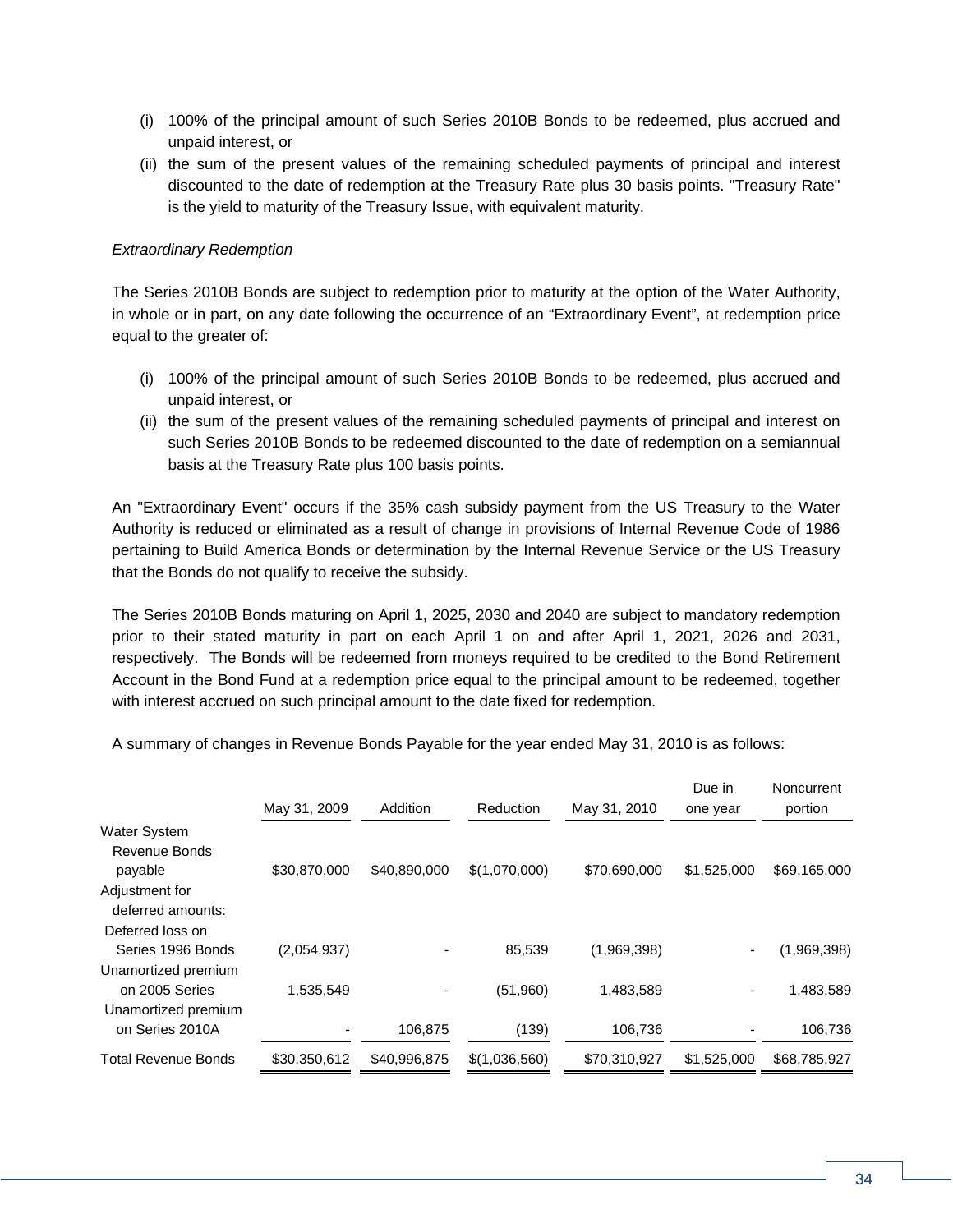The Bond Resolution requires that net revenues equal at least 1.20 times the debt service for such fiscal year. The outstanding Water System Revenue Bonds at May 31, 2010 consist of the following:

|                                          | Maturity          | Interest       | Average        | Original               | Outstanding               |
|------------------------------------------|-------------------|----------------|----------------|------------------------|---------------------------|
| <b>Bond</b>                              | Date              | Rate           | Interest Rate  | Principal              | Principal                 |
| Water System Revenue Bonds, Series 2005: |                   |                |                |                        |                           |
| <b>Serial Bonds</b><br>Term Bonds        | 2008-2010<br>2016 | 3.00-5.00%     | 3.70%<br>5.00% |                        | \$27,900,000 \$24,635,000 |
| Term Bonds                               | 2026              | 5.00%<br>5.00% | 5.00%          | 2,015,000<br>3,150,000 | 2,015,000<br>3,150,000    |
| Total Series 2005                        |                   |                |                |                        | \$33,065,000 \$29,800,000 |
| Water System Revenue Bonds, Series 2010: |                   |                |                |                        |                           |
| Series A Bond                            |                   |                |                |                        |                           |
| <b>Uninsued Serial Bond</b>              | 2011-2012         | 2.00-3.00%     | 2.64%          | \$.<br>785,000 \$      | 785,000                   |
| Serial Bond                              | 2013-2020         | 3.00-4.00%     | 3.80%          | 6,140,000              | 6,140,000                 |
| Series B Bond                            |                   |                |                |                        |                           |
| <b>Term Bond</b>                         | 2025              | 6.01%          | 6.01%          | 6,090,000              | 6,090,000                 |
| <b>Term Bond</b>                         | 2030              | 6.45%          | 6.45%          | 7,420,000              | 7,420,000                 |
| Term Bond                                | 2040              | 6.70%          | 6.70%          | 20,455,000             | 20,455,000                |
| Total Series 2010                        |                   |                |                |                        | \$40,890,000 \$40,890,000 |
| Total                                    |                   |                |                |                        | \$73,955,000 \$70,690,000 |

At May 31, 2010, debt service requirements to maturity for the Bond Series 2010 and 2005 were as follows:

#### SERIES 2005 BONDS

| Date      | Principal       | Interest       | Total        |
|-----------|-----------------|----------------|--------------|
| 2011      | 1,105,000<br>\$ | 1,409,131<br>S | \$2,514,131  |
| 2012      | 1,140,000       | 1,370,456      | 2,510,456    |
| 2013      | 1,180,000       | 1,330,556      | 2,510,556    |
| 2014      | 1,225,000       | 1,289,256      | 2,514,256    |
| 2015      | 1,265,000       | 1,244,850      | 2,509,850    |
| 2016-2020 | 7,285,000       | 5,277,750      | 12,562,750   |
| 2021-2025 | 9,290,000       | 3,266,500      | 12,556,500   |
| 2026-2030 | 4,160,000       | 1,253,250      | 5,413,250    |
| 2031-2035 | 3,150,000       | 487,500        | 3,637,500    |
| Total     | \$29,800,000    | \$16,929,249   | \$46,729,249 |

### SERIES 2010A BONDS

| Date      | Principal   | Interest      | Total        |
|-----------|-------------|---------------|--------------|
| 2011      | 420,000     | 237,118<br>S. | 657,118<br>S |
| 2012      | 365,000     | 238,313       | 603,313      |
| 2013      | 370,000     | 227,363       | 597,363      |
| 2014      | 370,000     | 216,263       | 586,263      |
| 2015      | 375,000     | 205,163       | 580,163      |
| 2016-2020 | 5,025,000   | 608,500       | 5,633,500    |
| Total     | \$6,925,000 | \$1,732,720   | \$8,657,720  |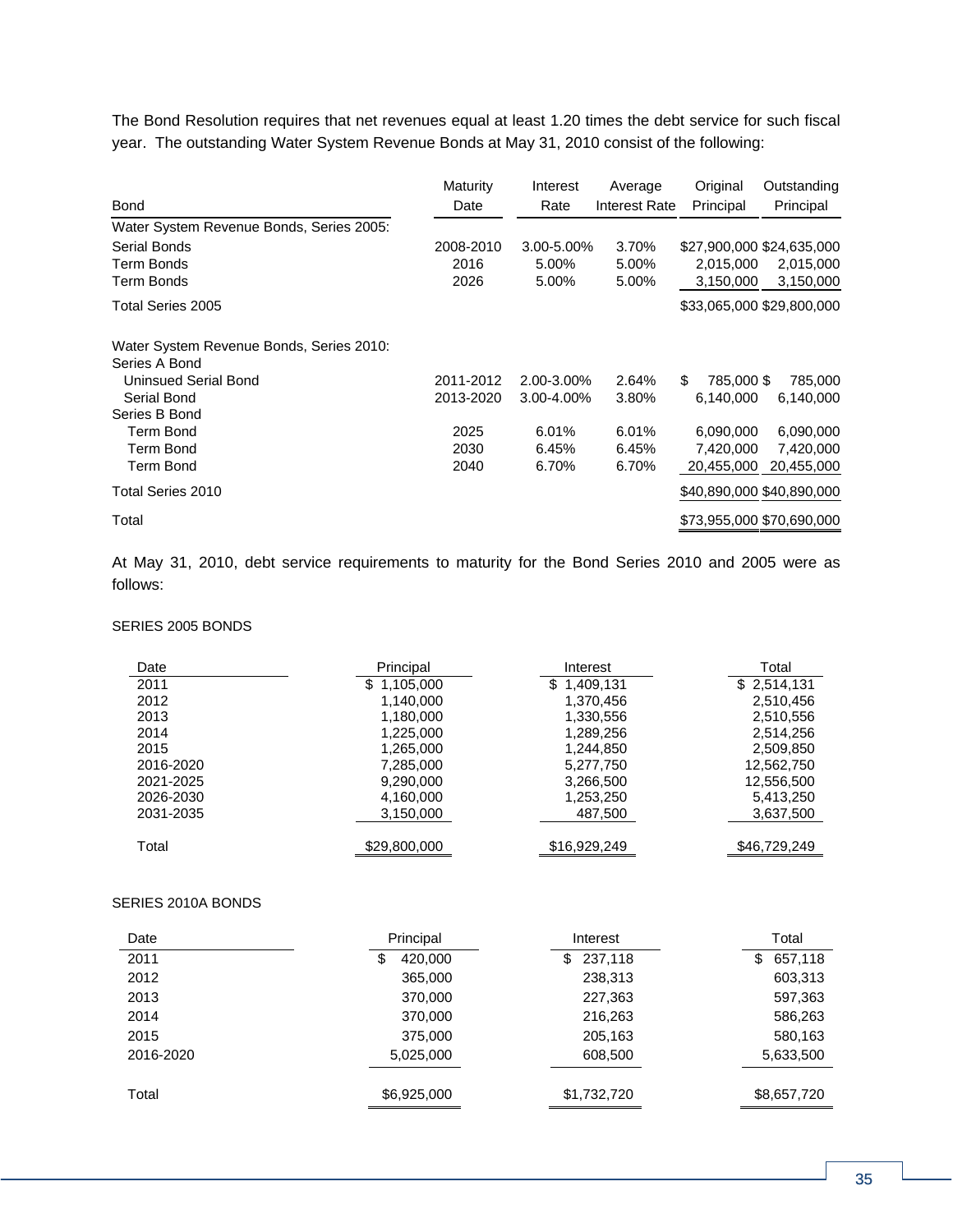#### SERIES 2010B BONDS

| Date      | Principal    | Interest     | Gross Subsidy    | Net Interest | Gross        | <b>Net</b>   |
|-----------|--------------|--------------|------------------|--------------|--------------|--------------|
| 2011      | \$           | \$2,129,034  | (745, 162)<br>\$ | \$1,383,872  | \$2,129,034  | \$1,383,872  |
| 2012      |              | 2,215,180    | (775,313)        | 1,439,867    | 2,215,180    | 1,439,867    |
| 2013      |              | 2,215,180    | (775, 313)       | 1,439,867    | 2,215,180    | 1,439,867    |
| 2014      |              | 2,215,180    | (775, 313)       | 1,439,867    | 2,215,180    | 1,439,867    |
| 2015      |              | 2,215,180    | (775, 313)       | 1,439,867    | 2,215,180    | 1,439,867    |
| 2016-2020 |              | 11.075.900   | (3,876,565)      | 7,199,335    | 11,075,900   | 7,199,335    |
| 2021-2025 | 6.090.000    | 10,372,781   | (3,630,473)      | 6,742,308    | 16,462,781   | 12,832,308   |
| 2026-2030 | 7,420,000    | 8,329,114    | (2,915,190)      | 5,413,924    | 15,749,114   | 12,833,924   |
| 2031-2035 | 9.140.000    | 5,680,438    | (1,988,153)      | 3,692,285    | 14,820,438   | 12,832,285   |
| 2036-2040 | 11,315,000   | 2,338,984    | (818, 644)       | 1,520,340    | 13,653,984   | 12,835,340   |
|           |              |              |                  |              |              |              |
| Total     | \$33,965,000 | \$48,786,971 | \$(17,075,439)   | \$31,711,532 | \$82,751,971 | \$65,676,532 |

#### **NOTE 6 – OTHER LONG-TERM LIABILITIES**

Changes in long-term liabilities, other than the Bonds, were as follows:

|                                 | May 31, 2009 Addition |                     | Reduction | May 31, 2010 | Due in<br>1- vear | Noncurrent<br>Liability |
|---------------------------------|-----------------------|---------------------|-----------|--------------|-------------------|-------------------------|
| Accrued vacation and sick leave |                       | \$740,100 \$250,500 | $\sim$    | \$990,600    | \$40.000          | \$950.600               |

#### *NOTE 7 – EMPLOYEE BENEFITS*

#### *Plan Description*

*The Water* Authority participates in the New York State and Local Employees' Retirement System ("ERS"), a cost-sharing multiple-employer defined benefit retirement systems. The ERS provides retirement benefits as well as death and disability benefits. Obligations of employers and employees to contribute and benefits to employees are governed by the New York State Retirement and Social Security Law ("NYSRSSL"). As set forth in the NYSRSSL, the Comptroller of the State of New York ("Comptroller") serves as sole trustee and administrative head of the ERS.

The Comptroller shall adopt and may amend rules and regulations for the administration and transaction of the business of the ERS and for the custody and control of their funds. The ERS issues a publicly available financial report that includes financial statements and required supplementary information. That report may be obtained by writing to the New York State and Local Retirement Systems, Gov. Alfred E. Smith State Office Building, Albany, NY 12244.

#### *Funding Policy*

The Water Authority's employees participate in the tier-1 and tier-4 levels of ERS. No contributions are required of tier-1 employees while tier-4 employees are required to contribute 3% of their gross earnings toward retirement benefits until they have accumulated ten years of credited service. These contributions are considered a reduction of taxable wages for federal income tax purposes. Under the authority of the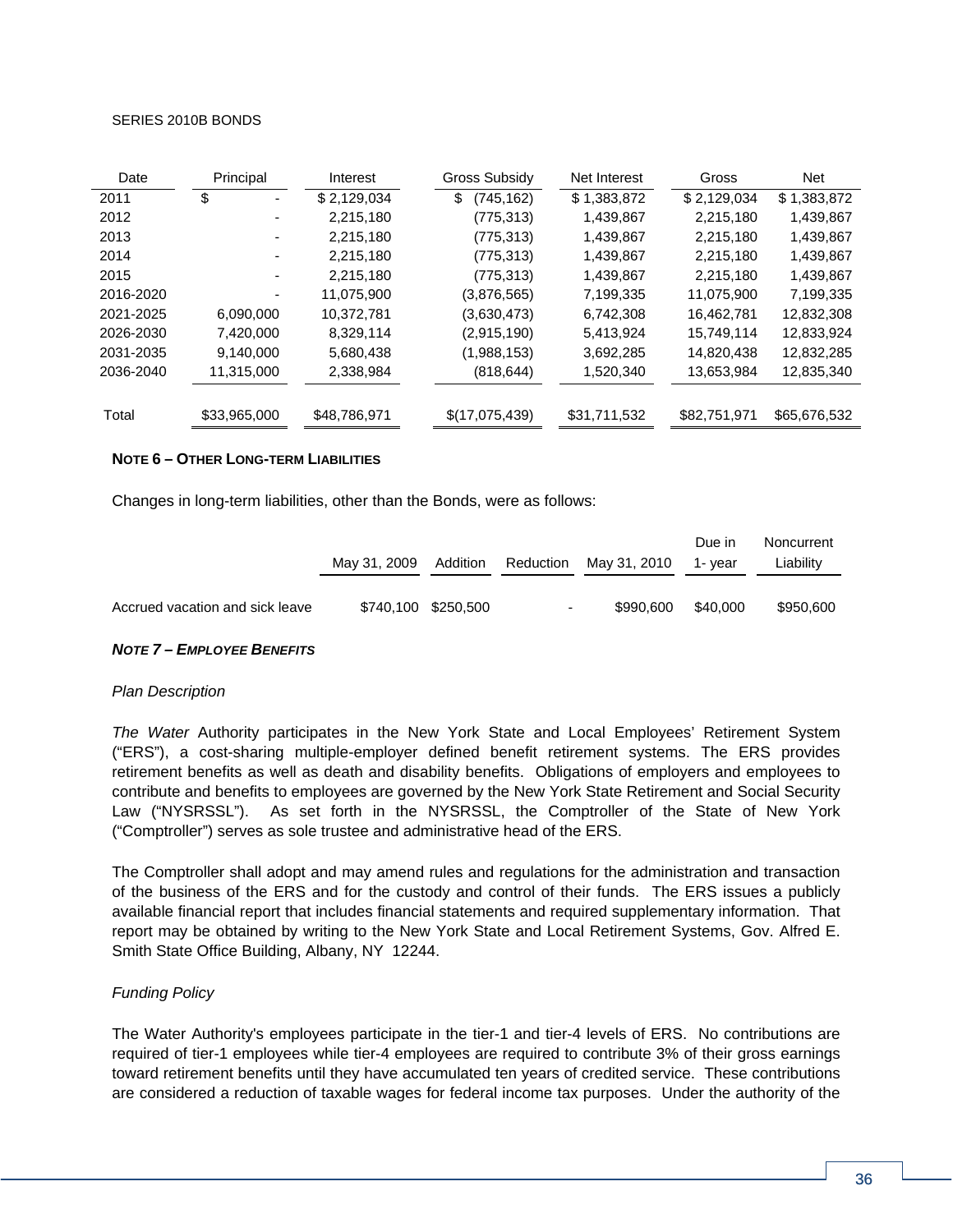NYSRSSL, the Comptroller shall certify annually the rates expressed as proportions of payroll of members, which shall be used in computing the contributions required to be made by employers to the pension accumulation fund. The Water Authority is required to contribute at an actuarially determined rate. The required contributions for the current year and the three preceding years were:

| Year | <b>Contribution Amount</b> |
|------|----------------------------|
| 2010 | \$306,700                  |
| 2009 | \$354,260                  |
| 2008 | \$134,066                  |

The Water Authority's contributions made to the System were equal to 100% of the amount required.

#### *Retiree Benefits*

The Water Authority's Board of Directors has adopted a resolution for postretirement benefits. The Water Authority has been self-funding retiree benefits and as of May 31, 2010 has deferred a liability in the amount of \$945,547.

#### *Compensated Absences*

The Water Authority employees earn vacation leave each month at a scheduled rate in accordance with the years of service and sick leave at the rate of one day per month. The maximum accumulated sick leave is 60 days. Accumulated unpaid vacation and sick leave amounts are accrued as earned. On May 31, 2010 the liability for accrued vacation and sick days was \$990,600.

#### **NOTE 8 – NET ASSETS**

Net assets represent the difference between assets and liabilities. The net asset amounts were:

|                                                         | 2010         | 2009           |
|---------------------------------------------------------|--------------|----------------|
| Invested in capital assets net of related debt:         |              |                |
| Capital assets, net of accumulated depreciation         | \$40,236,512 | \$35,818,270   |
| Less: related debt                                      |              |                |
| Revenue bonds payable                                   | (70,690,000) | (30, 870, 000) |
| Bond premium                                            | (1,590,325)  | (1,535,549)    |
| Loss on defeasance of 1996 Bonds                        | 1,969,398    | 2,054,937      |
| Unspent debt proceeds in construction and reserve funds | 39,319,901   | 2,579,825      |
| Bond issue costs                                        | 960,588      | 478,755        |
| Total invested in capital assets net of related debt    | 10,206,074   | 8,526,238      |
| Restricted for capital activity and debt service:       |              |                |
| Restricted cash and equivalents                         | 1,326,758    | 1,293,853      |
| Deductions:                                             |              |                |
| Customer deposits                                       | (881,758)    | (848, 853)     |
| Total restricted for capital activity and debt service  | 445,000      | 445,000        |
| Unrestricted                                            | 642,493      | 1,016,914      |
| <b>Total net assets</b>                                 | \$11,293,567 | \$9,988,152    |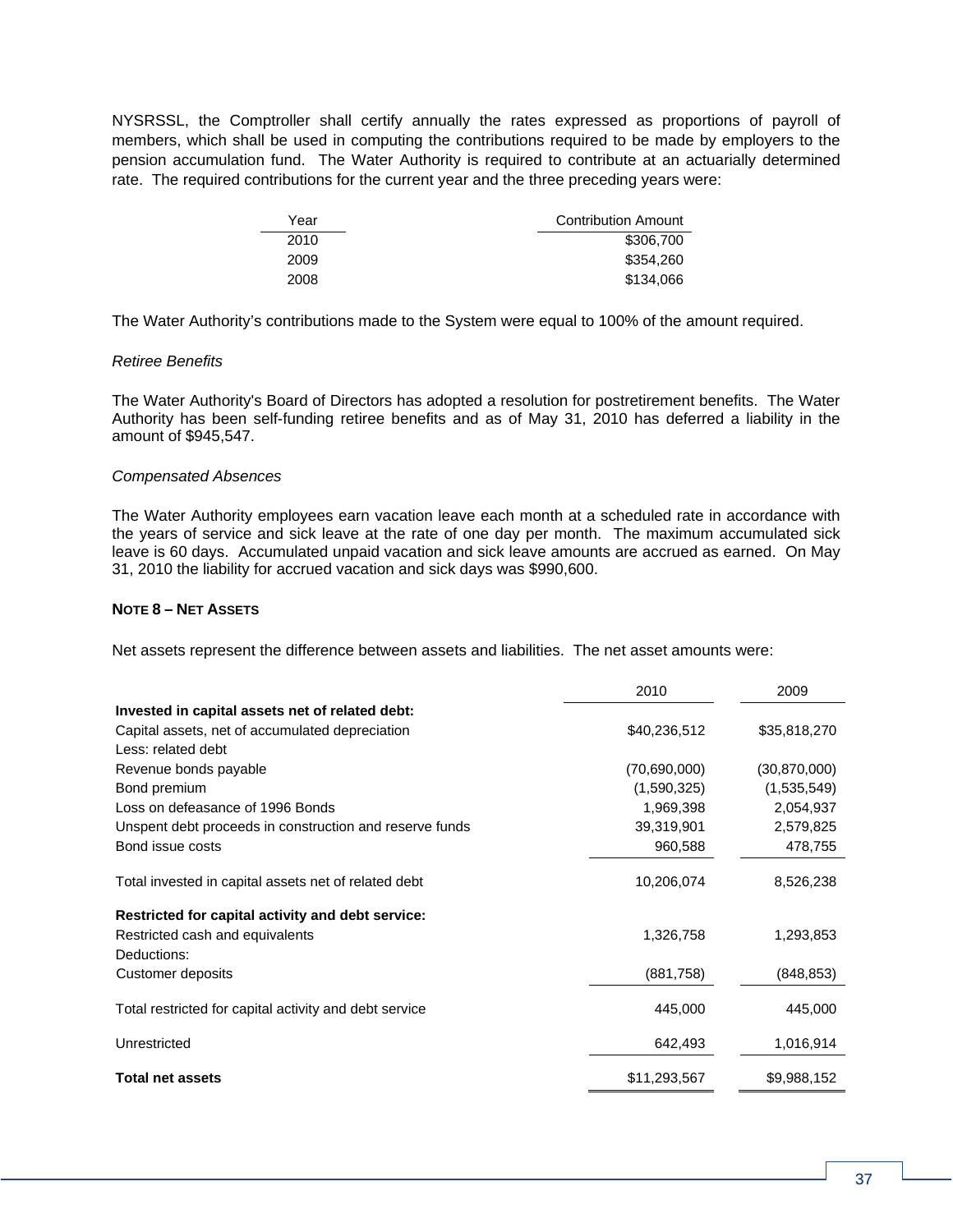### **NOTE 9 – POSTEMPLOYMENT BENEFITS OTHER THAN PENSIONS**

From an accrual accounting perspective, the cost of postemployment healthcare benefits, similar to the cost of pension benefits, generally should be associated with the periods in which the cost occurs, rather than in the future year when it will be paid. Since adopting the requirements of GASB Statement No. 45 during the year ended May 31, 2009, the Water Authority recognized the cost of postemployment healthcare in the year when the employee services were received, reported the accumulated liability from prior years, and provided information useful in assessing potential demands on the Water Authority's future cash flows. Recognition of the liability accumulated from prior periods was phased in over 30 years, commencing with the 2009 liability.

#### *Plan Description*

Postemployment health insurance coverage is afforded under single employer defined benefit plan to the Water Authority's retired employees and their dependents in accordance with the provisions of a resolution adopted by the Water Authority's Board of Directors on September 17, 2002 and as amended November 9, 2009. Substantially all Water Authority employees may become eligible for these benefits provided the employee has a minimum of ten years full-time employment with the Water Authority, has obtained 55 years of age and has terminated employment with the Water Authority within five years from the date on which entitled to a retirement allowance from the ERS.

The board adopted resolution and amended resolution provides eligible enrollees with postretirement medical insurance coverage, limited to the health insurance programs offered by the Water Authority to its then full-time employees, as modified from time-to-time by the Board. The Water Authority pays 60% of the cost of premium for individual coverage and 40% of the cost for dependent coverage for eligible retired employees. These benefits continue for the lifetime of the retiree.

The Water Authority provides life insurance policies, at no cost to the retiree, for individuals who were hired prior to June 1996. The life insurance benefit is \$20,000 for hourly employees and \$40,000 for salaried employees.

The number of participants as of May 31, 2010, the effective date of the annual OPEB valuation, is as follows:

| <b>Participants</b> | Number |
|---------------------|--------|
| Active employees    | 44     |
| Retired employees   | З      |
| Total               |        |

#### *Funding Policy*

The Water Authority currently pays for postemployment health care benefits on a pay-as-you-go basis.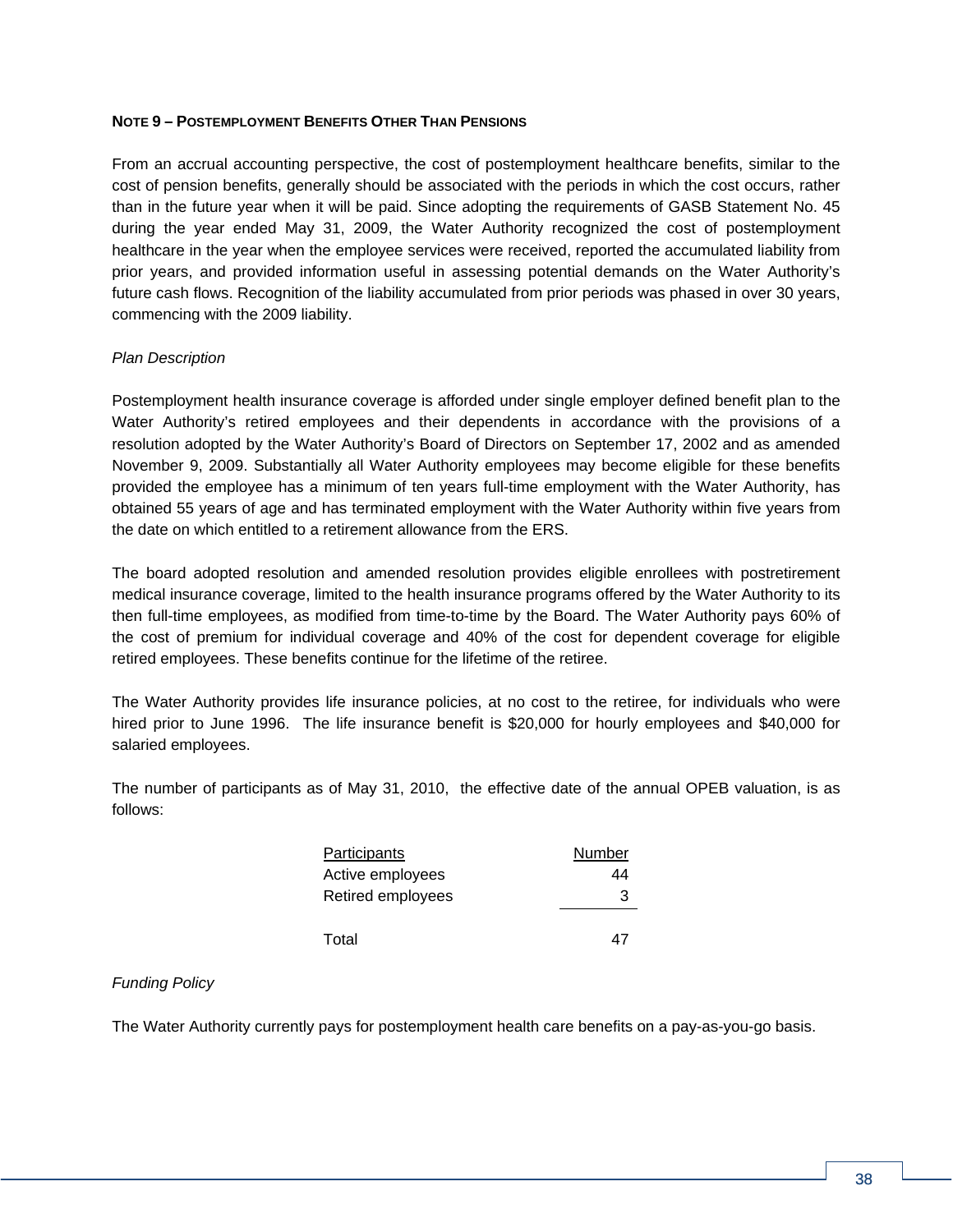### *Annual Other Postemployment Benefit Cost*

For the fiscal year ended May 31, 2010, the Water Authority's annual OPEB cost (expense) of \$239,128 is equal to the Annual Required Contribution. Considering the annual expense as well as the payment of current health insurance premiums, which totaled \$26,574 for retirees and their beneficiaries, and the interest earned on the net OPEB obligations of \$33,620, the result was an increase in the Net OPEB Obligation of \$198,437 for the year ended May 31, 2010.

The Water Authority's annual other postemployment benefit cost is calculated based on the annual required contribution (ARC) of the employer, an amount actuarially determined in accordance with the parameters of GASB Statement No. 45. The ARC represents a level of funding that, if paid on an ongoing basis, is projected to cover normal cost each year and amortize any unfunded actuarial liabilities (or funding excess) over a period not to exceed thirty years.

The annual OPEB cost, the percentage of annual OPEB cost contributed to the Plan and Net OPEB obligation for fiscal year 2010 and 2009 were as follows:

#### *Annual OPEB Cost and Net OPEB Obligation*

|   | Fiscal year ending May 31,           | 2010      | 2009      |
|---|--------------------------------------|-----------|-----------|
|   |                                      |           |           |
| A | Annual Required Contribution (ARC)   | \$239,128 | \$233,305 |
| B | Net OPEB Obligation (NOO), beginning | 747,110   | 539,800   |
| C | Interest on NOO at 4.5%              | 33,620    | 24,291    |
| D | Adjustment to ARC (NOO/17.02)        | (43,896)  | (31,716)  |
| E | Annual OPEB Cost (AOC)               | 228,852   | 225,880   |
| F | <b>Less Amount Contributed</b>       | (30, 415) | (18,570)  |
| G | Change in NOO                        | 198.437   | 207,310   |
| H | NOO, Ending Balance                  | \$945.547 | \$747,110 |

#### *The funding status*

|                                                                                                            | 2010                            | 2009                              |
|------------------------------------------------------------------------------------------------------------|---------------------------------|-----------------------------------|
| Actuarial accrued liability<br>Actuarial value of plan assets                                              | \$1,729,921                     | \$1,729,921                       |
| Unfunded actuarial accrued liability                                                                       | \$1,729,921                     | \$1,729,921                       |
| <b>Funded status</b><br>Covered payroll<br>Unfunded actuarial liability as a percentage of covered payroll | 0.00%<br>\$2,968,770<br>58.27 % | $0.00\%$<br>\$2,968,770<br>58.27% |

Actuarial valuations of an ongoing plan involve estimates of the value of reported amounts and assumptions about the probability of occurrence of events far into the future. Examples include assumptions about future employment, mortality, and the healthcare cost trend. Amounts determined regarding the funded status of the plan and the annual required contributions of the Water Authority are subject to continual revision as actual results are compared with past expectations and new estimates are made about the future.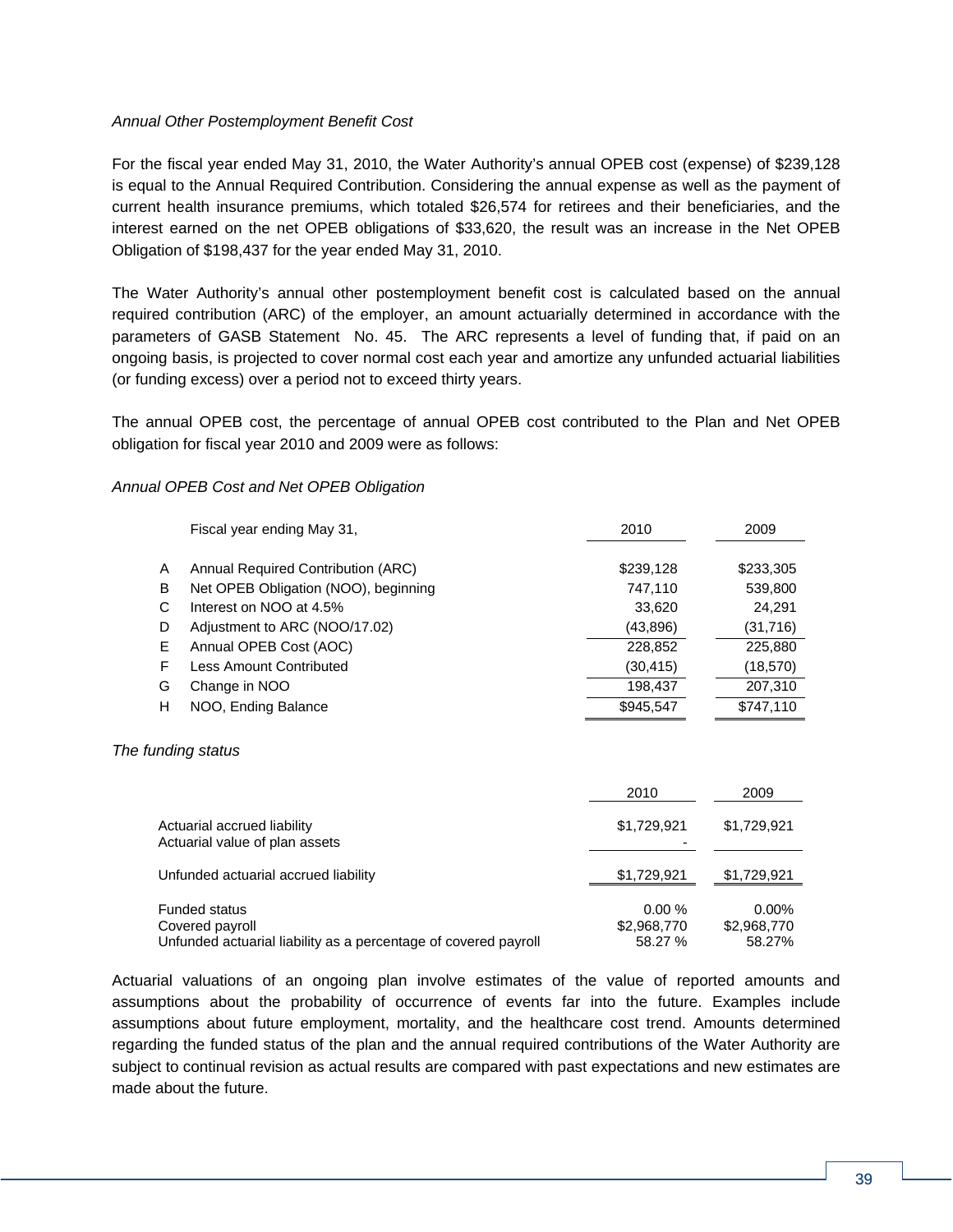#### *Actuarial Methods and Assumptions*

Projections of benefits for financial reporting purposes are based on the substantive plan (the plan as understood by the employer and plan members) and include the types of benefits provided at the time of each valuation and the historical pattern of sharing of benefit costs between the employer and plan members to that point. The actuarial methods and assumptions used include techniques that are designed to reduce short-term volatility in actuarial accrued liabilities and the actuarial value of assets, consistent with the long-term perspective of the calculations.

In the June 1, 2008 actuarial valuation, the projected unit credit actuarial cost method was used. The actuarial assumptions included a 10% investment rate of return (net of administrative expenses) and an annual healthcare cost of 10% and reduced decrements to a rate of 5% after 5 years. The Retiree Health Plan's unfunded actuarial accrued liability is being amortized as a level percentage of projected payrolls which was assumed to grow at 3% annually. The remaining balance of the amortization period is 28 years.

| Interest rate                                                                                                                                                                                        | 4.5%                                                                                              |
|------------------------------------------------------------------------------------------------------------------------------------------------------------------------------------------------------|---------------------------------------------------------------------------------------------------|
| Employee turnover rate<br>Age 25<br>Age 30<br>Age 35<br>Age 40<br>Age 45<br>Age 50<br>Age $55+$                                                                                                      | 6.80%<br>5.05%<br>3.95%<br>3.25%<br>2.75%<br>2.25%<br>0.00%                                       |
| Medical trend<br>Beginning rate<br>Ultimate rate<br>Year ulitmate rate reached                                                                                                                       | 10.0%<br>5.0%<br>2013                                                                             |
| <b>Expected retirement rates</b><br>$62 - 64$<br>$65 - 69$<br>$70 +$                                                                                                                                 | 9%<br>20%<br>100%                                                                                 |
| Annual medical premium<br>Pre $65$ – employee only:<br>Pre $65 -$ family:<br>Post $65$ – per person:                                                                                                 | \$7,183<br>\$15,386<br>\$4,005                                                                    |
| Expected claims to be distributed<br>Age 40<br>Age 50<br>Age 60                                                                                                                                      | \$5,771<br>\$7,667<br>\$10,863                                                                    |
| <b>Additional Information</b><br>Actuarial cost method:<br>Amortization method:<br>Amortization period:<br>Amortization period (in years):<br>Amortization period status:<br>Asset valuation method: | Projected unit credit<br>Level dollar<br>Single amortization period<br>30<br>Open<br>Market value |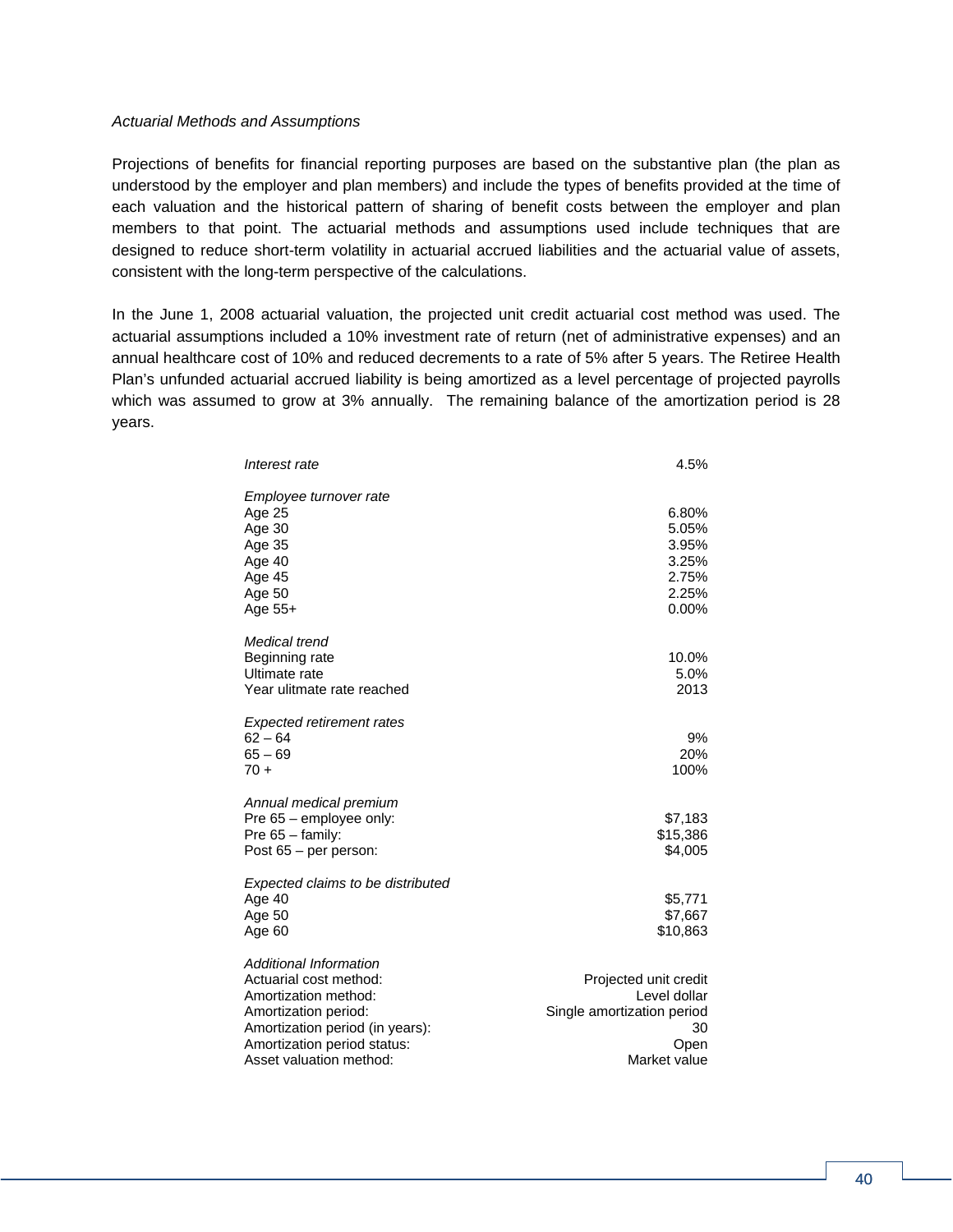The Patient Protection and Affordable Care Act (PPACA) was signed into law on March 23, 2010. On March 30, 2010 the Health Care and Education Reconciliation Act of 2010 (HCERA), which amends certain aspects of PPACA was signed into law. The new laws are expected to have a financial impact on employers who sponsor postemployment health care benefit plans and therefore may affect the GASB 45 valuation. As of the date of this exhibit, the Water Authority could not reasonably conclude which provisions would impact the financial accounting of the plan. Upon release of further regulatory guidance, the impact of PPACA and HCERA will be appropriately reflected in the valuation.

### **NOTE 10 – EXTRAORDINARY ITEM**

### *Proceeds from Settlement*

The Water Authority was a member of the plaintiff class in a class action lawsuit related to Methyl Tertiary Butyl Ether (MTBE) products liability against 70% of the total gasoline refining market. This lawsuit was settled on March 12, 2008 and the Water Authority's portion of the settlement was \$2,660,164 net of legal fees. The Water Authority recognized \$214,378 for the year ended May 31, 2010 and \$116,135 for the year ended May 31, 2009 as an extraordinary item in the Statements of Revenue, Expenses and Changes in Net Assets.

### **NOTE 11 – COMMITMENTS AND CONTINGENCIES**

### *Litigation*

The Water Authority is subject to lawsuits in the ordinary conduct of its affairs. The Water Authority does not believe, however, that any such suits, individually or in the aggregate, are likely to have a material adverse effect on the financial condition of the Water Authority.

### *Risk Management*

The Water Authority is exposed to various risks of loss related to torts, theft, damage, injuries, errors and omissions, natural disasters and other risks. These risks are covered by commercial insurance purchased from independent third parties. Settled claims from these risks have not exceeded commercial insurance coverage for the past three years.

#### *Insurance*

The Water Authority's commercial insurance coverage provides for virtually all risks of loss including property, liability, automobile accidents and public officials coverage. The Water Authority also carries umbrella liability insurance coverage. This coverage is comparable to that of the prior fiscal year.

### *Compensated Absences*

The Water Authority estimates that the amount of compensated absences due within one year is \$40,000.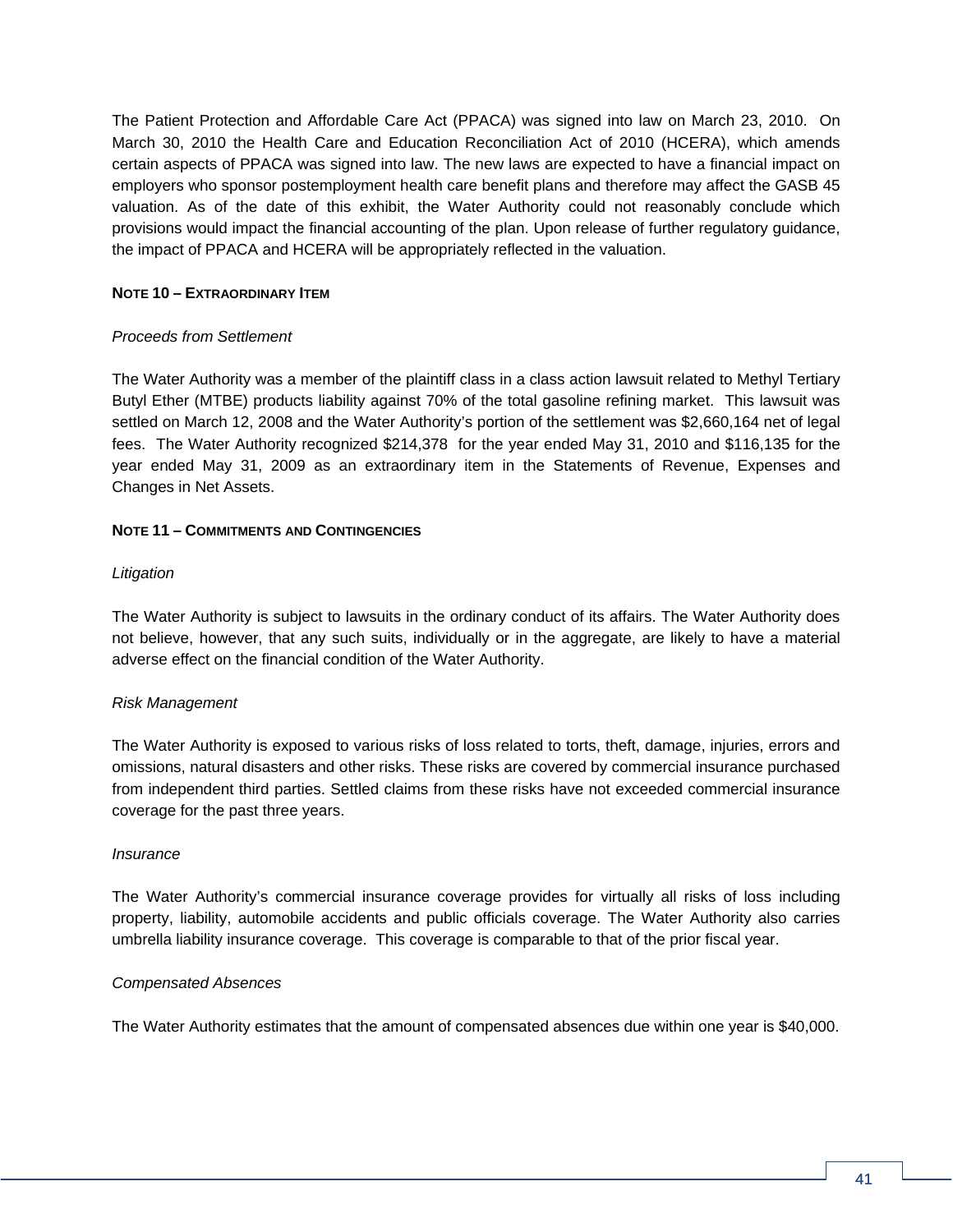### *Pollution Remediation Obligations*

In adopting the requirements of GASB Statement No. 49 during the year ended May 31, 2009, it is the Water Authority's policy to estimate the components of expected pollution remediation outlays and determine whether outlays for those components should be accrued as a liability or, if appropriate, capitalized when goods and services are acquired. Obligating events include the following:

If the Water Authority:

- Is compelled to take remediation action because of imminent endangerment,
- Violates a pollution related permit or license,
- Is named or will be named as a responsible party or potentially responsible party for a remediation,
- Is named, or will be named in a lawsuit to compel pollution remediation, or
- Commences or obligates it to remediate pollution.

As of May 31, 2010, the Water Authority has not identified any pollution remediation obligations and therefore no liability has been recorded on the Statement of Net Assets.

#### *Lease Commitments*

The Water Authority had a ten-year lease for its office space, which expired in May 2006 and was extended twice, first for a period of four years ending May 31, 2010, and subsequently for two years ending May 31, 2012. Rental expense under the office space lease was \$276,000 for the fiscal year ended May 31, 2010. Such amounts are included in operating expenses in the accompanying Statements of Revenues, Expenses and Changes in Net Assets.

The future minimum rental commitments under operating leases as of May 31, 2010 are:

| <u>Year</u>                  | Rent      |
|------------------------------|-----------|
| 2011                         | \$240,000 |
| 2012                         | 252,000   |
|                              |           |
| Total minimum lease payments | \$492,000 |

#### **NOTE 12 – LEASE REVENUE AGREEMENTS**

The Water Authority has several lease agreements in place with various cell phone providers for the leasing of Water Authority property to install and maintain cell phone transmission towers. These lease agreements range for a period of one year to five years and are renewable at the discretion of the cell phone providers for periods that coincide with the initial lease period. The minimum amount of lease income expected to be recognized by the Water Authority over the next five year period is summarized in the following table:

| Year Ended May 31, |   |             |
|--------------------|---|-------------|
| 2011               | S | 226,663     |
| 2012               |   | 234,434     |
| 2013               |   | 242,491     |
| 2014               |   | 250,843     |
| 2015               |   | 259,623     |
| Total              |   | \$1,214,054 |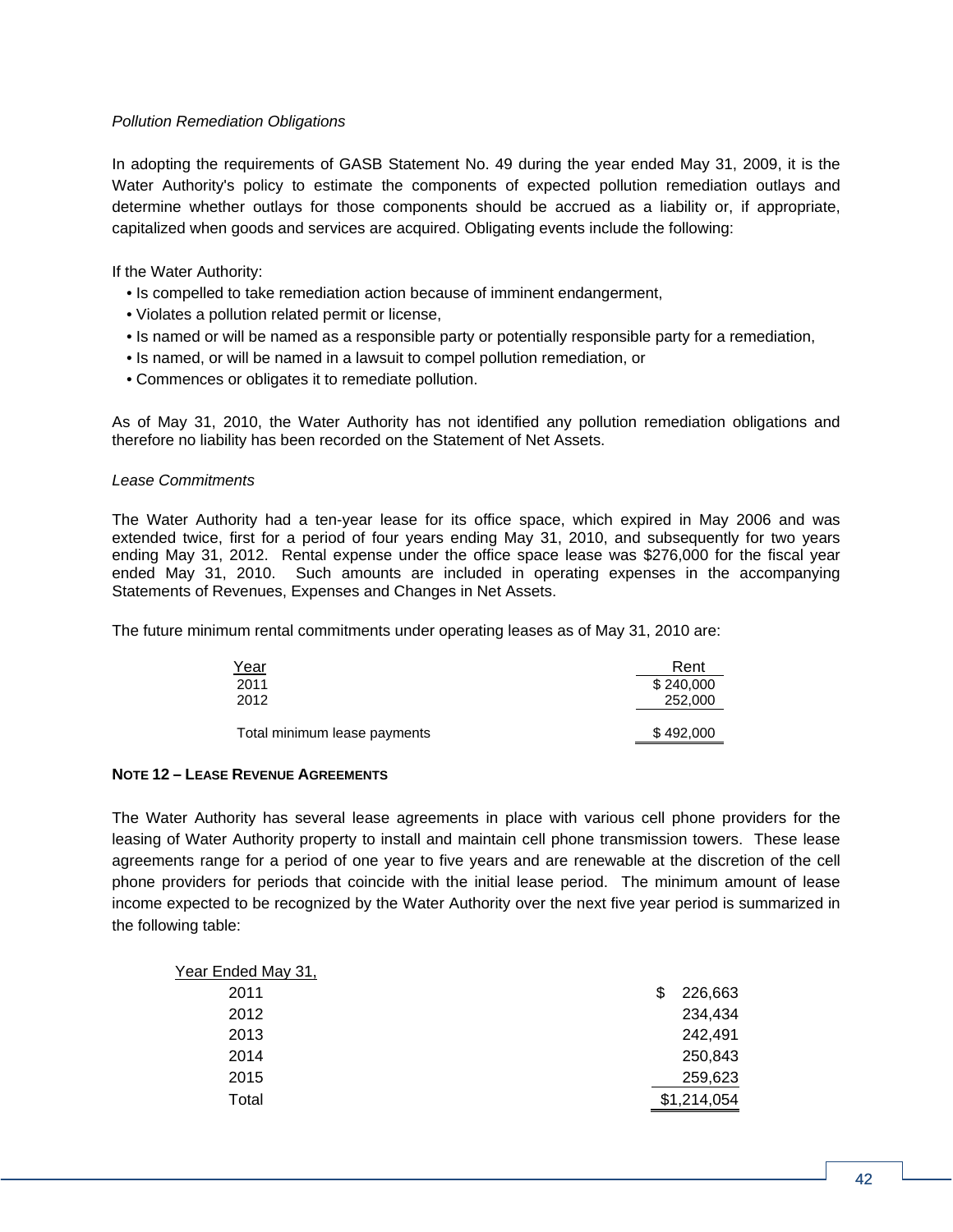### **NOTE 13 – RATE CHANGES**

Under the Water Authority Charter, the Board is empowered to set rates for all its customers. The rates are to be sufficient to pay for operations, maintenance, reserves, debt service, additions, extensions and betterment of the facilities.

A summary of the annual rate changes that the Water Authority has achieved over the last ten years:

| Effective June 1, | Rate change |  |
|-------------------|-------------|--|
| 2010              | 7.2%        |  |
| 2009              | 7.4%        |  |
| 2008              | 7.8%        |  |
| 2007              | 7.1%        |  |
| 2006              | 7.6%        |  |
| 2005              | 3.8%        |  |
| 2004              | 0.0%        |  |
| 2003              | $0.0\%$     |  |
| 2002              | 0.0%        |  |
| 2001              | $0.0\%$     |  |

The Water Authority passed back a Rate Stabilization Fund subsidy of \$55,000 to its customers in the fiscal year ended May 31, 2009.

#### **NOTE 14 – SUBSEQUENT EVENTS**

The Water Authority evaluated subsequent events from May 31, 2010 through August 31, 2010, the date on which the financial statements were available to be issued, and determined that there were no material subsequent events.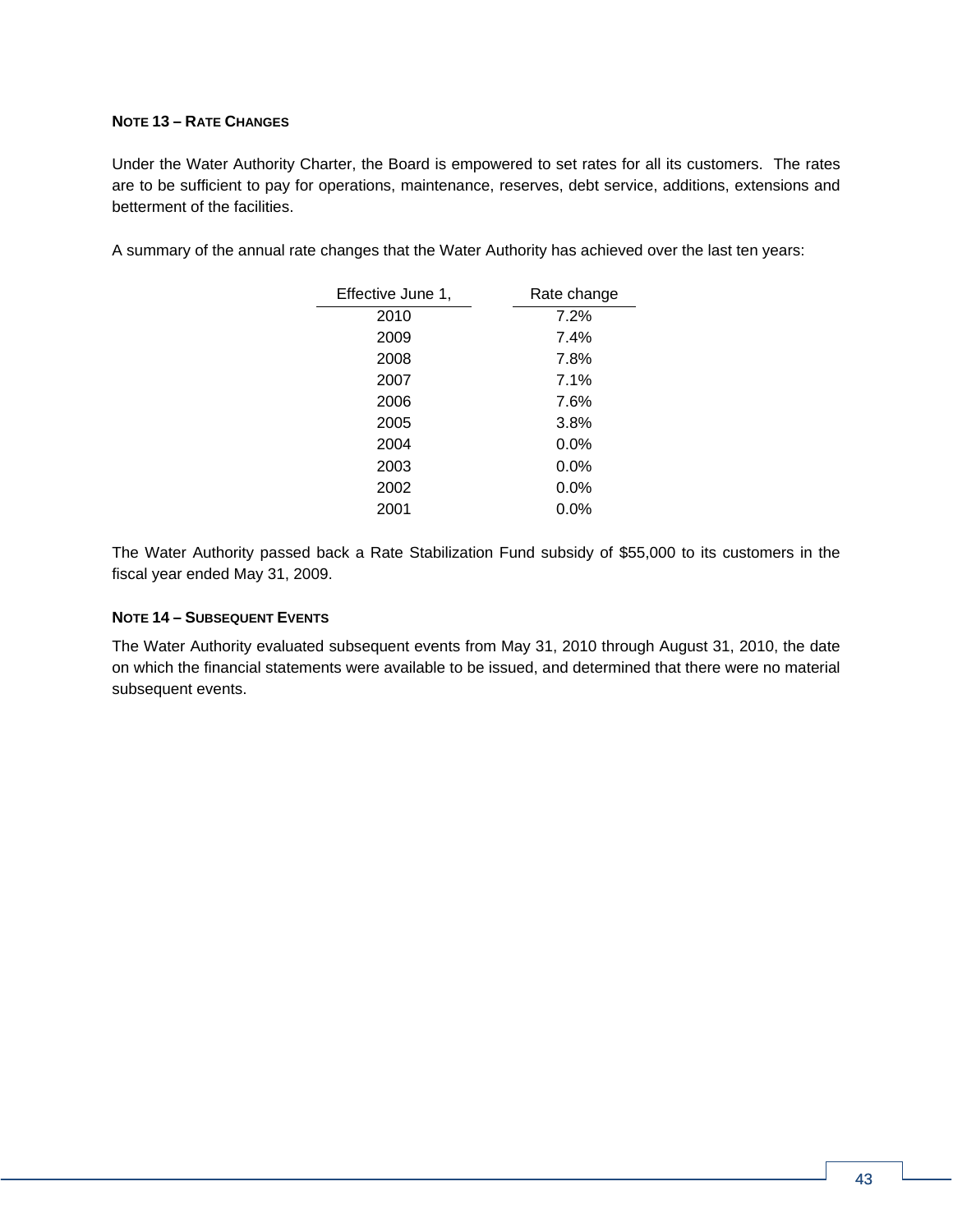

Registered with **PCAOB** 

# **REPORT ON COMPLIANCE AND ON INTERNAL CONTROL OVER FINANCIAL REPORTING BASED ON AN AUDIT OF FINANCIAL STATEMENTS PERFORMED IN ACCORDANCE WITH GOVERNMENT AUDITING STANDARDS**

Board of Directors Water Authority of Western Nassau County Floral Park, New York

We have audited the financial statements of the Water Authority of Western Nassau County as of and for the year ended May 31, 2010, and have issued our report thereon dated August 31, 2010. Our report includes a reference to other auditors. We conducted our audit in accordance with auditing standards generally accepted in the United States of America and the standards applicable to financial audits contained in *Government Auditing Standards*, issued by the Comptroller General of the United States. Other auditors audited the financial statements of the Water Authority of Western Nassau County as of May 31, 2009, as described in our report on the Water Authority of Western Nassau County's financial statements. This report does not include the results of the other auditors' testing of internal control over financial reporting or compliance and other matters that are reported on separately by those auditors.

### **Internal Control over Financial Reporting**

In planning and performing our audit, we considered the Water Authority of Western Nassau County's internal control over financial reporting as a basis for designing our auditing procedures for the purpose of expressing our opinion on the financial statements, but not for the purpose of expressing an opinion on the effectiveness of the Water Authority of Western Nassau County's internal control over financial reporting. Accordingly, we do not express an opinion on the effectiveness of the Water Authority's internal control over financial reporting.

A deficiency in internal control exists when the design or operation of a control does not allow management or employees, in the normal course of performing their assigned functions, to prevent, or detect and correct misstatements on a timely basis. A material weakness is a deficiency, or a combination of deficiencies, in internal control such that there is a reasonable possibility that a material misstatement of the entity's financial statements will not be prevented, or detected and corrected on a timely basis.

Our consideration of internal control over financial reporting was for the limited purpose described in the first paragraph of this section and was not designed to identify all deficiencies in internal control over financial reporting that might be deficiencies, significant deficiencies or material weaknesses. We did not identify any deficiencies in internal control over financial reporting that we consider to be material weaknesses, as defined above.

7 Twelfth Street Garden City, NY 11530 ♦ Tel: 516-746-4200 ♦ Fax: 516-746-7900 Email:Info@Tabrizcpa.com ♦ www.Tabrizcpa.com